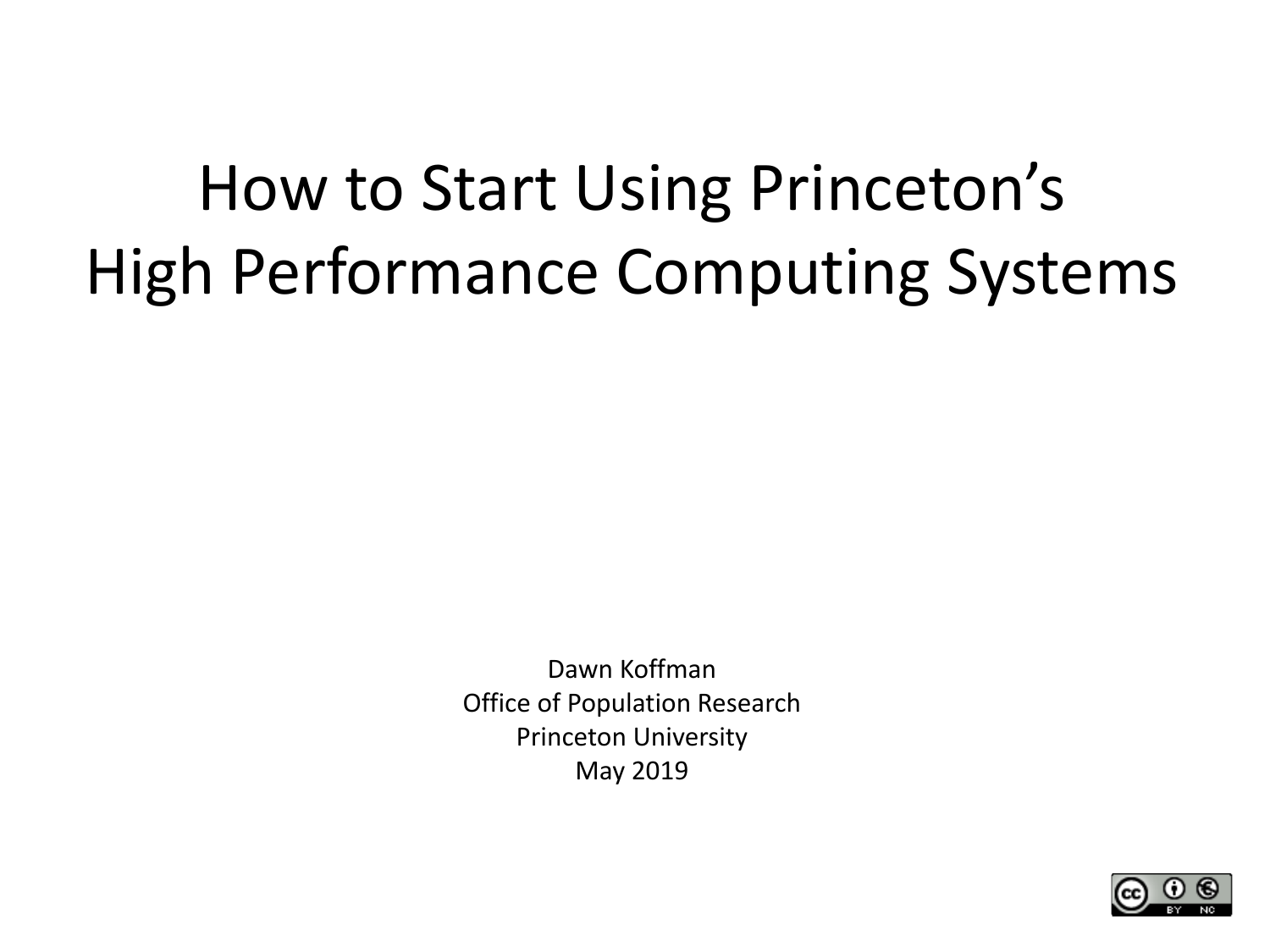# Running Your Computation on Princeton's High Performance Computing Systems

**significantly** more computing resources available compared to your laptop or desktop

but often, particularly at first, it is much easier to develop and debug locally, **and then**

- connect
- transfer files
- submit jobs

and make use of full computing power available on these remote systems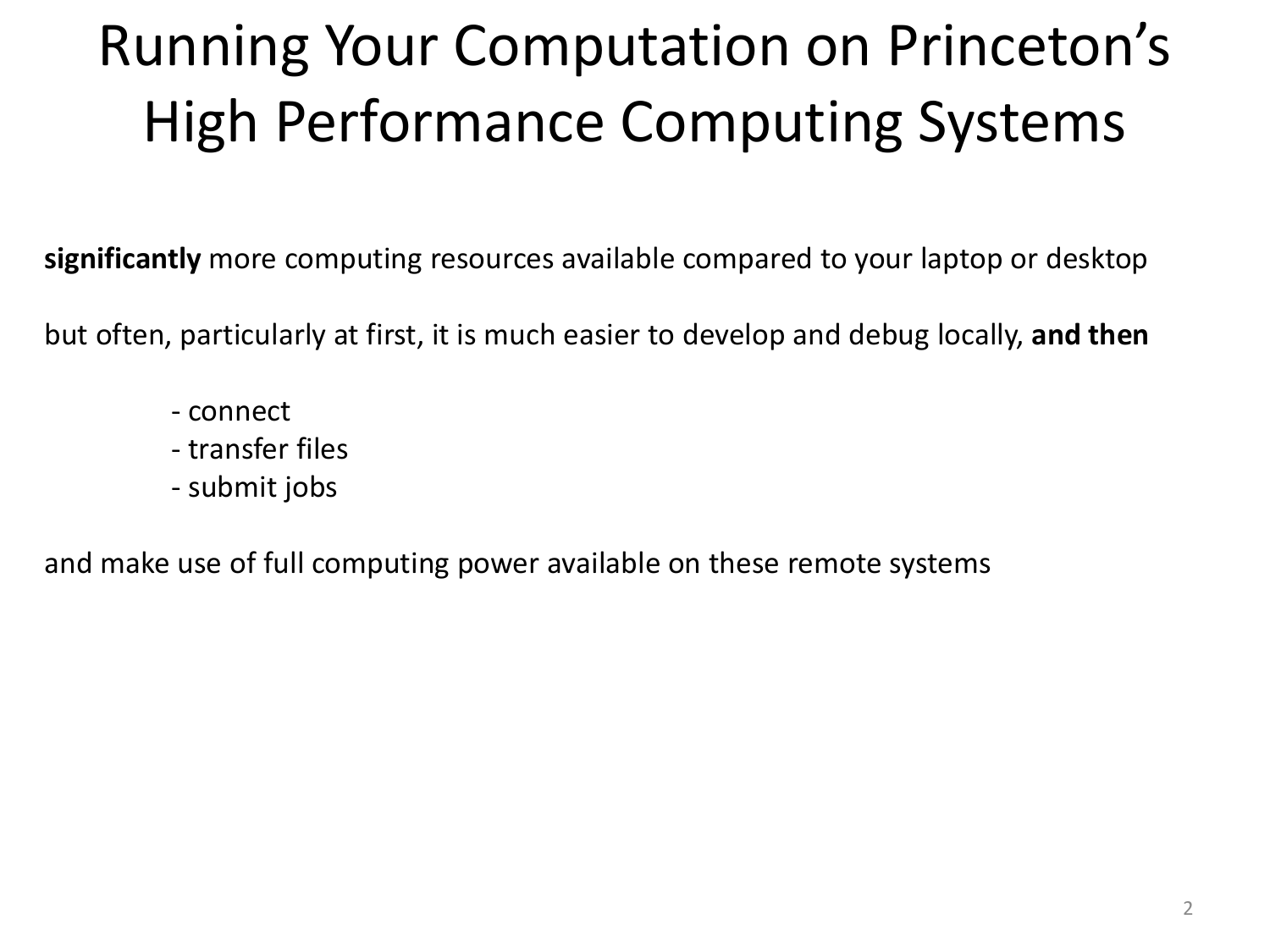# Workshop Outline

#### Part I

Princeton's High Performance Computing Systems

#### Part II - Linux

- Philosophy and User Interface
- Files and Directories
- Commands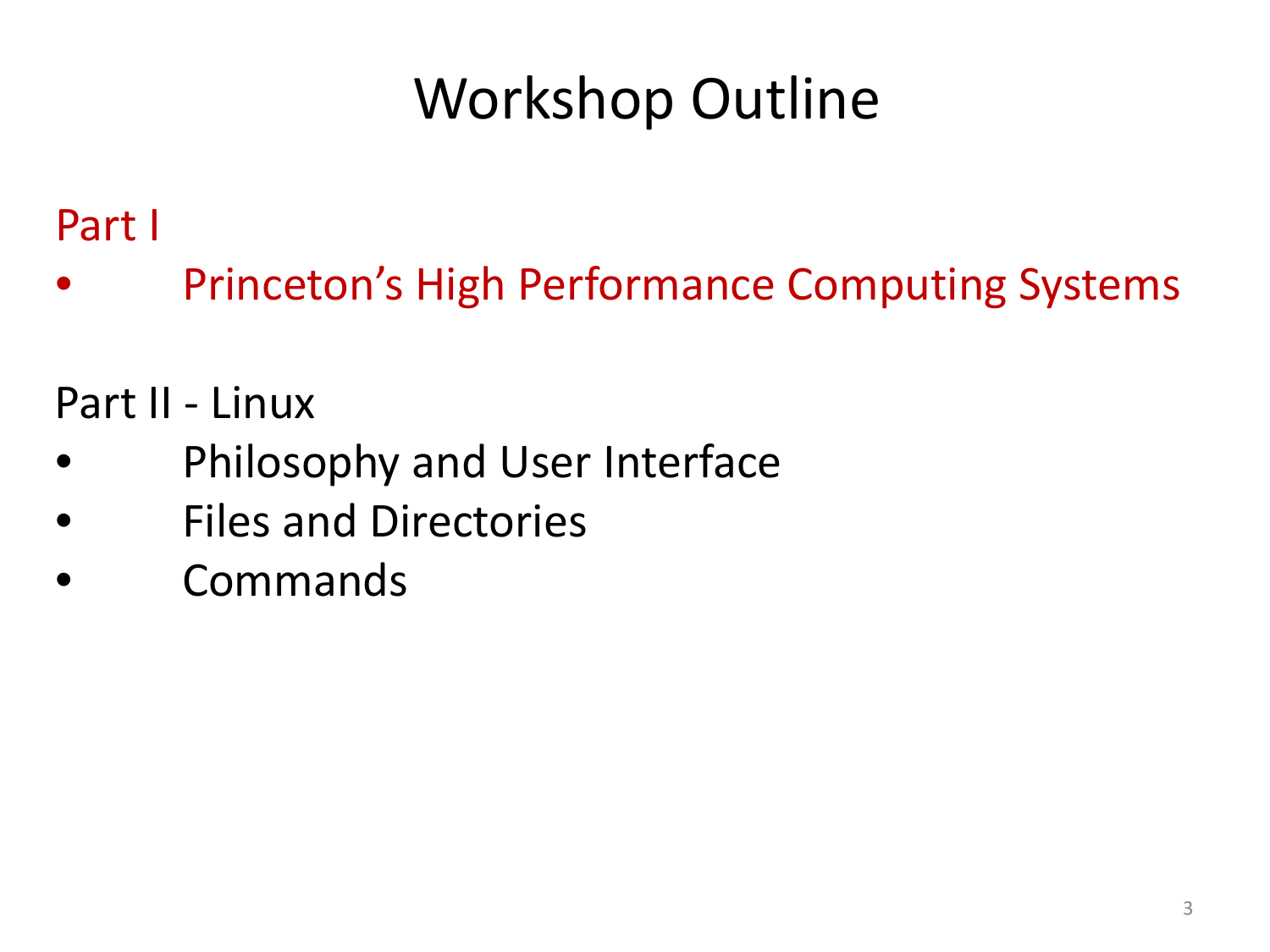#### Princeton's High Performance Computing Systems

- Overview
- Obtaining Accounts
- Connecting
- Transferring Files
- Running R scripts and Stata .do Files
- Using a Scheduler to Submit Computing Jobs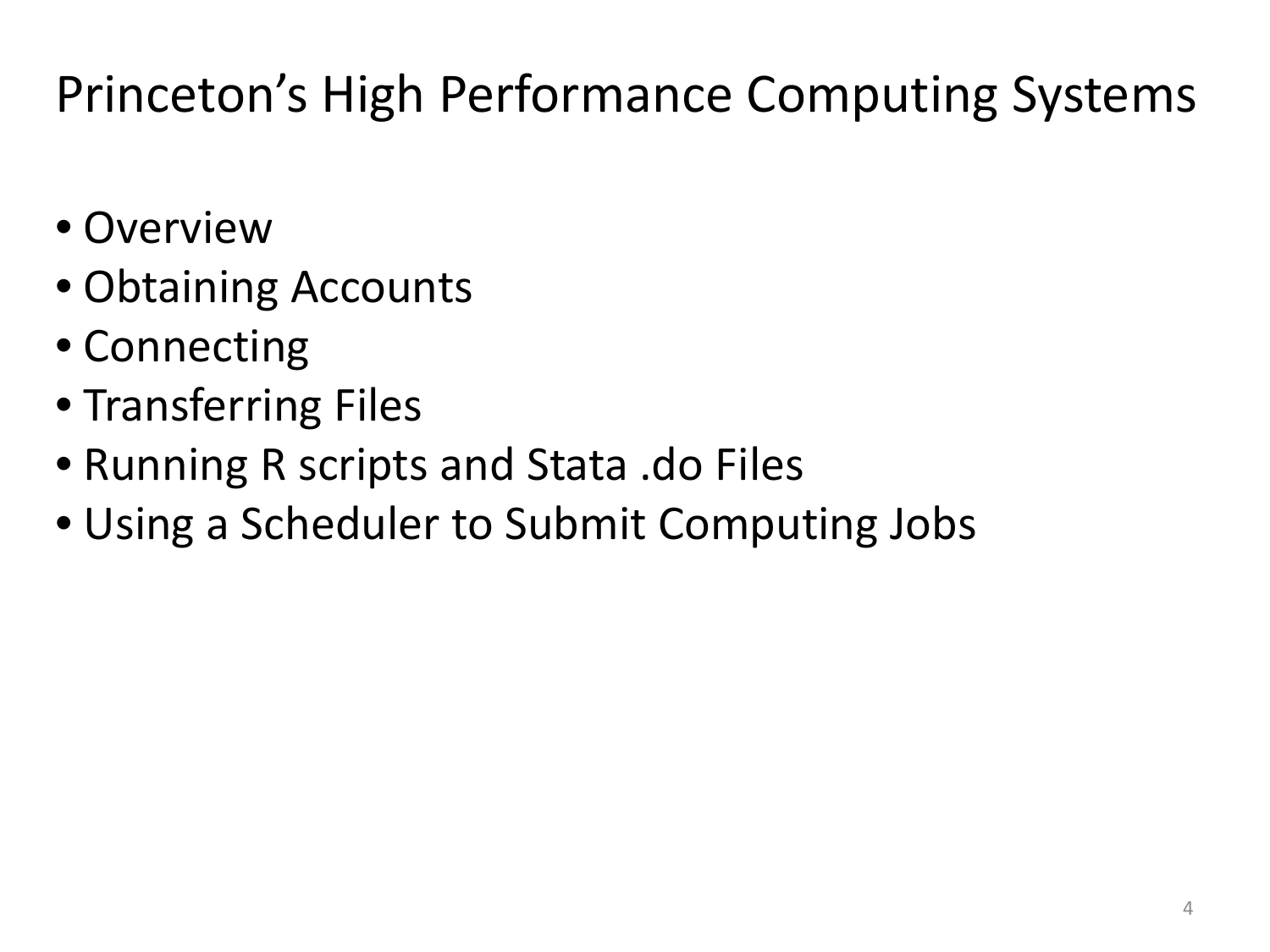#### Part I

#### Princeton's High Performance Computing Systems

- remote computing systems managed by Princeton's Research Computing group <http://www.princeton.edu/researchcomputing/>
- -hardware location:
	- High Performance Computing Research Center (HPCRC)
	- 47,000-square-foot facility opened in 2011
- computing systems make up TIGRESS:
	- **T**erascale **I**nfrastructure for **G**roundbreaking **R**esearch in **E**ngineering and **S**cience

-in addition to remote computing systems, Research Computing also provides: software licenses and support (Stata, SAS, Matlab, …) visualization lab office hours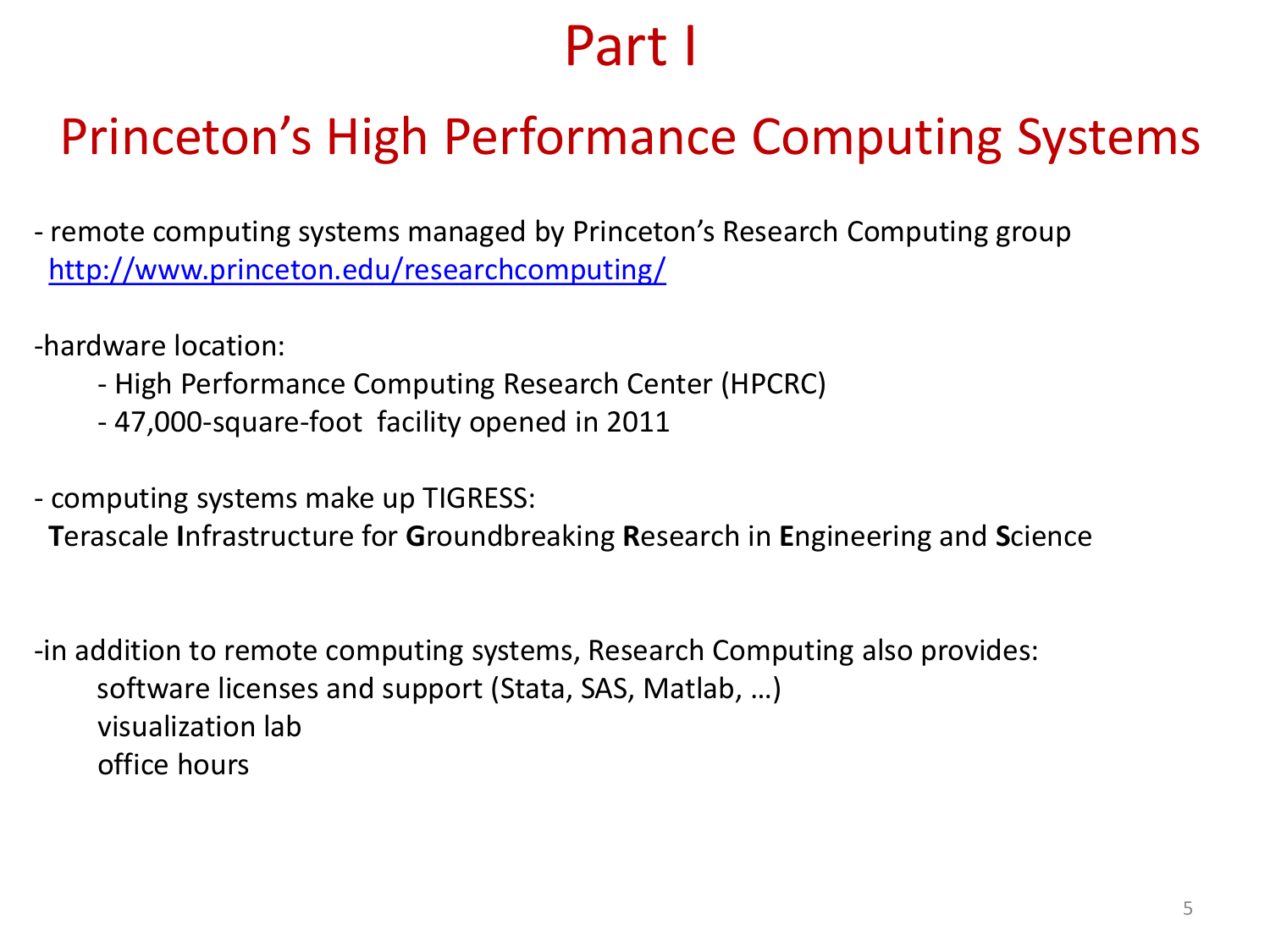#### How to Get Started

- request and obtain an account
- connect to the remote system
- transfer files (programming scripts, data, output)
- interact with remote system's operating system (Linux)
- execute computational jobs, often using a resource manager/scheduler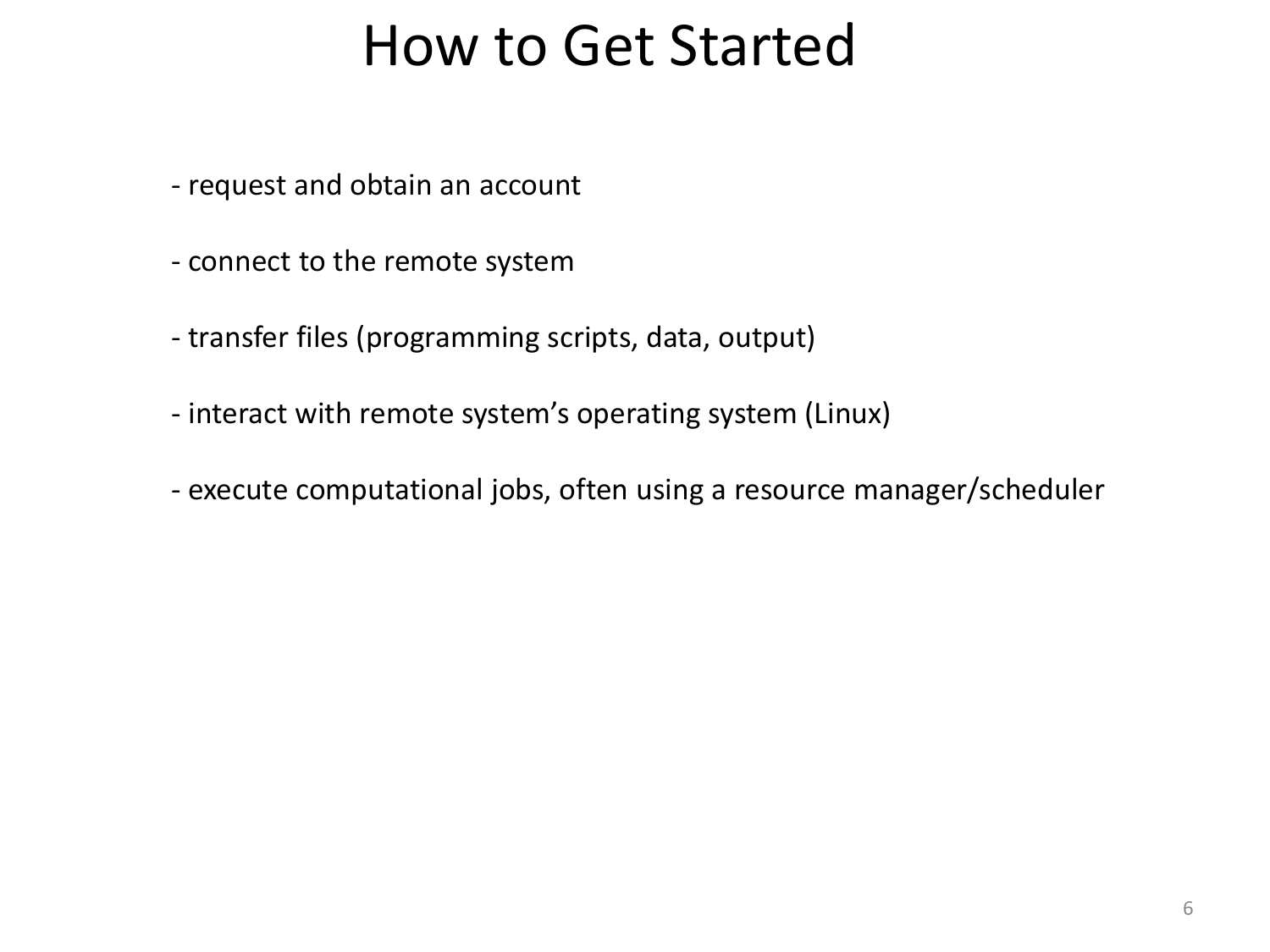# Requesting and Obtaining Accounts

two TIGRESS systems are available simply by registering on a webpage:

#### **nobel**

- load-balanced cluster of interactive computational Linux systems
- two Dell R610 servers named for Princeton Nobel Laureates, Compton and Davisson
- good entry point for researchers and students
- well-suited for:

access to commercially licensed software provided centrally lower end computational tasks teaching and coursework

#### **adroit**

- 8 node cluster, adroit-01 through adroit-08 configured just like the larger clusters;
- 160 processors available, twenty per node so so moving from adroit to the larger
- each node contains 64 GB memory clusters is easy
- intended for developing small production jobs

- **all jobs other than those that last for just a few minutes must be run through a scheduler**

**To register for an account on these systems, go to:** <https://researchcomputing.princeton.edu/access>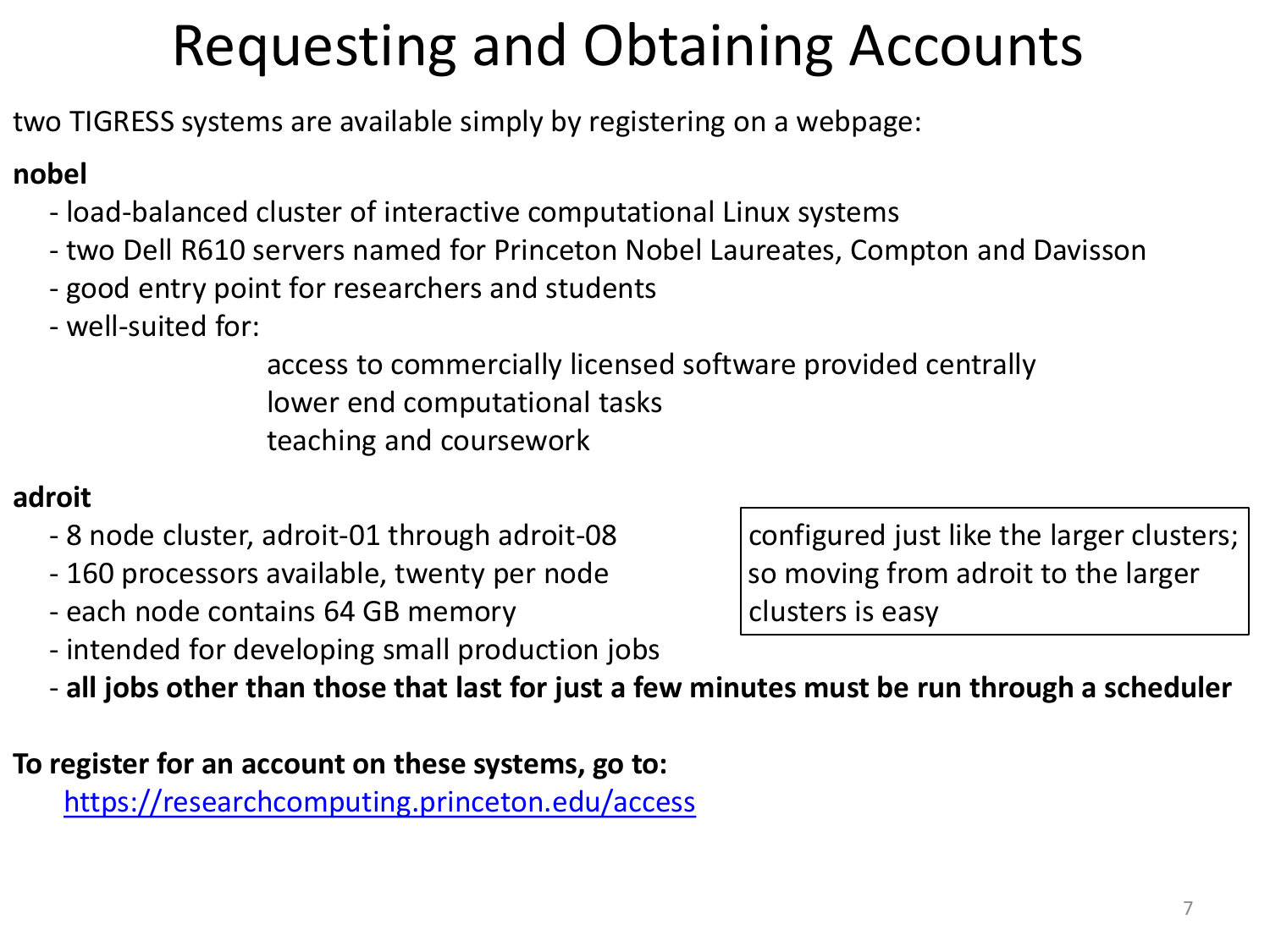## Other TIGRESS Systems

#### **della** and **tiger**

- large general purpose clusters with hundreds of nodes
- della performs well for most parallel processing jobs and for users with large numbers of serial jobs
- tiger is used by the largest, most demanding parallel jobs

#### **perseus**

- particularly well suited to large, computationally intensive parallel jobs because of its relatively large number of cores/node that all include the latest vector processing units

Access to these large clusters (della, tiger and perseus) is granted on the basis of brief faculty-sponsored proposals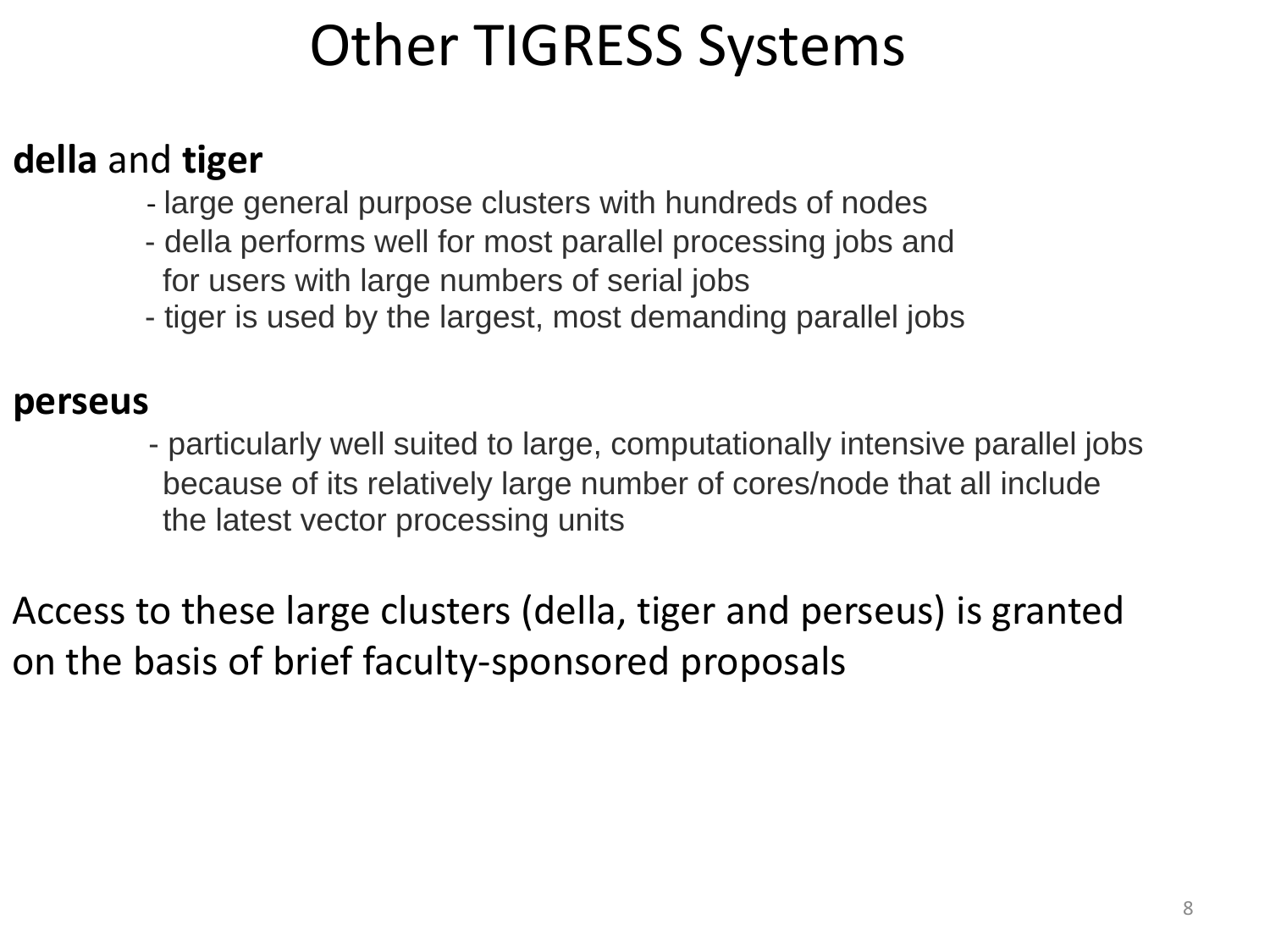#### For Prospective Users - Proposals

Proposals for the large cluster systems should be submitted as PDF or MS Word documents not to exceed 3 pages. Proposals can be submitted through an online form via <https://researchcomputing.princeton.edu/access#proposals> and should include:

- Which system or systems you need to use
- A list of researchers who will need accounts
- The faculty member(s) who is sponsoring the project
- The scientific background for your project including scientific merit of the proposed work
- The programming approach for your project:
	- Programming language
	- Parallelization mechanism (MPI or OpenMP)
	- Required libraries
- The resource requirements for your project:
	- Number of concurrent cpus
	- Total cpu time
	- RAM per task
	- Total disk space
- A few references or citations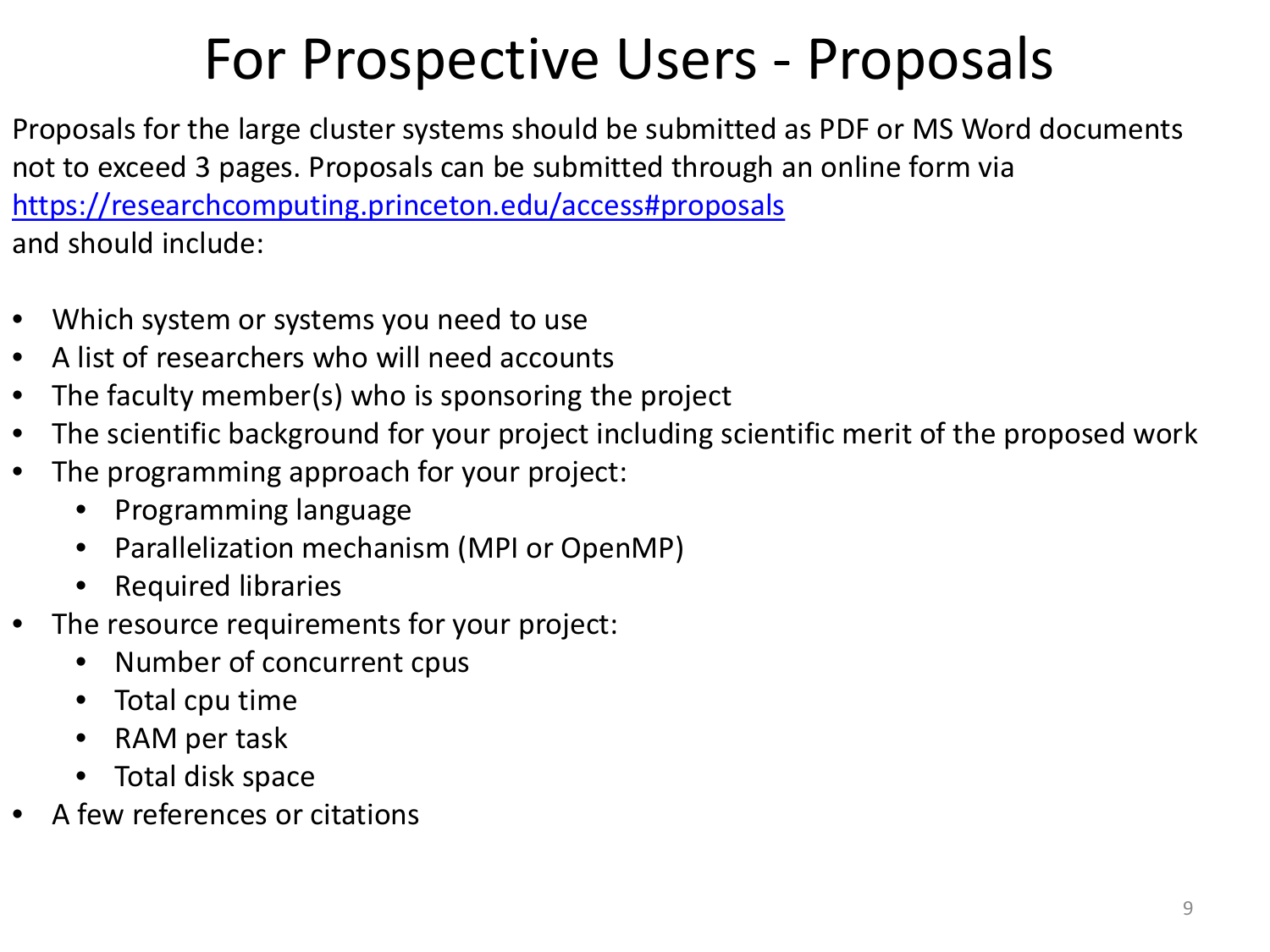## Connecting to Remote System

**SSH** (*secure shell*)

- provides access to remote systems over a network
- already installed on Mac OS X and Linux
- for Windows, can use ssh implementation at

[http://www.chiark.greenend.org.uk/~sgtatham/putty/download.html](http://www.chiark.greenend.org.uk/%7Esgtatham/putty/download.html)

- look for "Windows installer for everything except PuTTYtel"
- download installer and run it

connecting to remote system from a Windows system

- start a new PuTTY terminal session by finding PuTTY in "Start Menu"
- create a new connection

hostname: adroit.princeton.edu or nobel.princeton.edu

- username: Princeton netid
- if successful: will see terminal window with machine name, user name and prompt

connecting to remote system from a Mac

- open a terminal application window
- at the prompt (usually **\$** or **%**), enter

ssh nobel.princeton.edu or

ssh adroit.princeton.edu

- if successful, will see terminal window with machine name, user name and prompt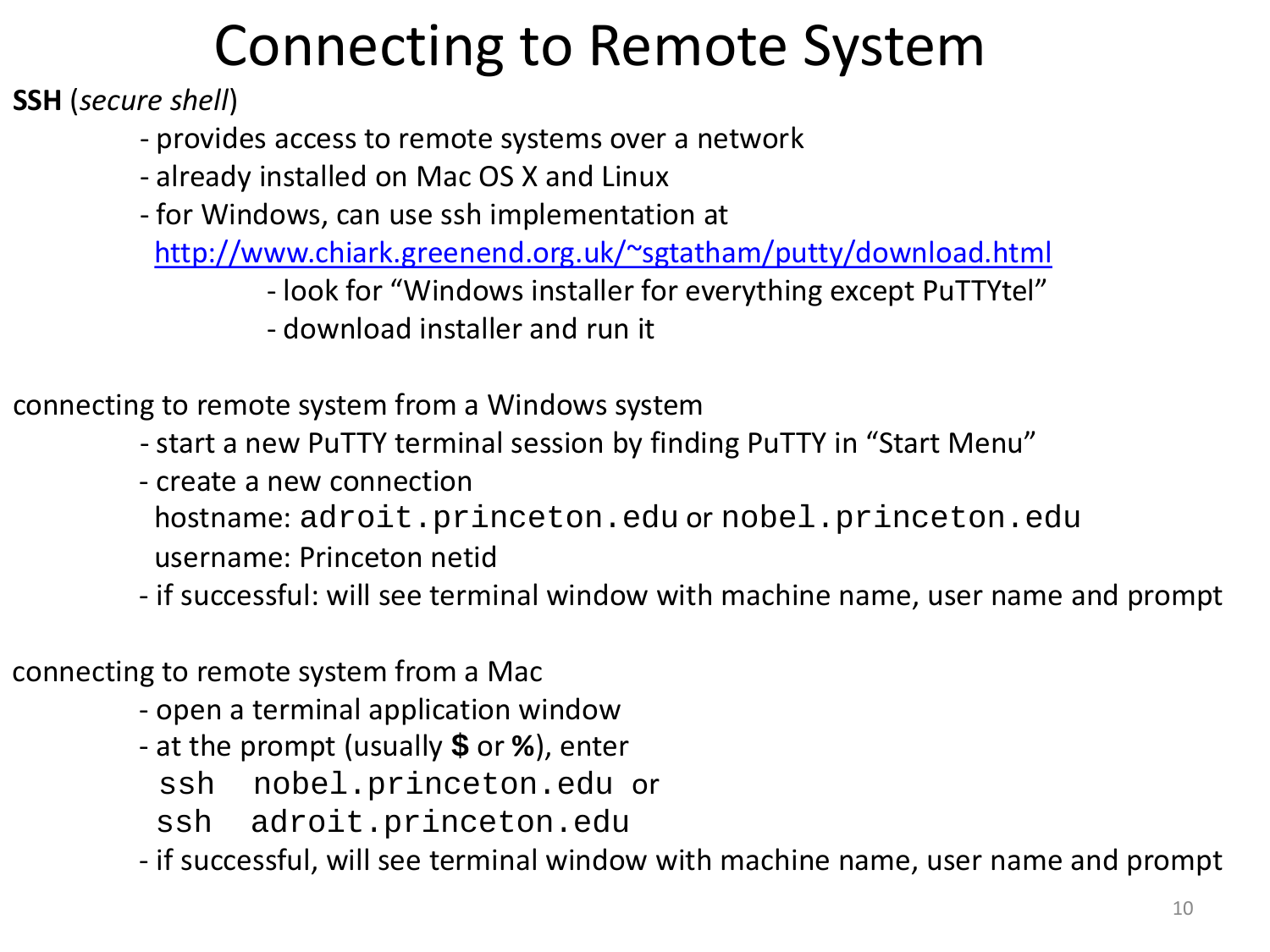between local system and remote system, need to transfer:

- code (R scripts, Stata .do files, etc)
- data
- output

between local **Windows** system and remote Linux system:

- FileZilla

- graphical file transfer program
- open-source:<https://filezilla-project.org/>
- PSCP and PSFTP
	- command line tools from PuTTY

between local **Mac** system and remote Linux system:

- rsync

- command line tool
- already installed

- scp

- command line tool
- already installed
- FileZilla
- graphical file transfer program
- open source: <https://filezilla-project.org/>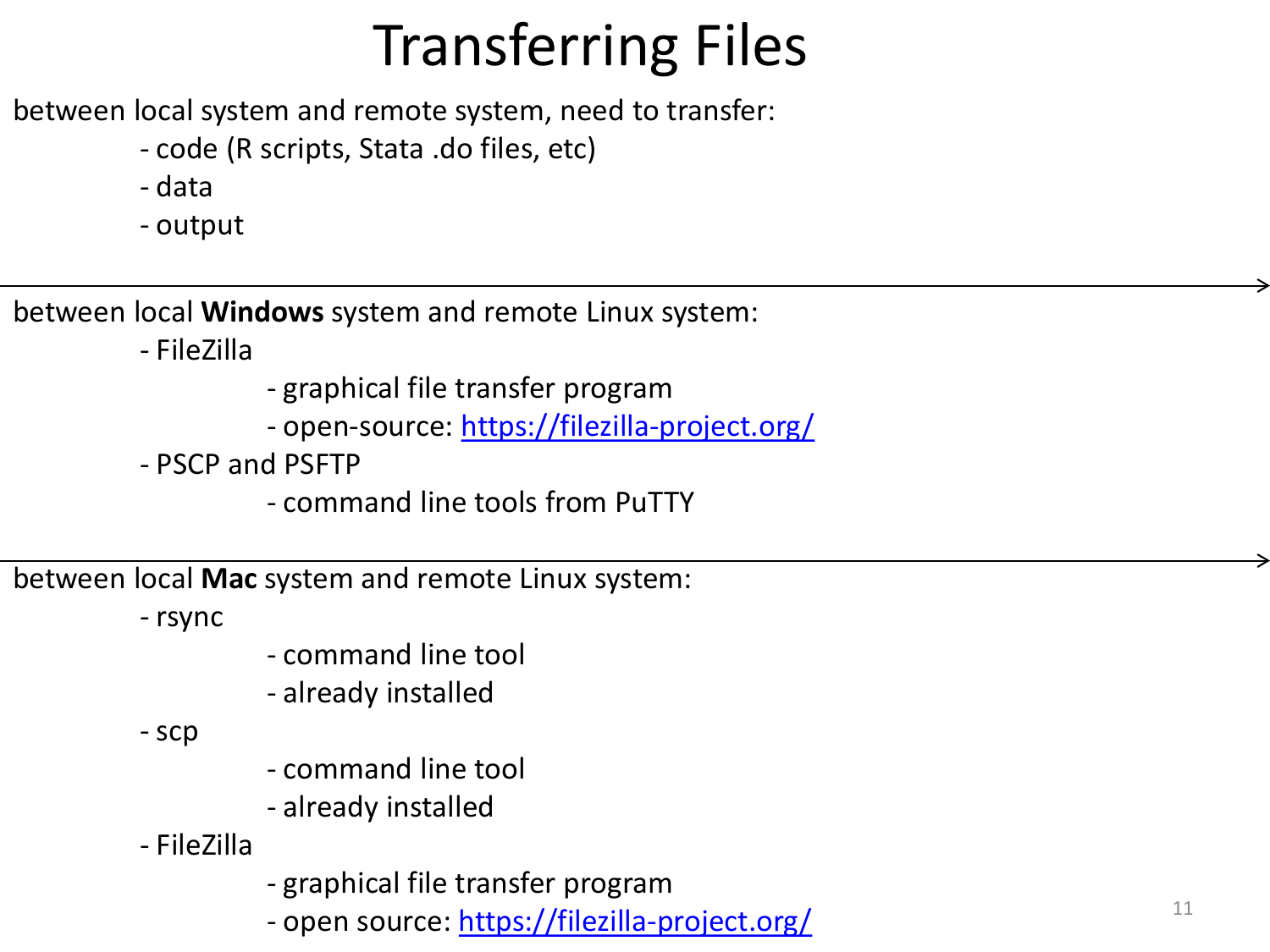between local **Windows** system and remote Linux system using command line tool PSFTP from PuTTY

Select PSFTP from Start Menu

```
psftp: no hostname specified; use "open host.name" to connect
psftp> open adroit.princeton.edu
login as: dkoffman
dkoffman@adroit.princeton.edu's password: mypassword1234
Remote working directory is /n/homeserver/user/dkoffman
psftp> help
cd change your remote working directory
lcd change your local working directory
pwd print your remote working directory
lpwd print your local working directory
get download a file from the server to your local machine
put upload a file from your local machine to the server
exit finish your SFTP session
psftp> put hello.R
psftp> put datafile.csv
psftp> exit
```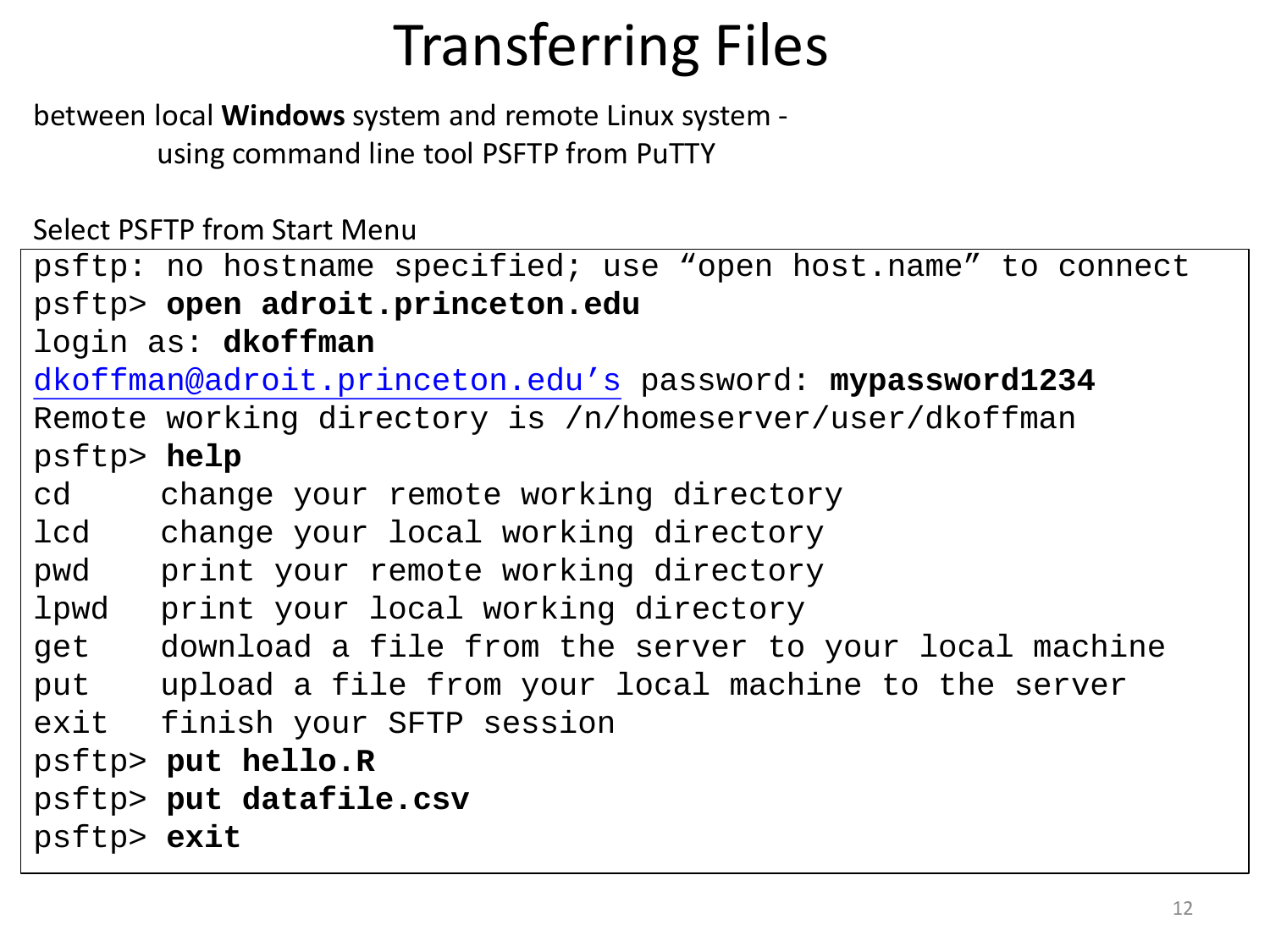between local **Mac** system and remote Linux system using **rsync** command **from terminal window** 

SOURCE DESTINATION \$ **rsync ~/hello.R [dkoffman@adroit.princeton.edu:~/hello.R](mailto:dkoffman@adroit.princeton.edu:%7E/hello.R)** [dkoffman@adroit.princeton.edu's](mailto:dkoffman@nobel.princeton.edu%E2%80%99s) password:  $\boldsymbol{\zeta}$ 

- rsync: fast and flexible; many options can be used to adjust its behavior, for example:
	- **-r** recurse through sub-directories
	- **-v** verbosely print messages
	- **-z** compress data before transfer and decompress after transfer
- for (many) more options, see manual page (**man rsync**)
- often put **rsync** command with appropriate options within a shell script on local machine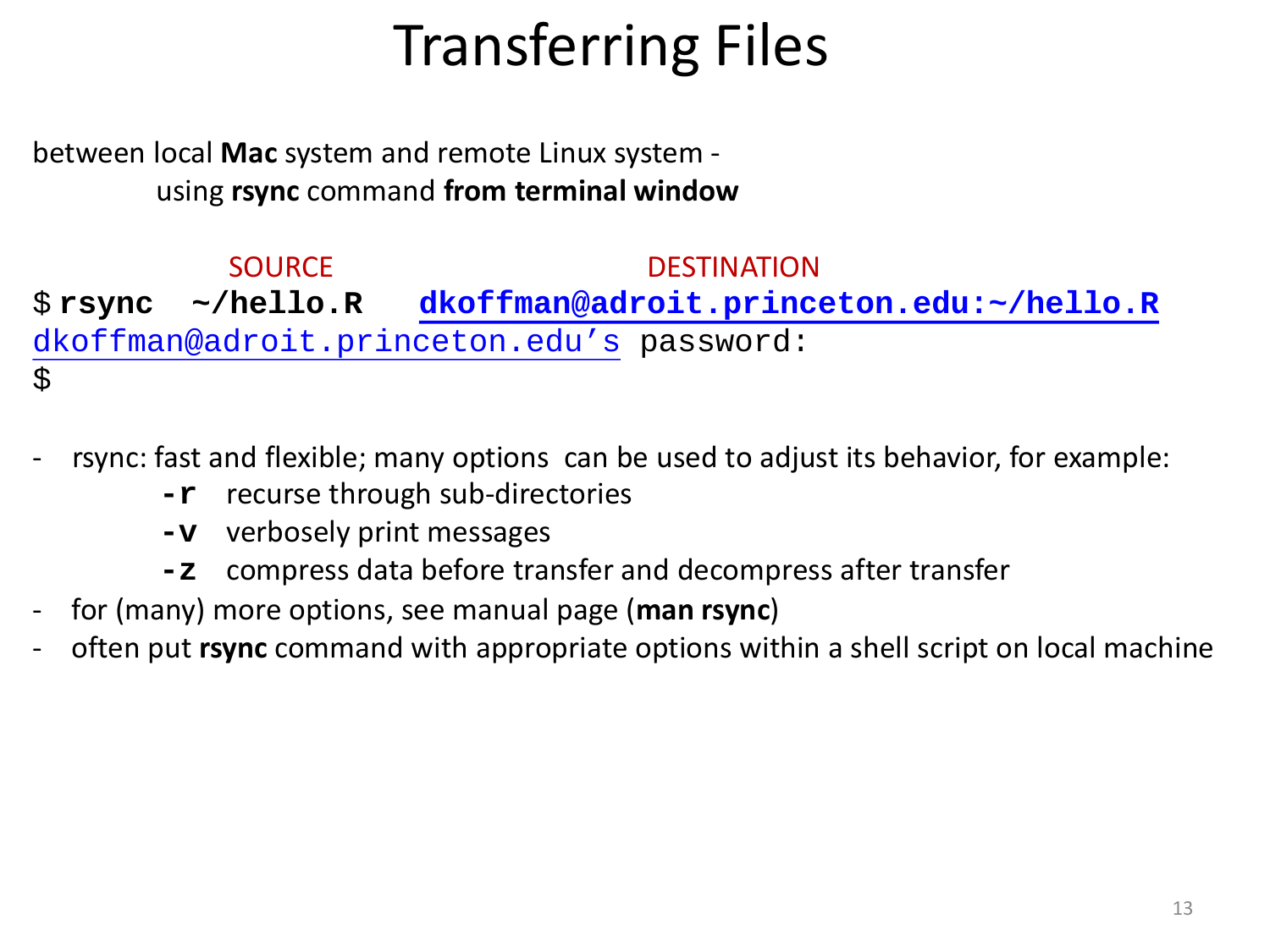between local **Mac** system and remote Linux system using **scp** command **from terminal window** 

SOURCE DESTINATION \$ **scp ~/hello.R dkoffman@adroit.princeton.edu:~/hello.R** dkoffman@adroit.princeton.edu's password:  $\boldsymbol{\zeta}$ 

- differences between **rsync** and **scp**:
	- scp is more basic: regular, linear copy; fewer options for tweaking its behavior
	- rsync uses a delta transfer algorithm and some optimizations to make copying faster
		- for example, if destination file already exists, rsync will check file sizes and modification timestamps and skip further processing if both of those match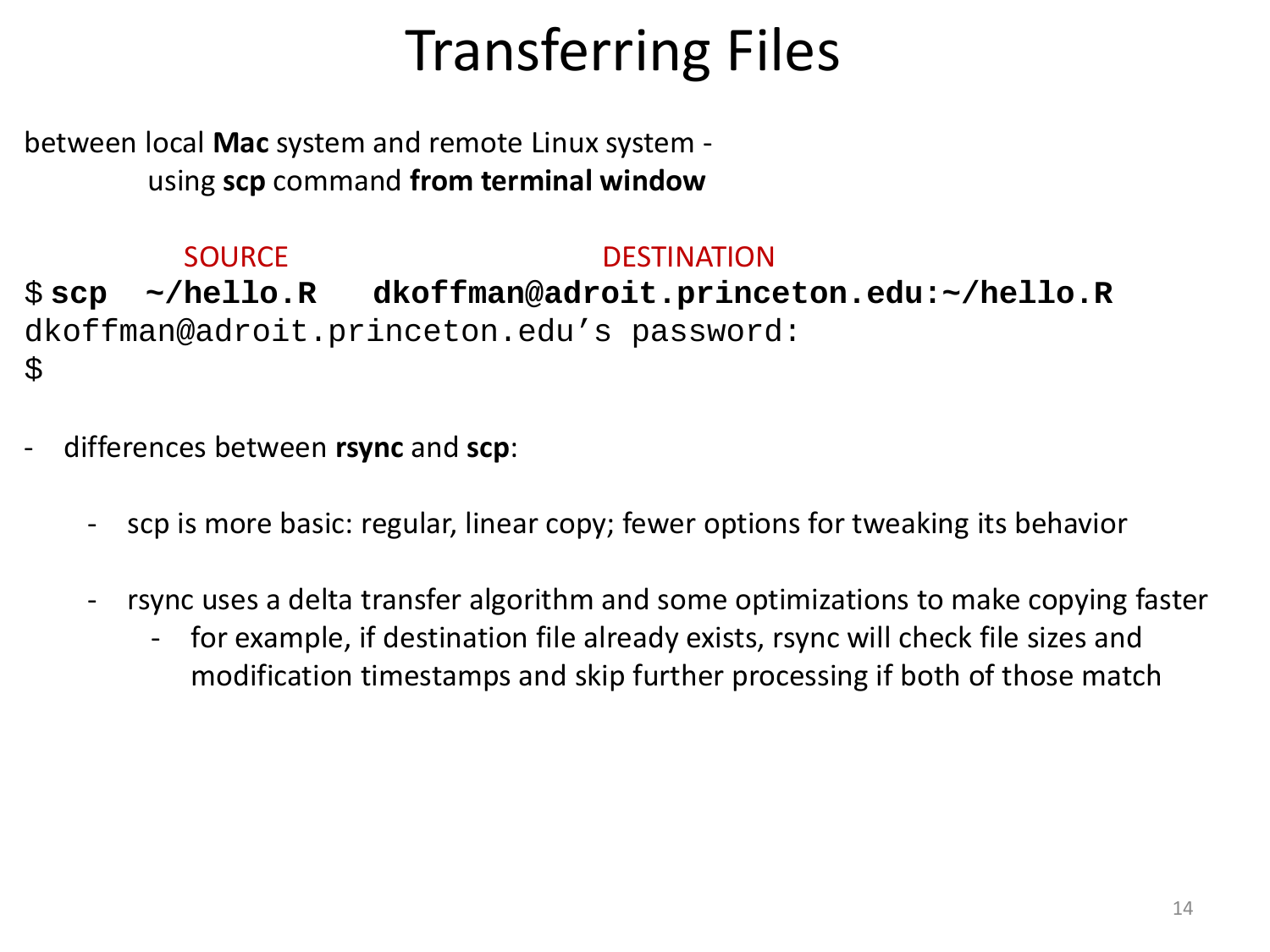#### Running Stata or R Script Without a Scheduler

\$ **stata –b do hello.do**

contents of results window sent to text file hello.log

**\$ Rscript –e 'a <- 5' –e 'a' > show\_a.txt**

**\$ Rscript hello.R > hello.txt**

**-----------------------------------------------------------**

To run **xstata** on nobel, install:

<https://sourceforge.net/projects/xming/> ... for Windows users

<https://www.xquartz.org/> ... for Mac users

- Restart local machine
- Before connecting to nobel, run xming or xquartz
- Once on nobel, execute: **xstata &**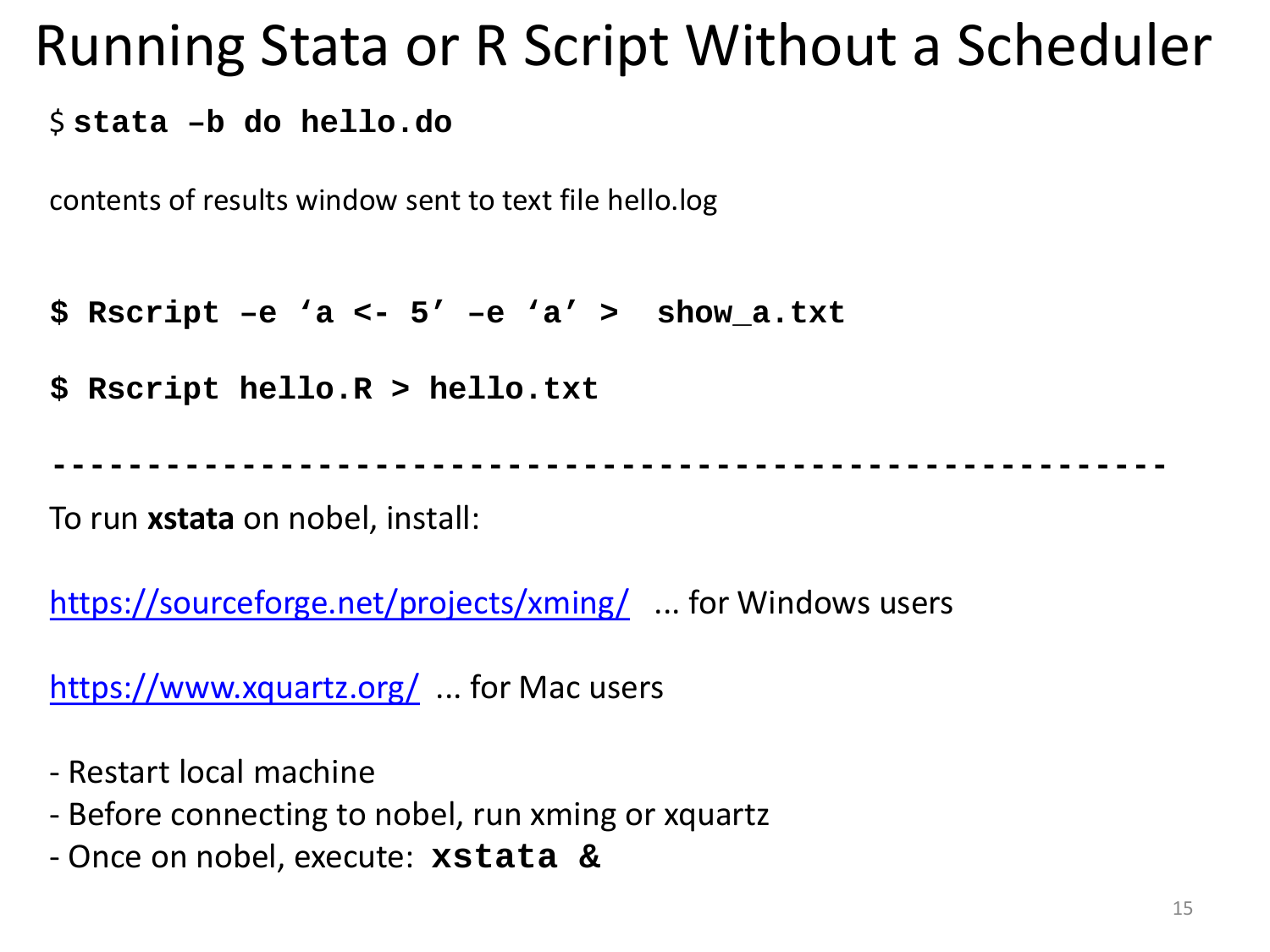# Submitting Computing Jobs to the Clusters

**SLURM** (**S**imple **L**inux **U**tility for **R**esource **M**anagement) <https://slurm.schedmd.com/sbatch.html>

- cluster management and job scheduling system for large and small Linux clusters
- submitting a job is similar to taking a ticket at a deli counter
- once machine is ready to run a job, it comes out of the queue
- submitting a job requires using specific commands in a specific format that tell scheduler (1) what resources you are requesting:
- # CPU's # of nodes GB memory how much time and (2) what commands you would like to have run
- commands will run when resources are available
- scheduler assigns hardware based on your requests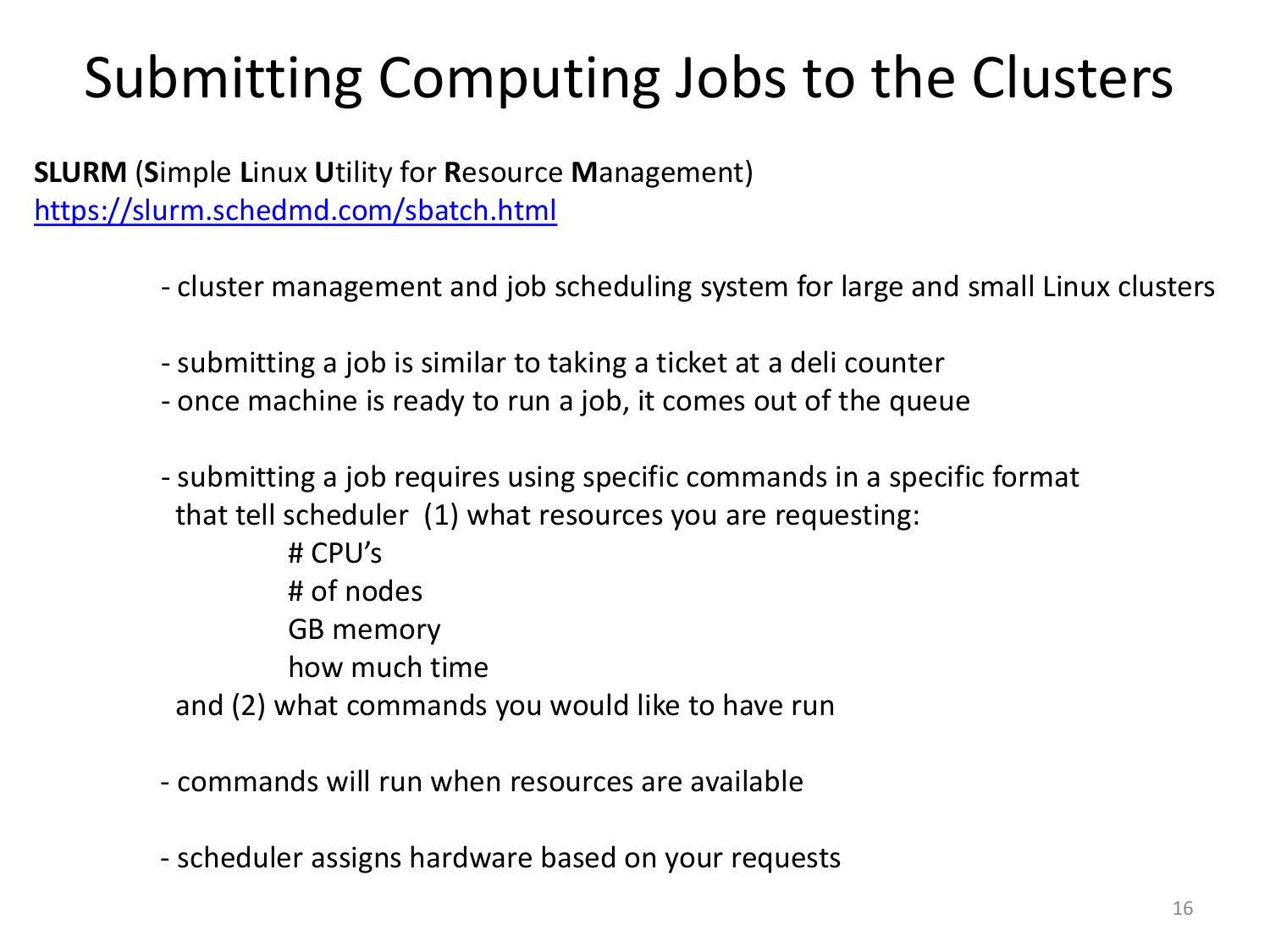## Submitting a Serial Job

- create a job script for SLURM, here named serial\_ex1.cmd

```
$ cat serial_ex1.cmd
#!/usr/bin/env bash
```

```
#SBATCH --ntasks=1 
#SBATCH --cpus-per-task=1
#SBATCH -t 10:00
```

```
Rscript –e 'rnorm(1e3)'
```
- submit the job to the batch system (queue)

```
$ sbatch serial_ex1.cmd
submitted batch job 220
$ ls *.out
slurm-220.out
\boldsymbol{\zeta}
```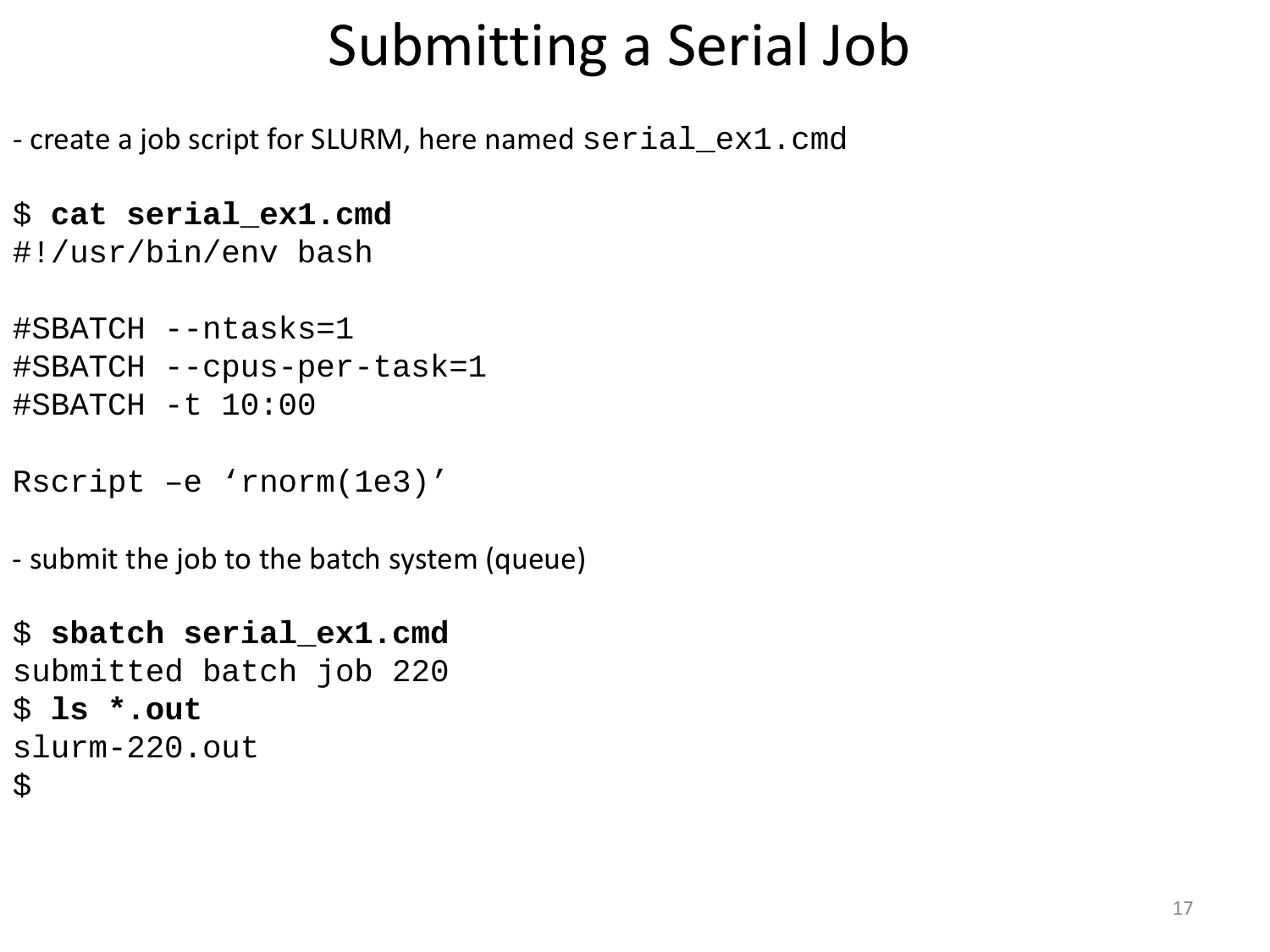## Submitting a Serial Job

- create a job script for SLURM, here named serial\_ex2.cmd

```
$ cat serial_ex2.cmd
#!/usr/bin/env bash
```

```
#SBATCH --ntasks=1 
#SBATCH --cpus-per-task=1
#SBATCH -t 10:00
#SBATCH –o log.%j
#SBATCH –mail-type=begin
#SBATCH –mail-type=end
```
Rscript –e 'rnorm(1e3)'

- submit the job to the batch system (queue)

```
$ sbatch serial_ex2.cmd
submitted batch job 194717
$ ls log.*
log.194717
\boldsymbol{\mathsf{S}}
```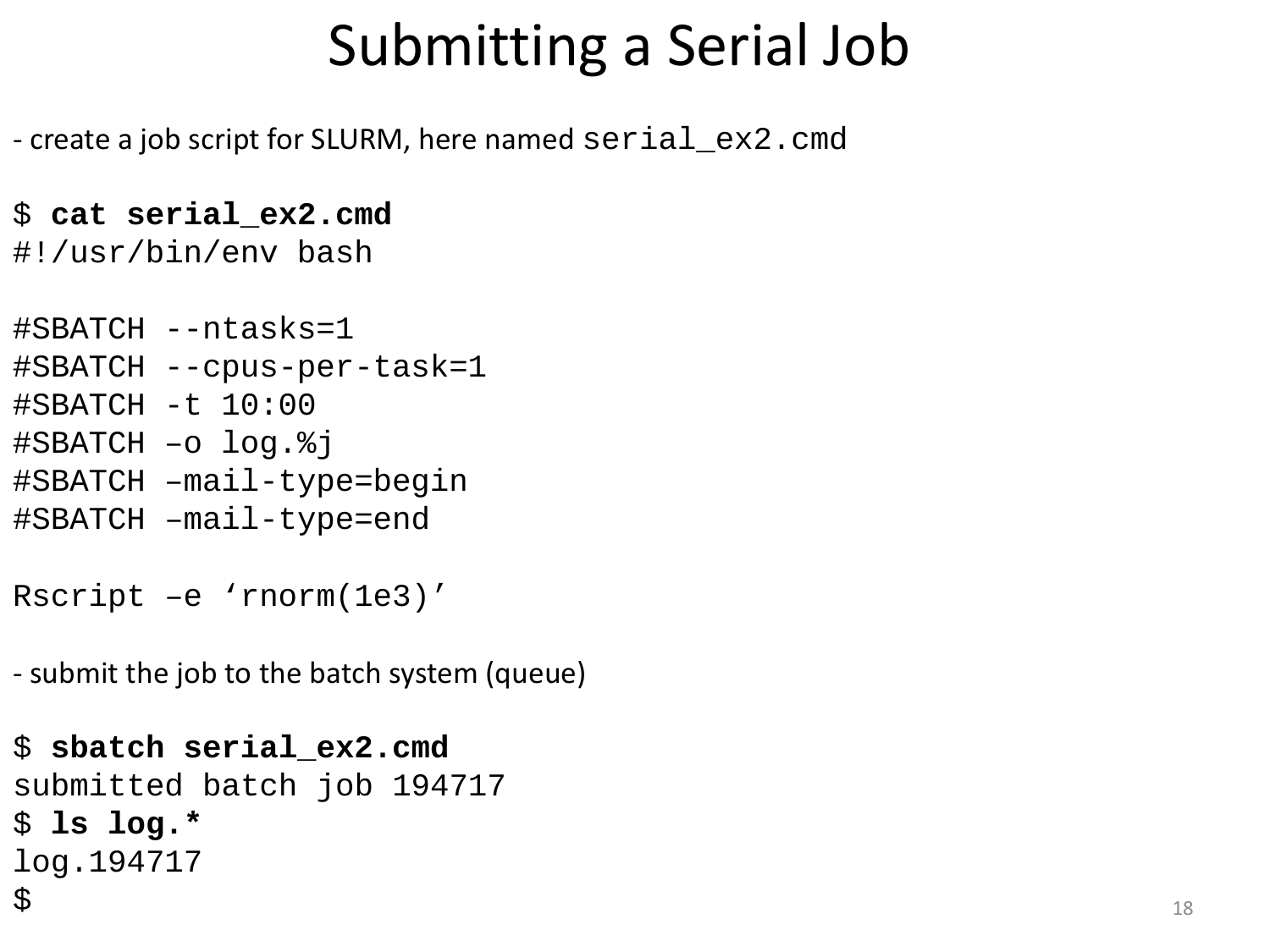## Email from SLURM

From: SLURM User [mailto:cses@princeton.edu] Sent: Friday, May 01, 2015 2:45 PM To: Dawn A. Koffman Subject: SLURM Job\_id=194717 Name=serial\_ex2.cmd Began, Queued time 00:00:00

From: SLURM User [mailto:cses@princeton.edu] Sent: Friday, May 01, 2015 2:46 PM To: Dawn A. Koffman Subject: SLURM Job\_id=194717 Name=serial\_ex2.cmd Ended, Run time 00:00:00

Job ID: 194717 Cluster: adroit User/Group: dkoffman/pustaff State: COMPLETED (exit code 0) Cores: 1 CPU Utilized: 00:00:00 CPU Efficiency: 0.00% of 00:00:00 core-walltime Memory Utilized: 1.52 MB Memory Efficiency: 0.05% of 3.12 GB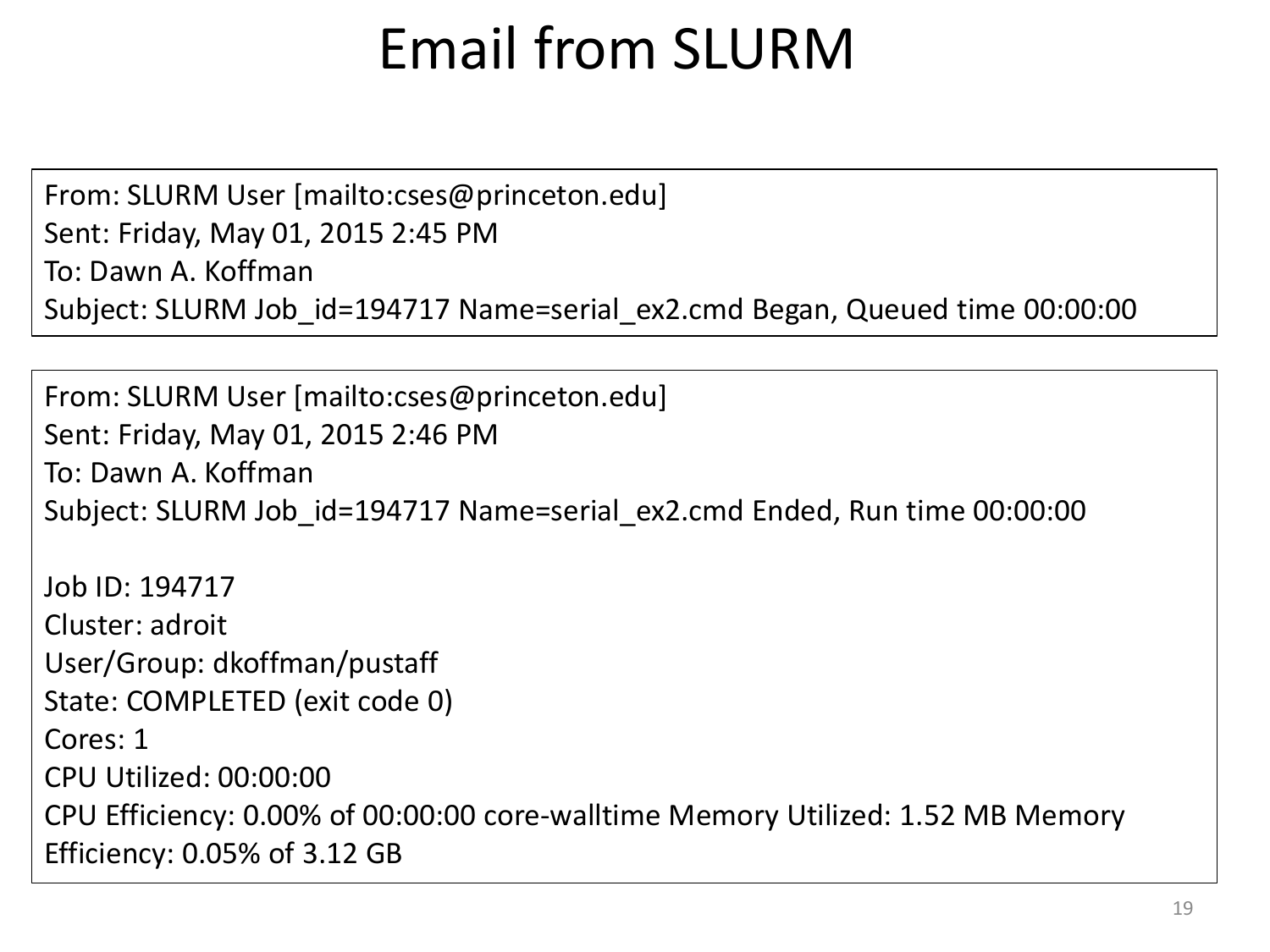## Submitting a Serial Job

- create a job script for SLURM, here named serial\_ex3.cmd

```
$ cat serial_ex3.cmd
#!/usr/bin/env bash
```

```
#SBATCH --ntasks=1 
#SBATCH --cpus-per-task=1
#SBATCH -t 10:00
#SBATCH –o log.%j
#SBATCH –mail-type=begin
#SBATCH –mail-type=end
```
Rscript hello.R

- submit the job to the batch system (queue)

```
$ sbatch serial_ex3.cmd
submitted batch job 194718
$ ls log.*
log.194718
\boldsymbol{\mathsf{S}}
```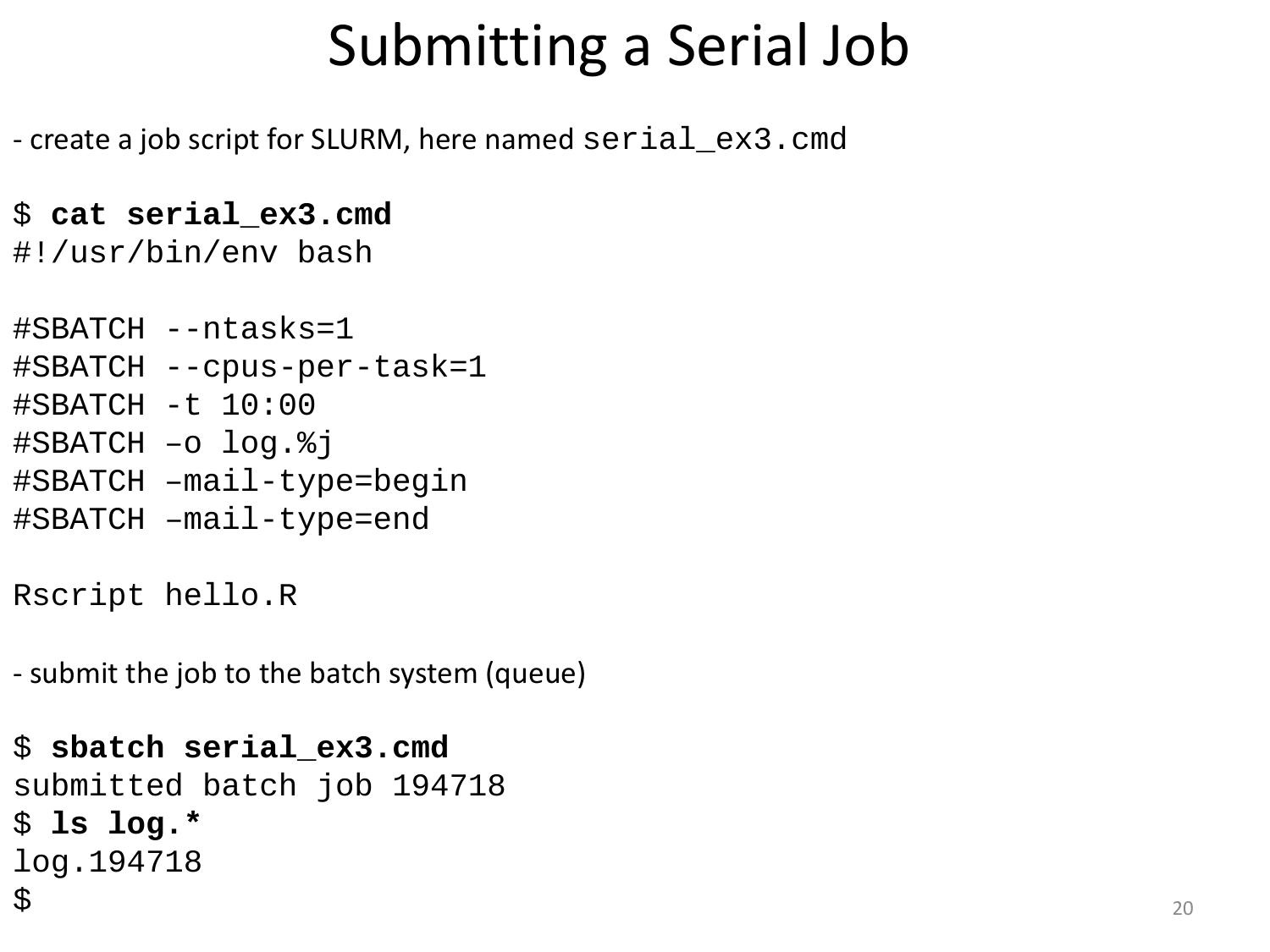### SLURM Commands

sbatch - submit job

scancel *jobid* - cancel a running/submitted job

squeue - display information about the jobs in the queue (jobid, name, user, time, nodes, nodelist (reason))

squeue –u *userid -* display information about jobs in the queue for user = *userid*

.

.

.

srun *-* submit a job for parallel execution

many other SLURM commands see manual page (man sbatch) to see 1000's of options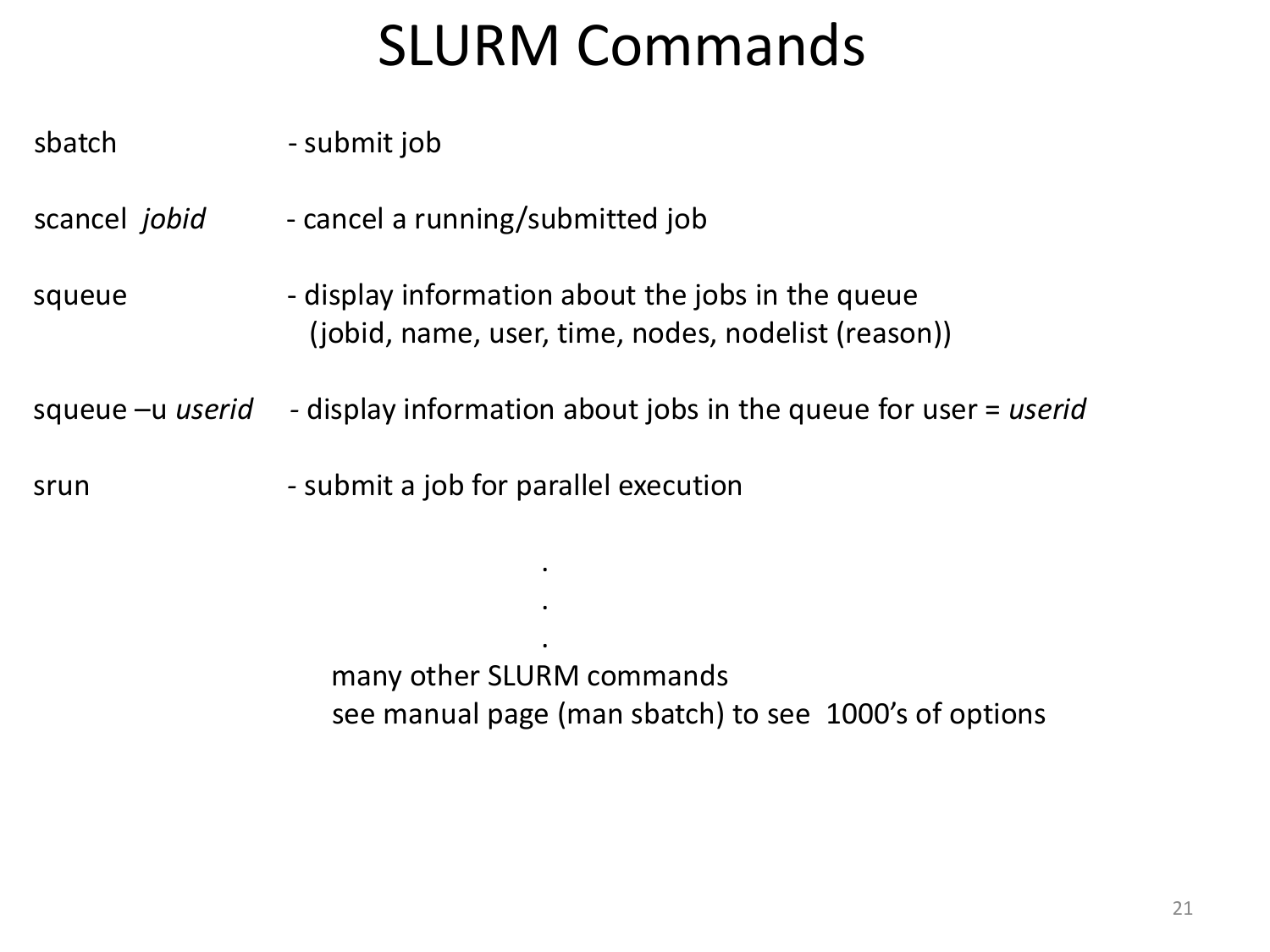# Case Study: Replicating Results

Feehan, Dennis M.; Salganik, Matthew J., 2016, "Replication Data for: Generalizing the Network Scale-Up Method: A New Estimator for the Size of Hidden Populations", doi:10.7910/DVN/HHAUDF, Harvard Dataverse, V2

<https://dataverse.harvard.edu/dataset.xhtml?persistentId=doi:10.7910/DVN/HHAUDF>

#### **Sociological Methodology**

Generalizing the Network Scale-Up Method: *A New Estimator for the Size of Hidden Populations*

Dennis M. Feehan, Matthew J. Salganik

First Published September 20, 2016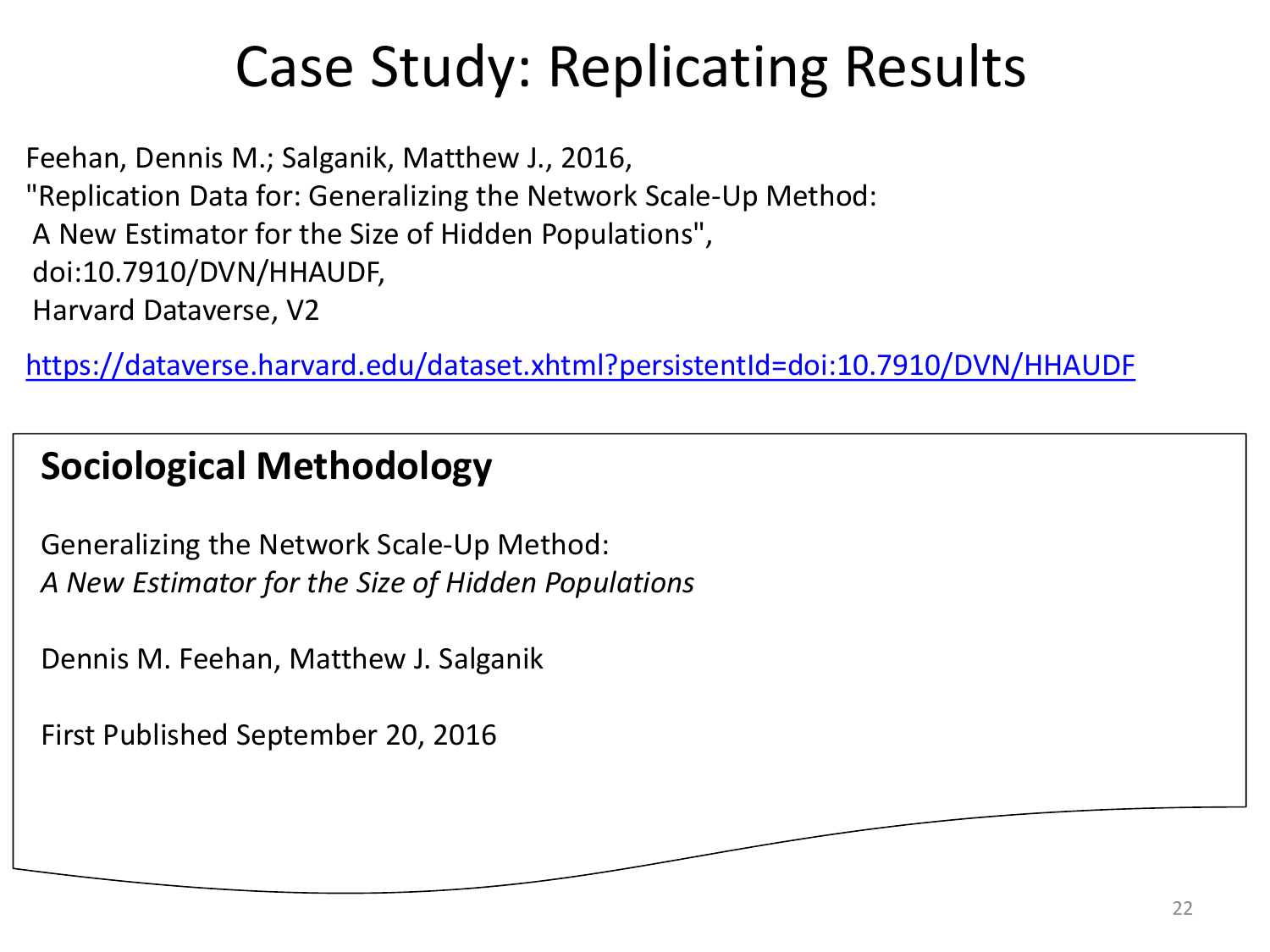> From: Dawn Koffman

 $\geq$ 

- > Sent: Tuesday, March 08, 2016 10:59 AM
- > To: Computational Science and Engineering Support
- > Subject: RE: [CSES #11965] account on nobel
- > ... I'm having trouble installing the R package "devtools" ...

Should be ready for you to try again. openssl-devel has been installed.

How to get help:

- Send email to [cses@princeton.edu](mailto:cses@princeton.edu)
- Attend CSES office hours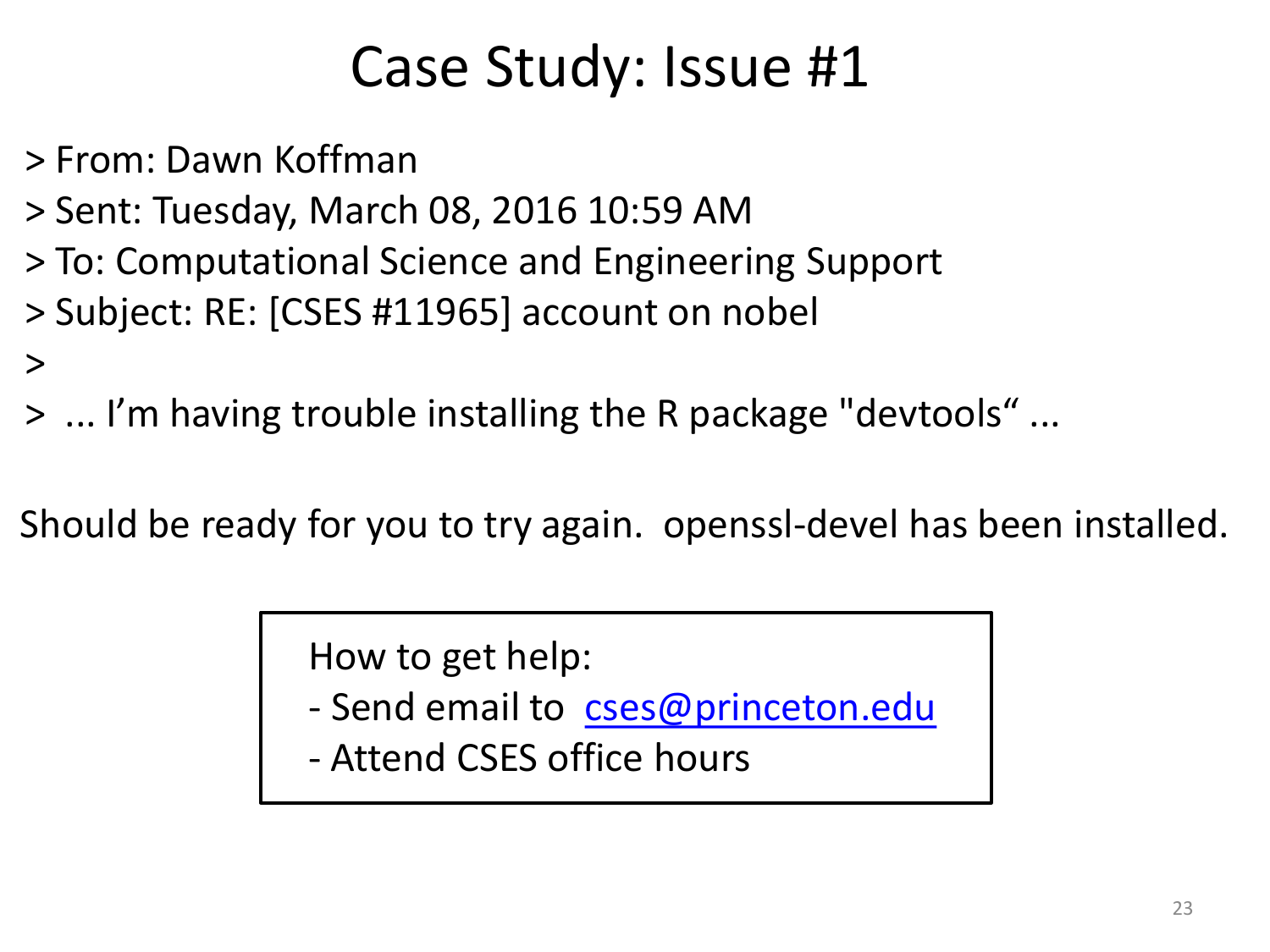> I'm now trying to run an R script on Nobel that produces > approximately 200GB of data, and I'm getting a write error: > Disk quota exceeded.

> Would it be possible for my disk quota to be increased to that level?

We have no space on Nobel that size. Your home directory quota could be increased, but that's a question you must pose to the SOC (helpdesk@princeton.edu) as we do not have access to modify it. There is a fee involved I believe, so you may need to come up with other plans for data management.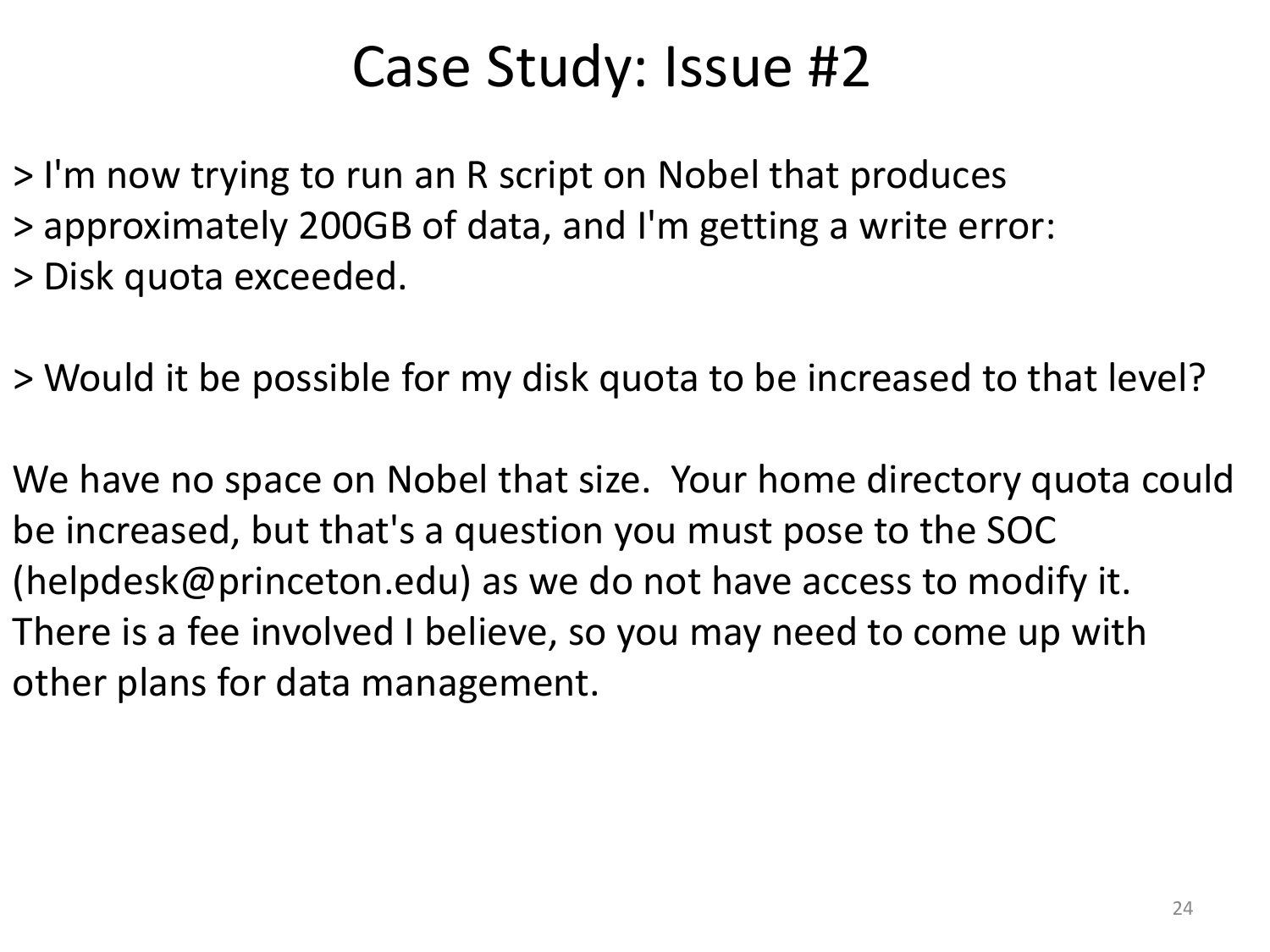> Is there another HPC linux machine that would have space that I > (or a faculty member) might be able to use for this? Thanks again.

As of right now, there's 290GB free on /scratch/network on Adroit, which requires only a registration to get access. For other clusters, information on getting an account is available here: <https://askrc.princeton.edu/question/23/how-do-i-get-an-account-on-a-tigress-system/>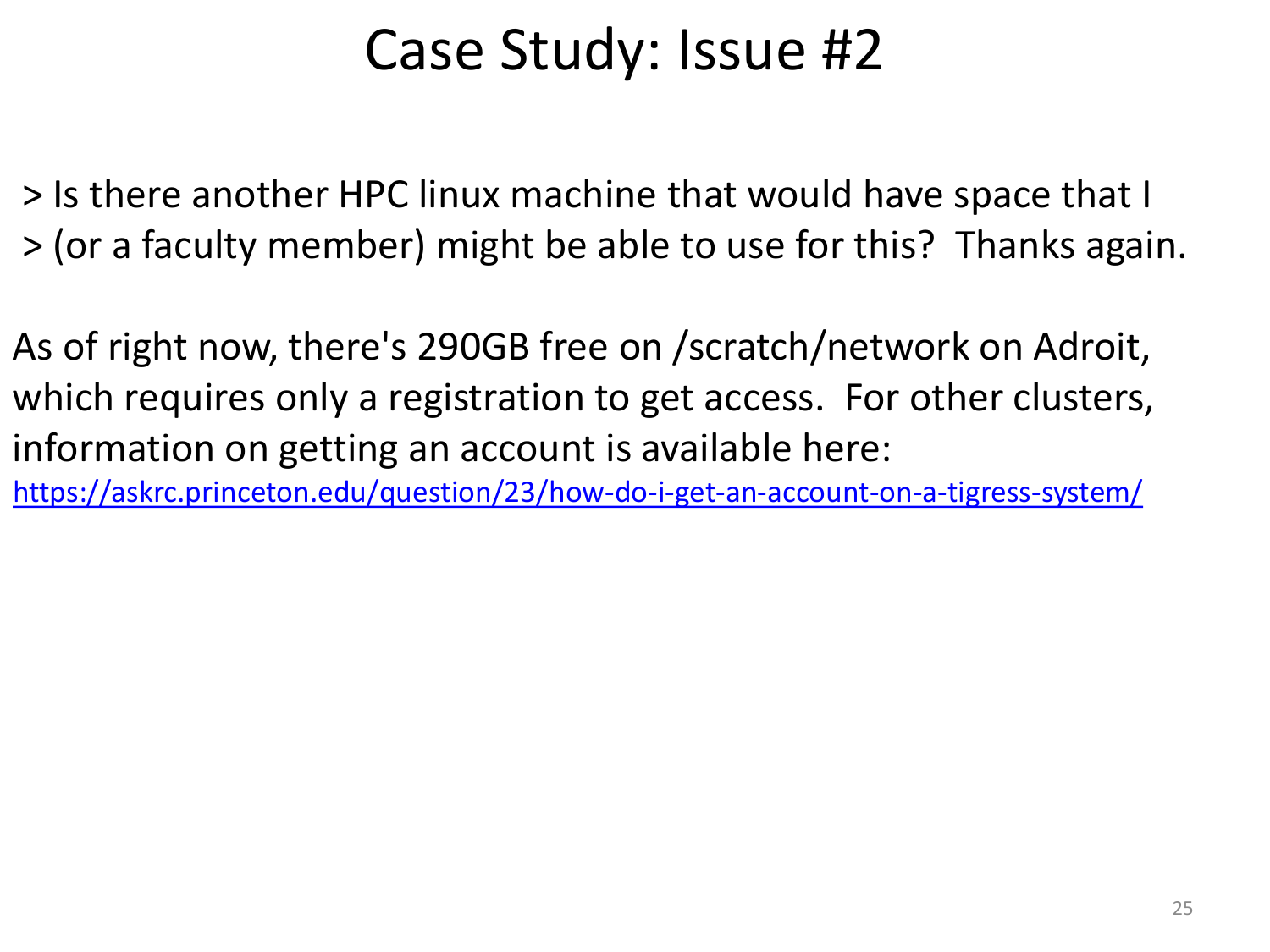Dear Dawn A. Koffman,

The Computational Science and Engineering Support group (CSES) has received your email or created **a ticket** for you regarding "installing RcppArmadillo on adroit" with the following content:

I have an account on adroit and am trying to install R package RcppArmadillo there but am getting many compilation errors. Could someone please look into this and back to me?

-------------------------------------------------------------------------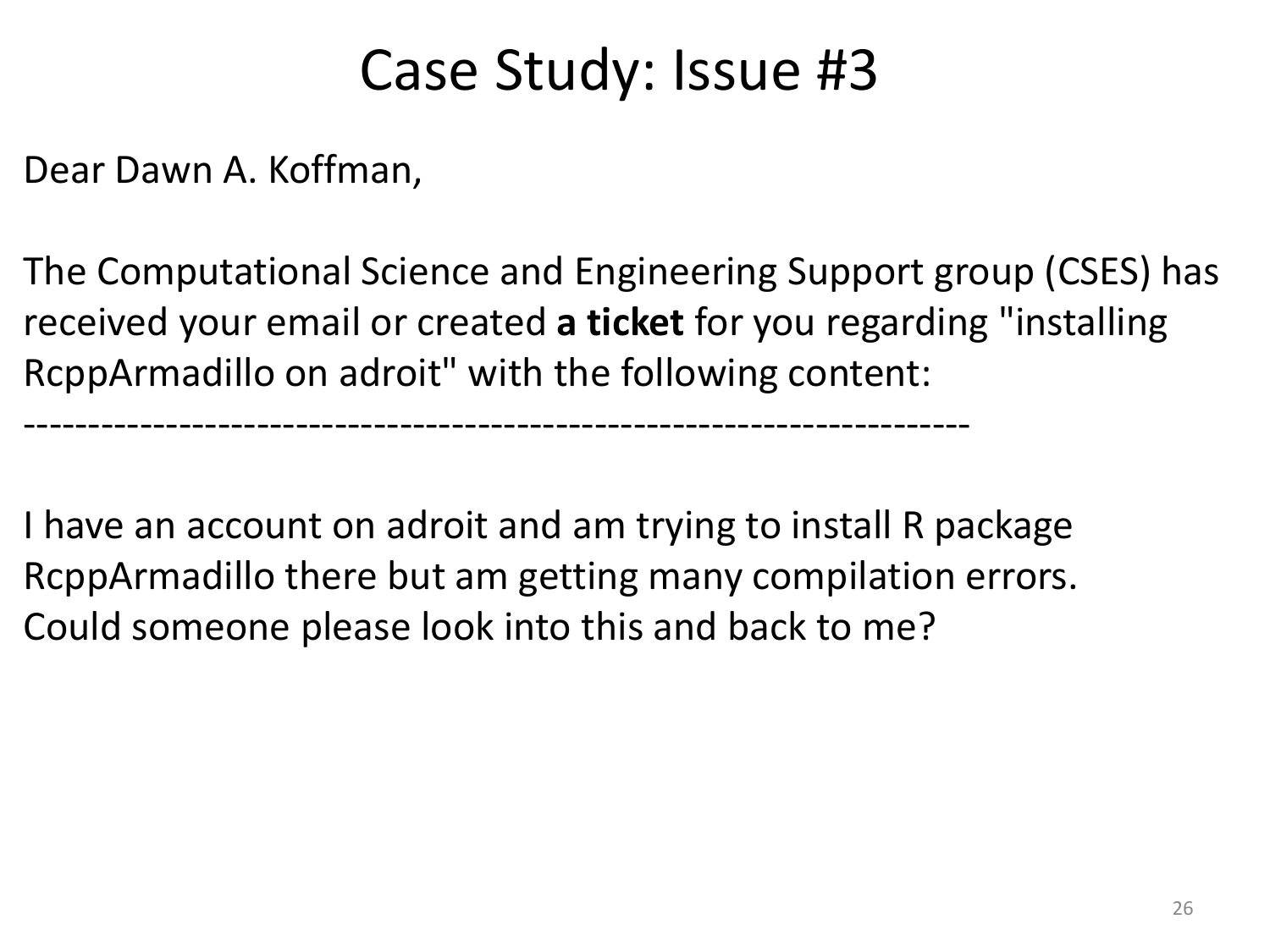> I have an account on adroit and am trying to install R package

- > RcppArmadillo there but am getting many compilation errors.
- > Could someone please look into this and back to me?

Hi,

it looks like this package wants newer c++ compiler. Therefore run this first:

module load rh

and then proceed to install RcppArmadillo.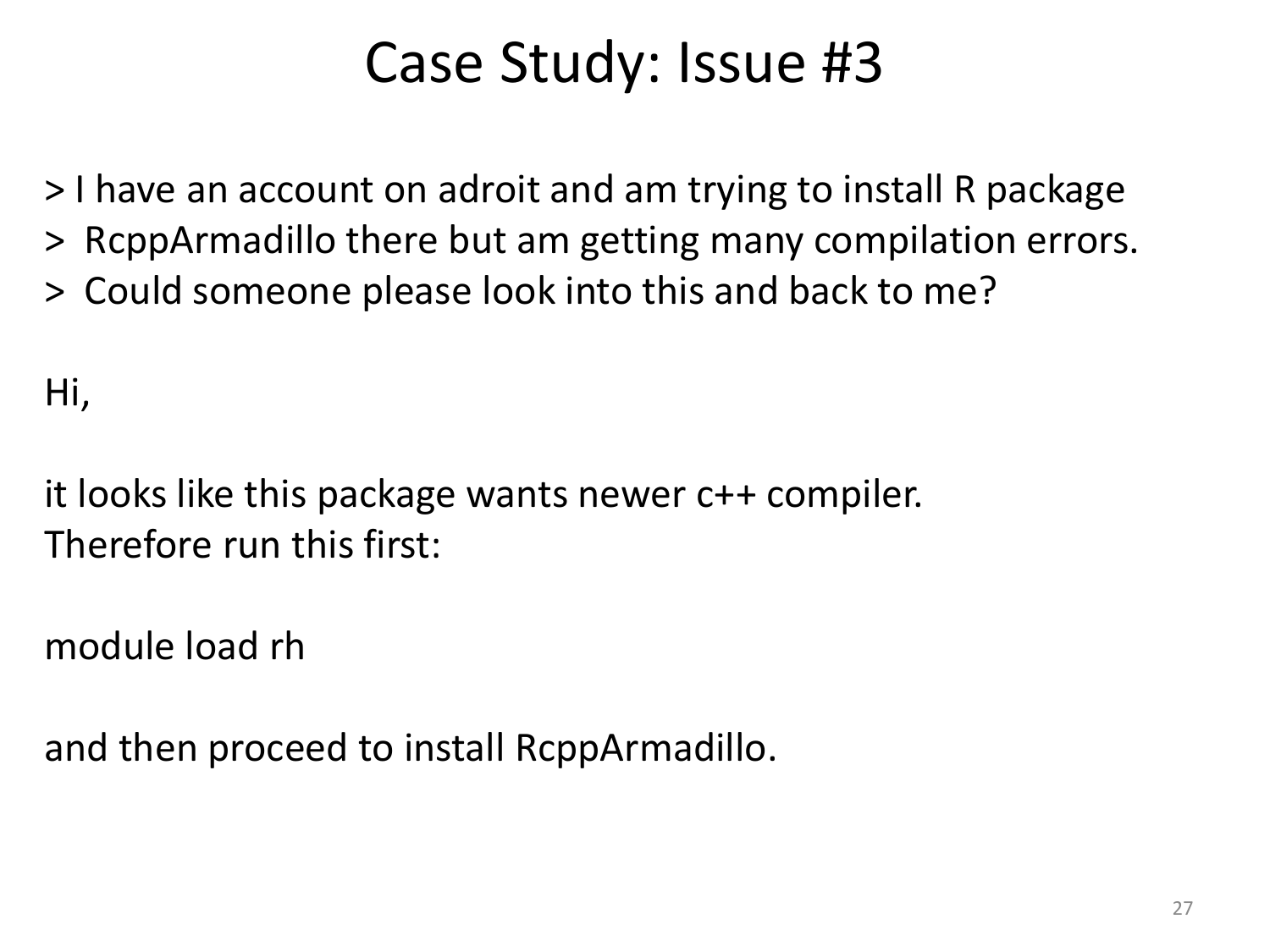#### Case Study: Initial SLURM Script

#!/usr/bin/env bash

#SBATCH --ntasks=1 #SBATCH --cpus-per-task=1 #SBATCH -o log.%j #SBATCH --mail-type=begin #SBATCH --mail-type=end #SBATCH --mail-user=dkoffman@princeton.edu

cd /scratch/network/dkoffman/gnsum-paper-torelease/code Rscript gnsum-draw-popns.R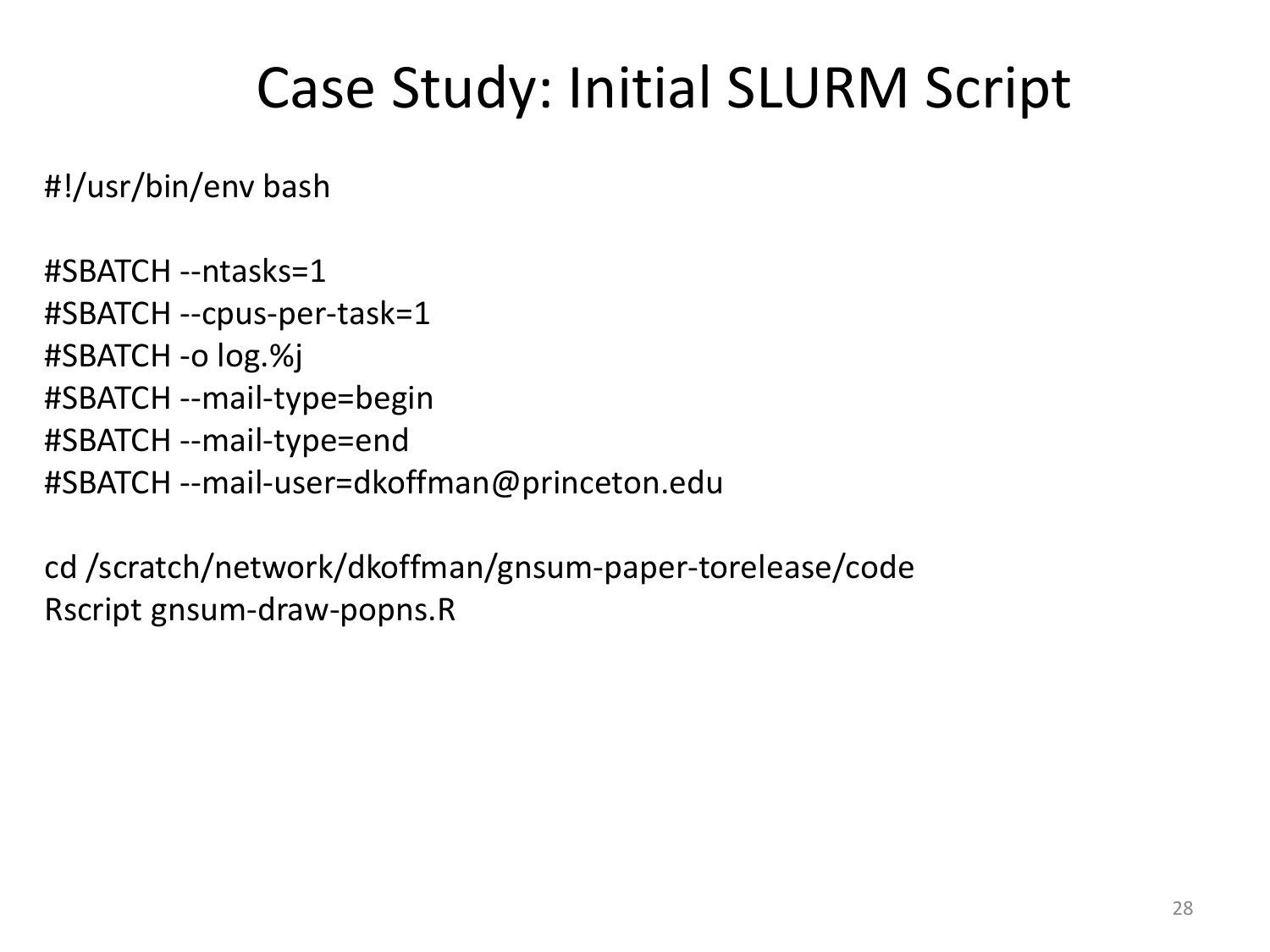Emails from SLURM:

Subject: SLURM Job\_id=328797 **Name=serial\_1.cmd Began**, Queued time 00:00:00

Subject: SLURM Job\_id=328797 **Name=serial\_1.cmd Ended**, Run time 00:01:02

Job ID: 328797 Cluster: adroit User/Group: dkoffman/pustaff **State: CANCELLED** (exit code 0) Cores: 1 CPU Utilized: 00:00:54 CPU Efficiency: 87.10% of 00:01:02 core-walltime Memory Utilized: 3.78 GB Memory Efficiency: 120.85% of 3.12 GB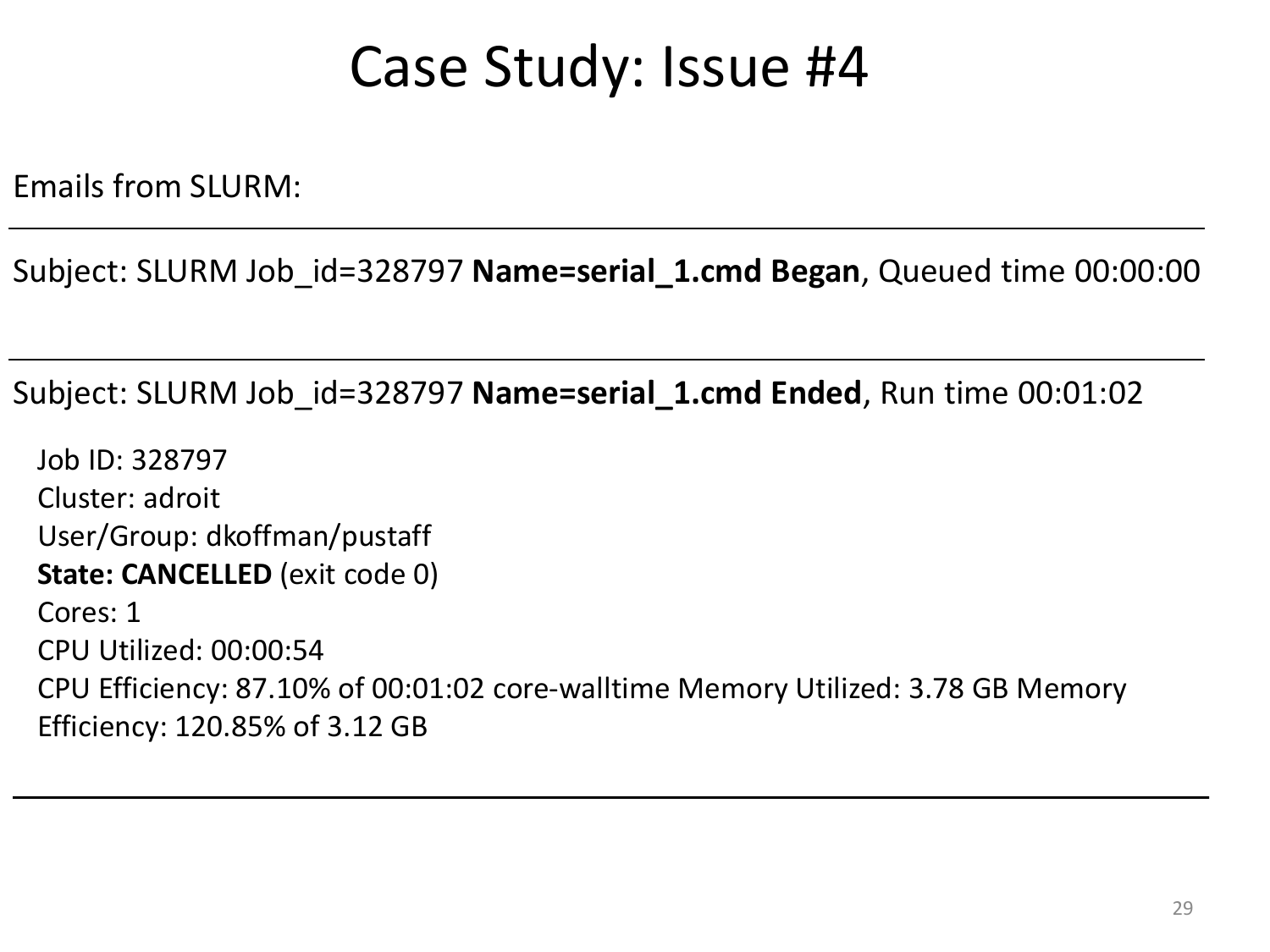- > I'm trying to run an R script on Adroit, but **the log file** shows that my job
- > exceeded the memory limit and was cancelled:
- > slurmstepd: Job 328797 exceeded memory limit (3960080 > 3276800),
- > being killed
- > slurmstepd: Exceeded job memory limit
- > slurmstepd: \*\*\* JOB 328797 ON adroit-07 CANCELLED AT 2016-04-12T11:02:16 \*\*\*
- > slurmstepd: Exceeded step memory limit at some point.

Please see this for a solution

<https://askrc.princeton.edu/question/103/what-does-slurmstepd-exceeded-step-memory-limit-mean/>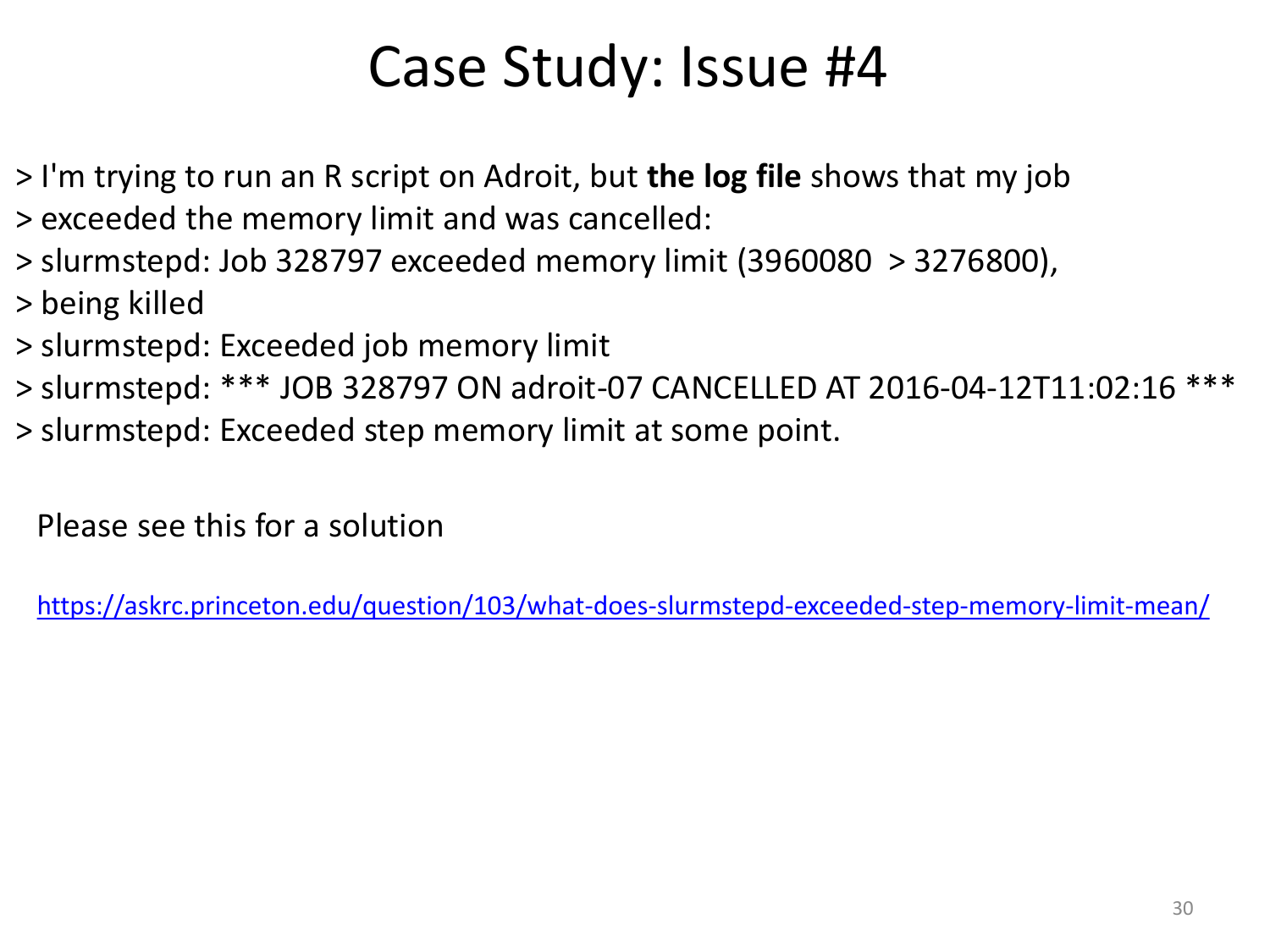This error means that you will have to allocate more memory for your jobs - with slurm we allocate CPUs separately from memory. You didn't say which cluster so default will be either 3GB or 4GB per CPU core (you can see which by looking at /etc/slurm/slurm.conf - at the end are DefMem... settings). You can try increasing it by doing something like:

.

.

.

#SBATCH --mem-per-cpu=6000

It would be wise not to overreact by requesting too much memory - if you do that not only will you waste resources that others could've used but also you will take longer to run as the scheduler will have more trouble finding free nodes with that much memory. Ideally you should request just what you need or a bit more.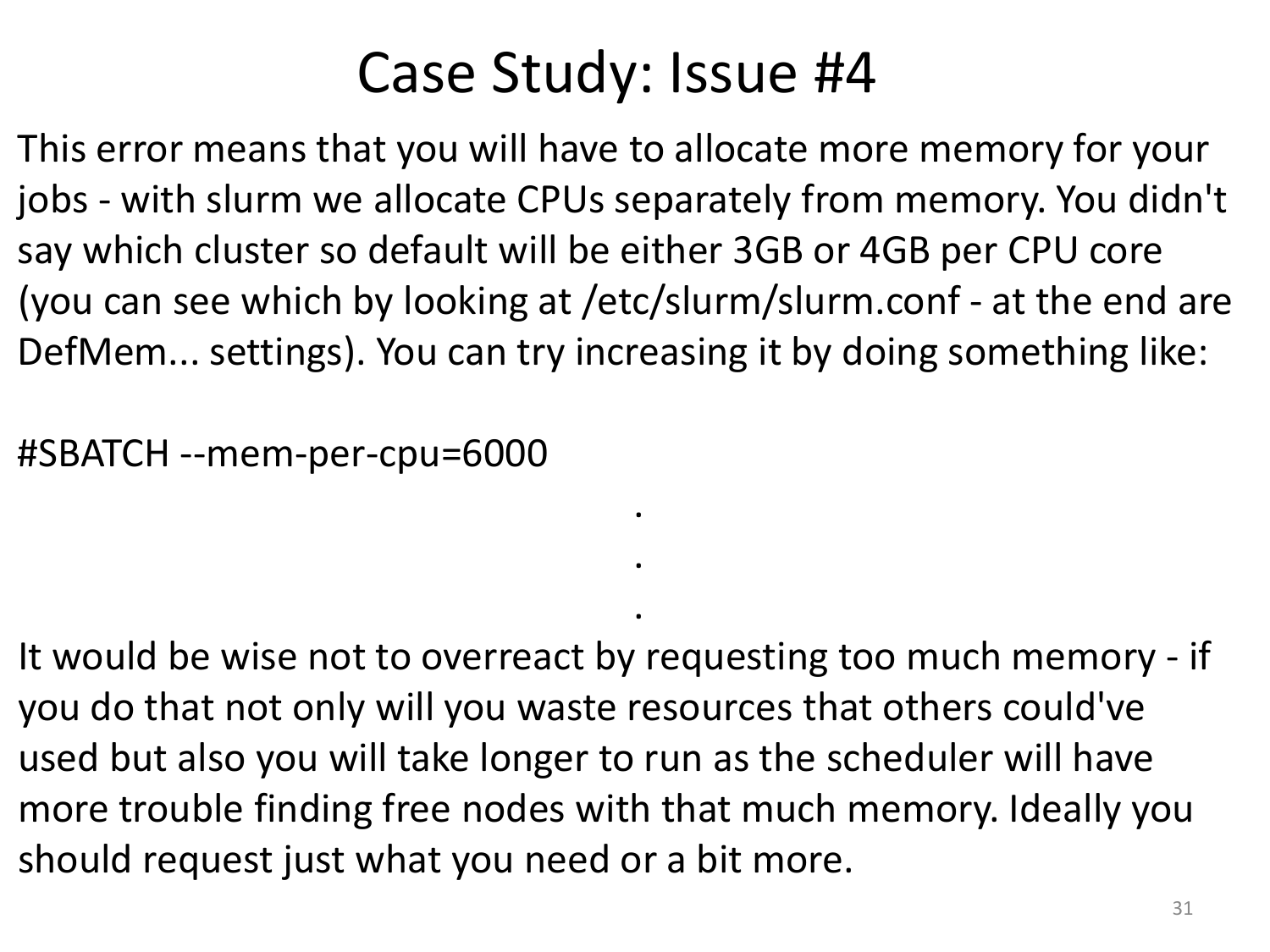#### Case Study: Issue #2 - Again

> Over the last several days, I've been trying to run an R script on adroit > that aims to generate about 230GB of data. So far the script has been > failing due to it exceeding the memory limit, so I am continuing to > increase the memory limit using: SBATCH --mem-per-cpu directive.

> I am concerned though that even if the program does not exceed its > memory limit, that it will fail to complete due to disk space > constraints.

> Currently I am using disk space under scratch/network/dkoffman.

Looks like folks have cleaned up and there is now 450G available there.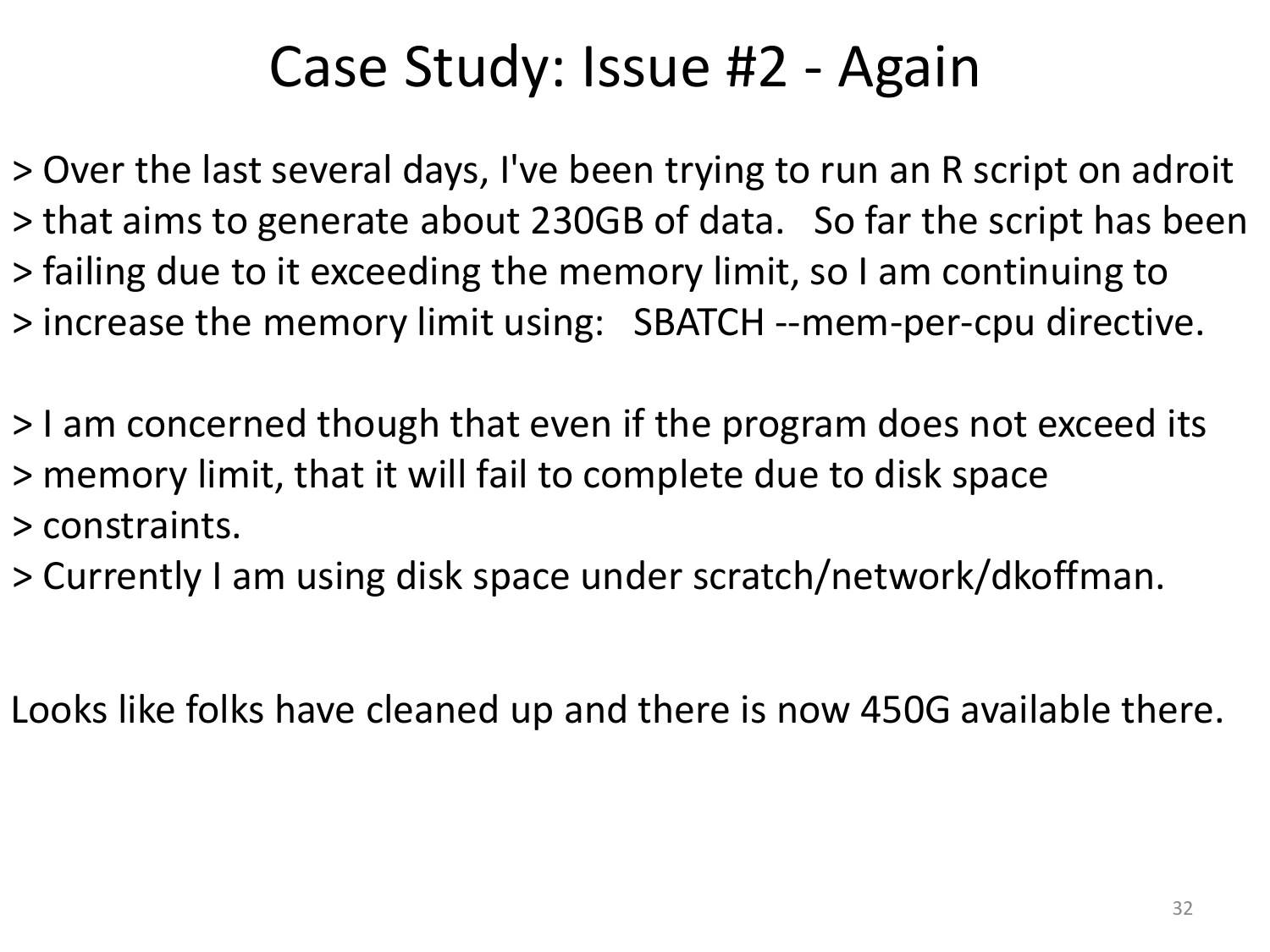## Case Study: Issue #2 - Again

The /scratch/network filesystem is currently too full. Please remove/move files you have there to someplace else so that this shared resource can be used by all.

#### **This filesystem is NEVER backed up so anything sitting there is at-risk.**

What follows is the ordered size of what users currently have in /scratch/network in KBytes.

| 281031500 | abc13      |
|-----------|------------|
| 258879332 | defgh      |
| 112202456 | jessie     |
| 91466620  | xyz123     |
| 72147092  | smith      |
| 66059628  | alison456  |
| 48538600  | dkoffman   |
| 46238316  | steve98989 |
| 41328828  | joe45678   |
|           |            |

. .

. .

. .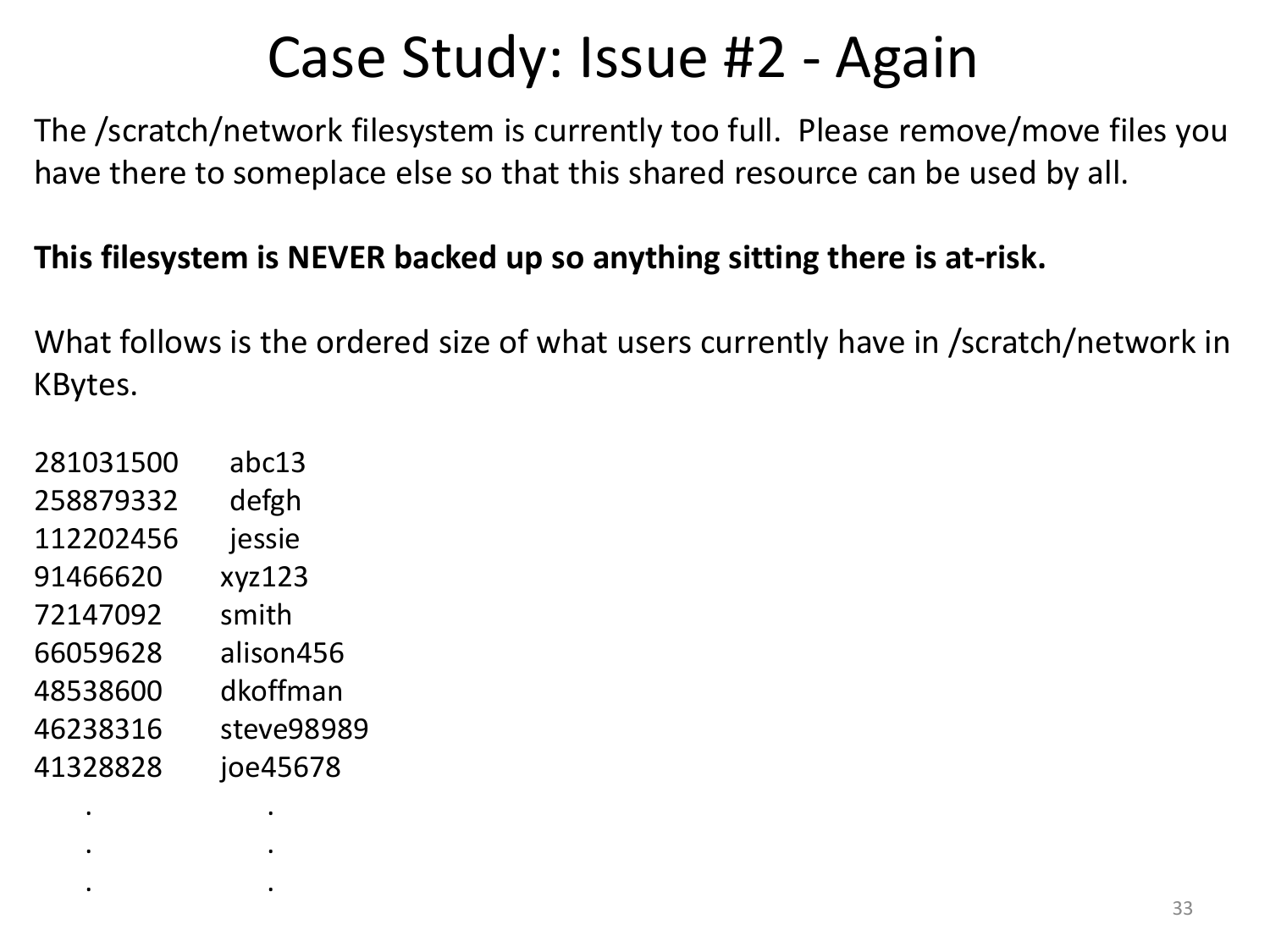Emails from SLURM:

Subject: SLURM Job\_id=330033 Name=serial\_1.cmd Began, Queued time 04:10:24

Subject: SLURM Job\_id=330033 Name=serial\_1.cmd Ended, **Run time 20:05:02**

Job ID: 330033 Cluster: adroit User/Group: dkoffman/pustaff **State: TIMEOUT (exit code 1)** Cores: 1 CPU Utilized: 19:00:53 CPU Efficiency: 94.68% of 20:05:02 core-walltime Memory Utilized: 49.18 GB Memory Efficiency: 83.94% of 58.59 GB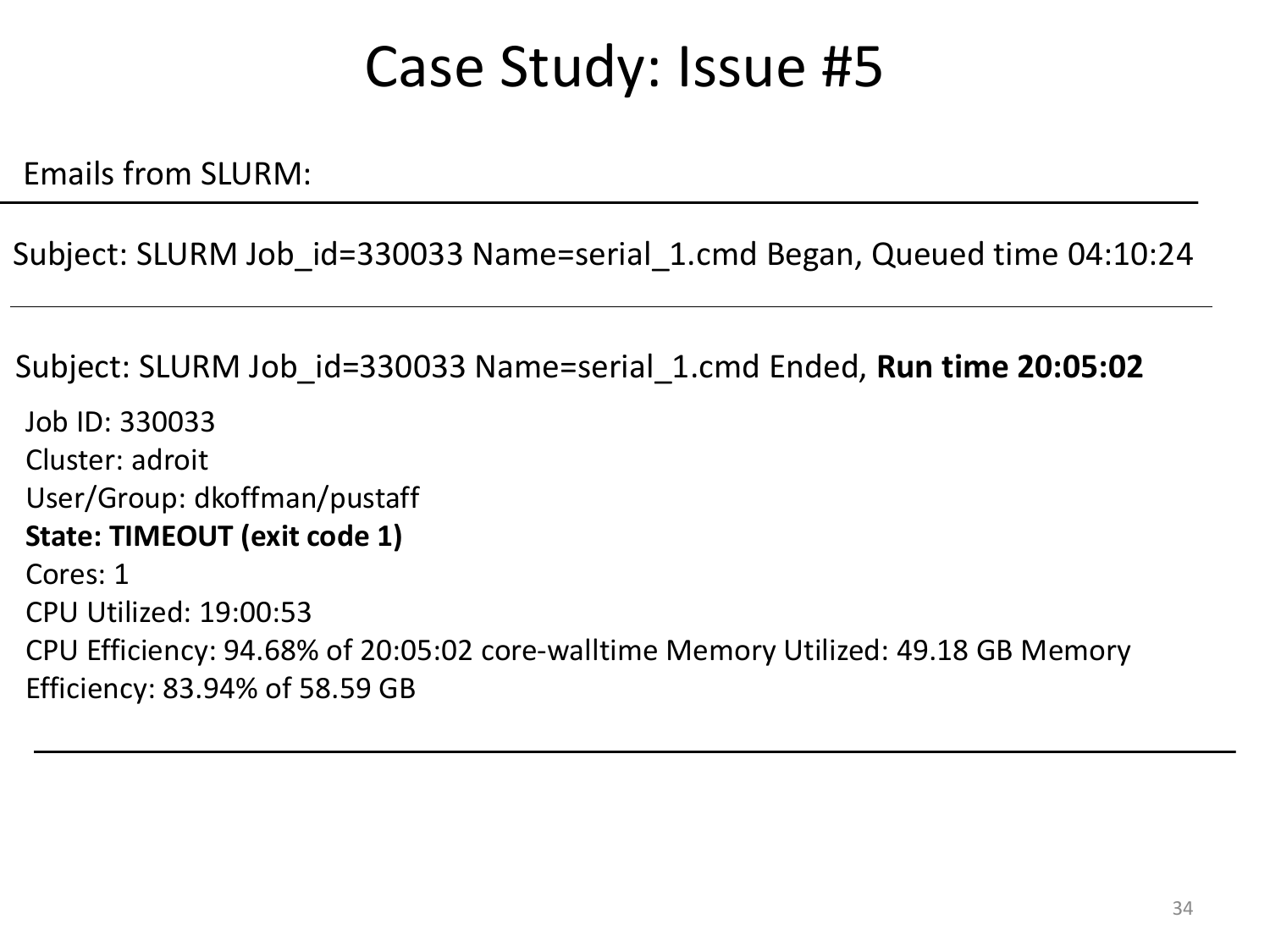#### Case Study: Final SLURM Script

#!/usr/bin/env bash

#SBATCH --ntasks=1 #SBATCH --cpus-per-task=1 **#SBATCH --mem-per-cpu=60000 #SBATCH -t 30:00:00** #SBATCH -o log.%j #SBATCH --mail-type=begin #SBATCH --mail-type=end #SBATCH --mail-user=dkoffman@princeton.edu

cd /scratch/network/dkoffman/gnsum-paper-torelease/code Rscript gnsum-draw-popns.R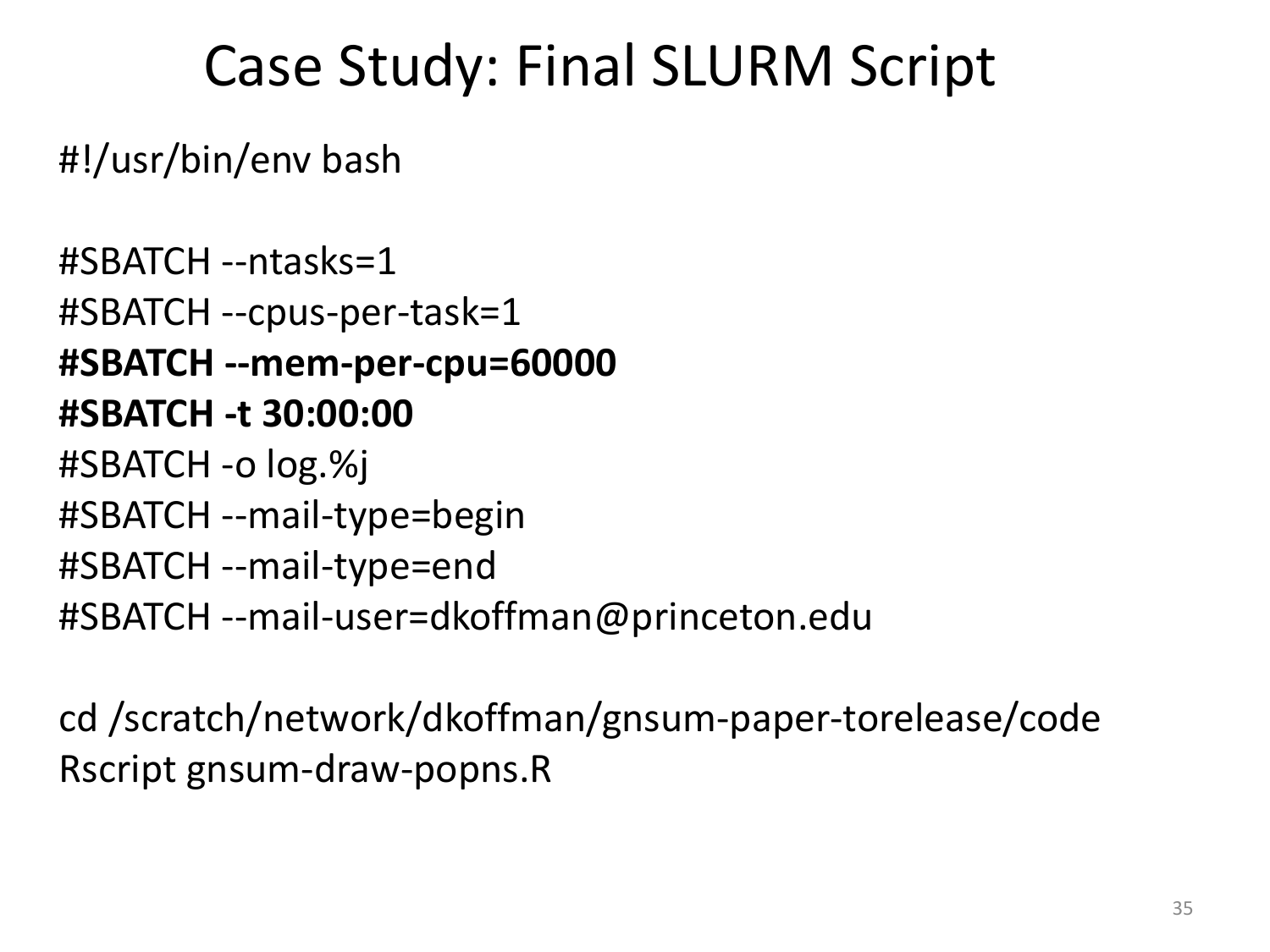### Case Study: Success!

Subject: SLURM Job\_id=331265 Name=serial\_1.cmd Began, Queued time 00:04:02

Subject: SLURM Job\_id=331265 Name=serial\_1.cmd Ended, **Run time 23:24:59**

Job ID: 331265 Cluster: adroit User/Group: dkoffman/pustaff **State: COMPLETED (exit code 0)** Cores: 1 CPU Utilized: 22:01:55 CPU Efficiency: 94.09% of 23:24:59 core-walltime Memory Utilized: 47.53 GB Memory Efficiency: 81.11% of 58.59 GB

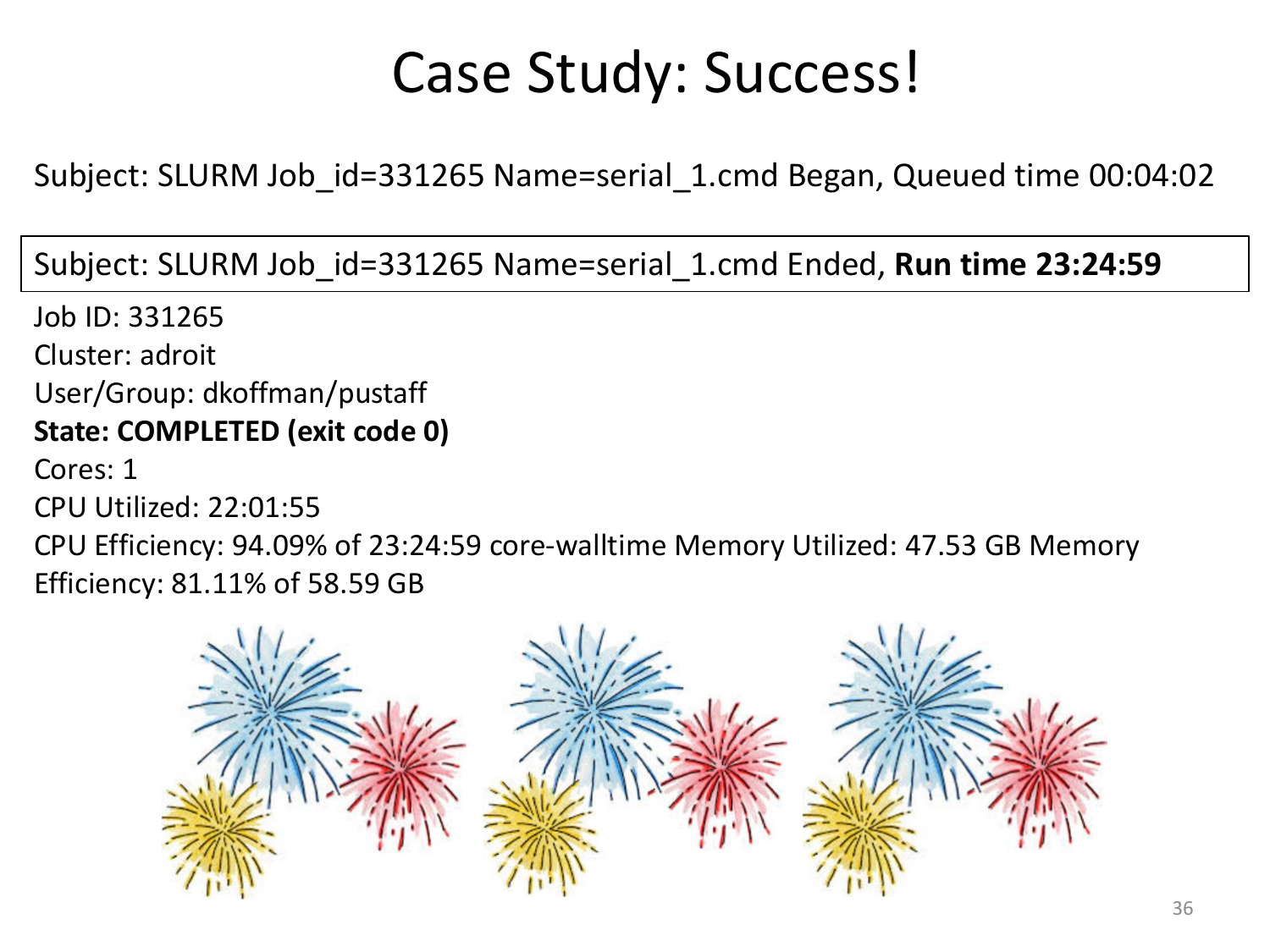# Case Study: Recap

Email to Dennis Feehan and Matt Salganik (study authors)

Finally!

I initally ran into issues with:

- disk space
- memory
- time

and I also needed:

- to have openssl-devel installed
- a newer C++ compiler
- BUT, I think this first R script has finally run as expected.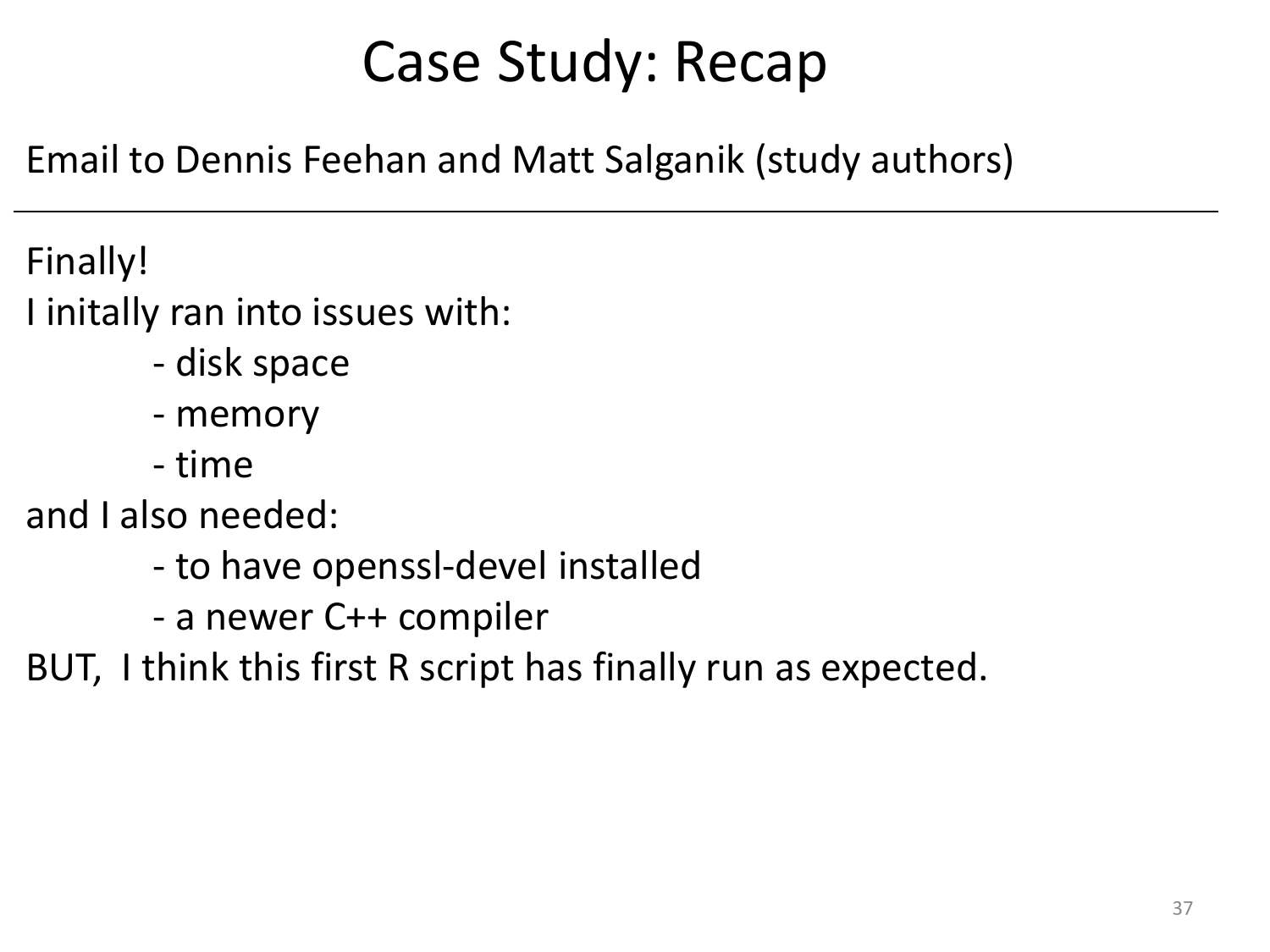# Part II

# Linux User Interface and Philosophy

- Operating Systems
- Command-Line Interface
- Shell
- Linux Philosophy
- Command Execution Cycle
- Command History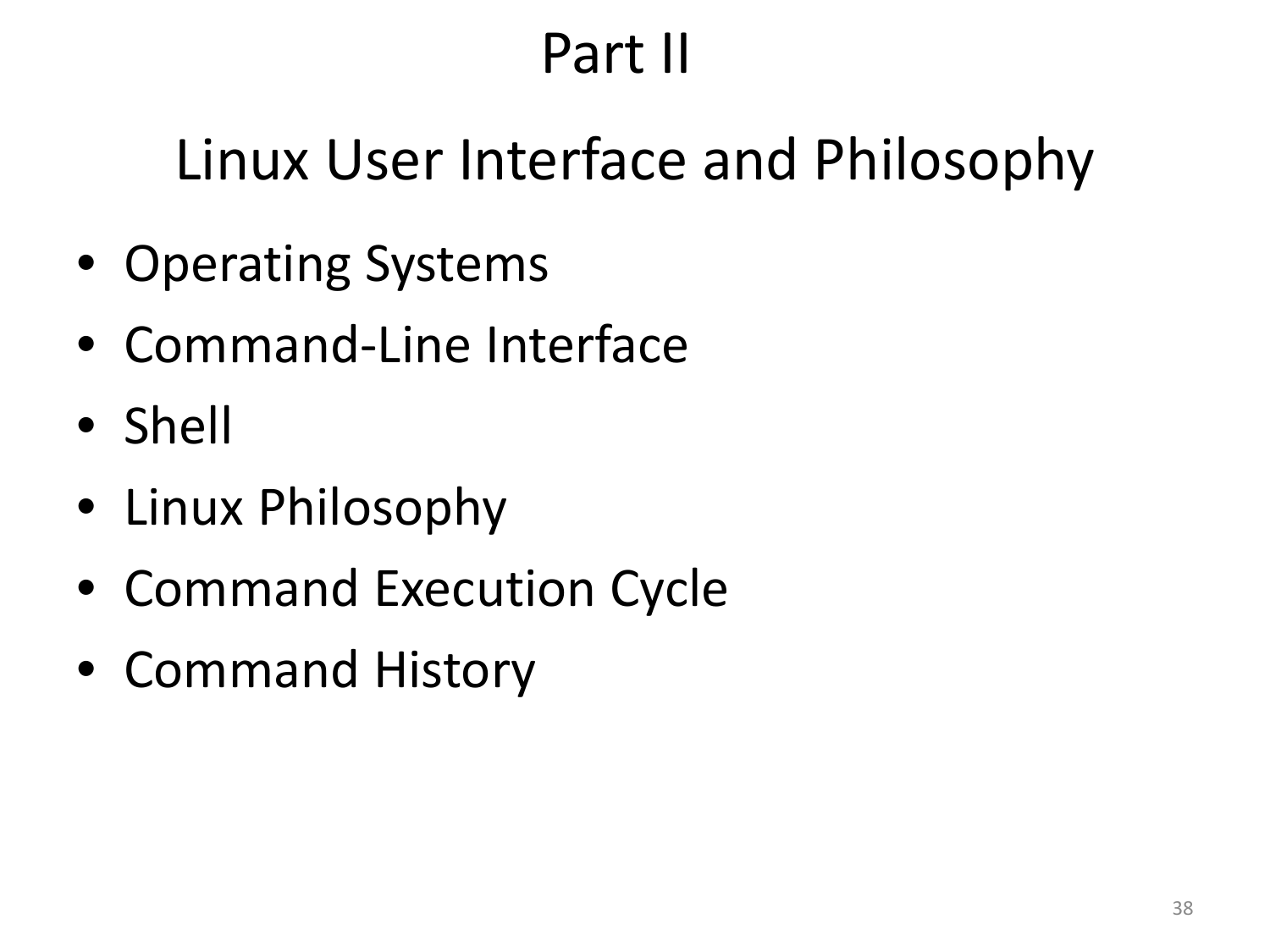# User Interfaces

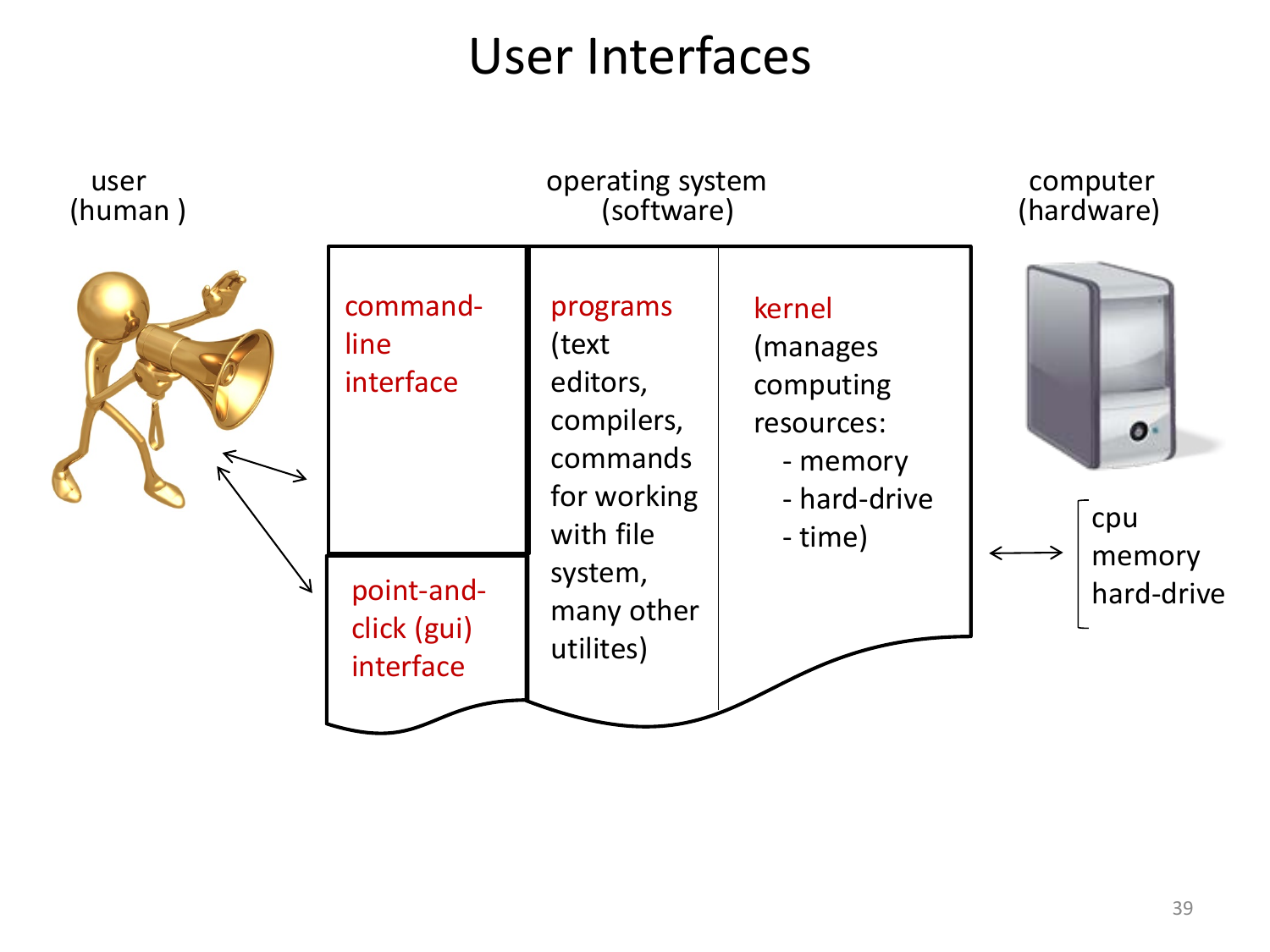#### Comparison

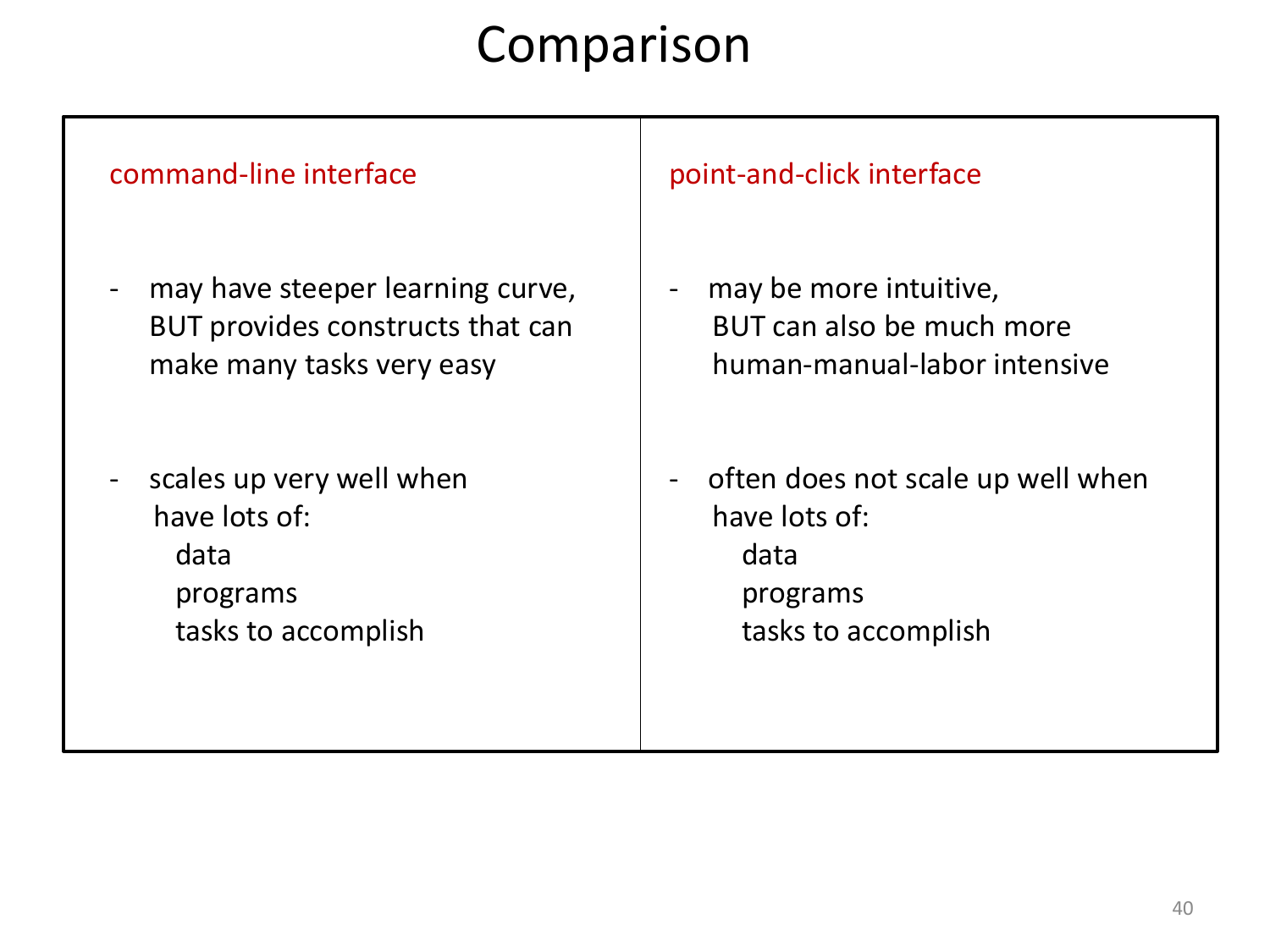# Shell

**Command-line** interface provided by Linux is called a shell a shell:

- prompts user for commands
- interprets user commands
- passes them on to the rest of the operating system which is hidden from the user

How do you access a shell ?

- if you have an account on a machine running Linux , just log in. A default shell will be running.
- if you are using a Mac, run the Terminal app. A default shell will be running.





-if Terminal app does not appear on the Shortcut Bar: Go -> Applications -> Utilities -> Terminal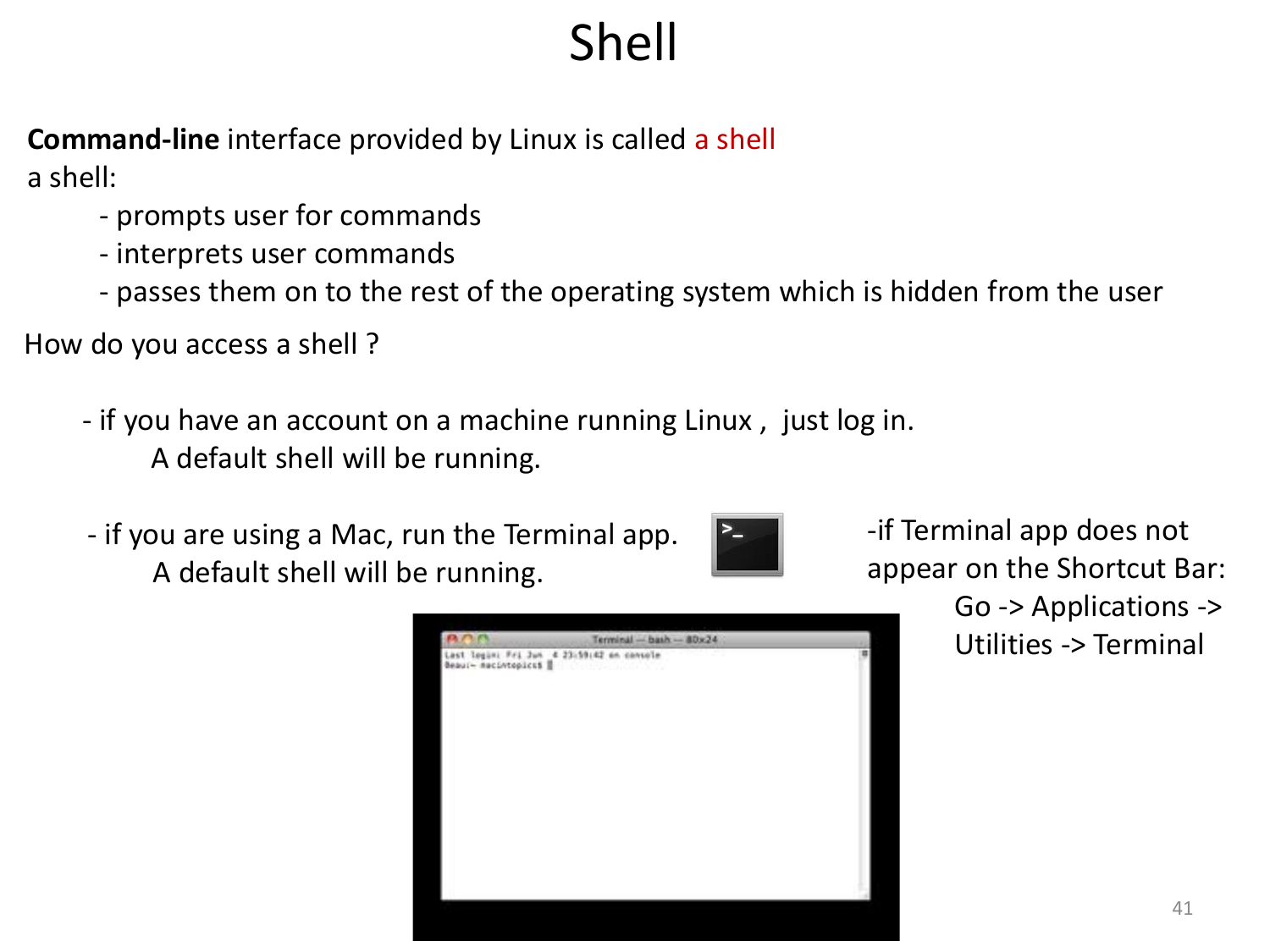### Examples of Operating Systems



- Even though there are differences between the various Linux operating systems, for the most part, we are going to ignore those differences, and just refer to Linux operating systems because the principles are largely the same.
- Different versions of Linux shells (more alike than different):
	- $sh$  (original Unix shell, by Stephen Bourne) /bin/sh
	- ksh (similar to sh, by David Korn)  $/bin/ksh$
	- bash (Bourne again shell, part of GNU project) /bin/bash
	- csh (part of Berkely Unix, intended to be C-like, by Bill Joy)  $/$ bin/csh
	- tcsh (based on and compatible with csh)  $/bin/tcsh$

#### echo \$SHELL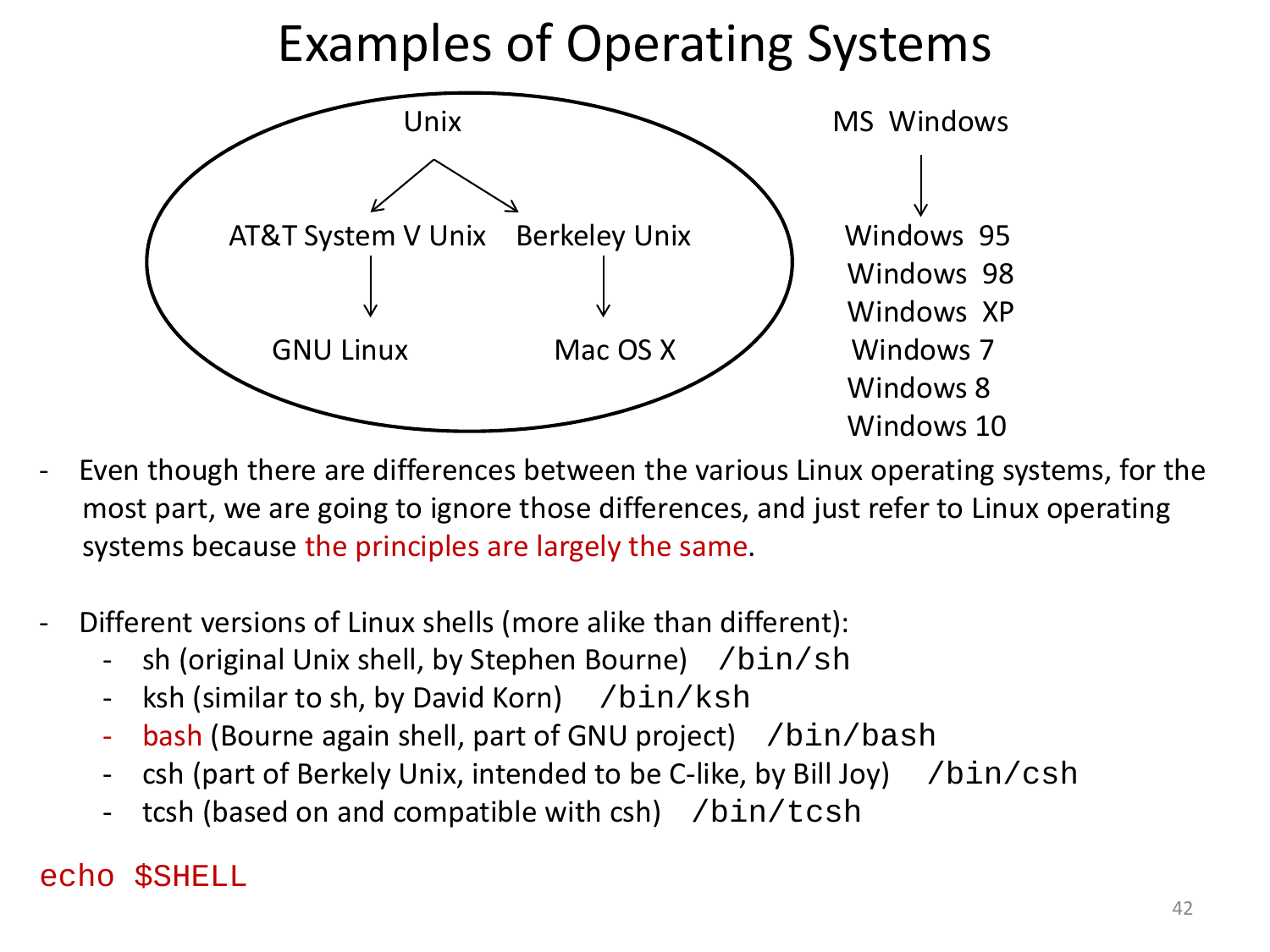# Linux Philosophy

- provide small programs that do one thing well and provide mechanisms for joining programs together

- "silence is golden" when a program has nothing to say, it shouldn't say anything

- users are very intelligent and do what they intend to do

will not find  $\alpha$ K or Cancel in Linux environment!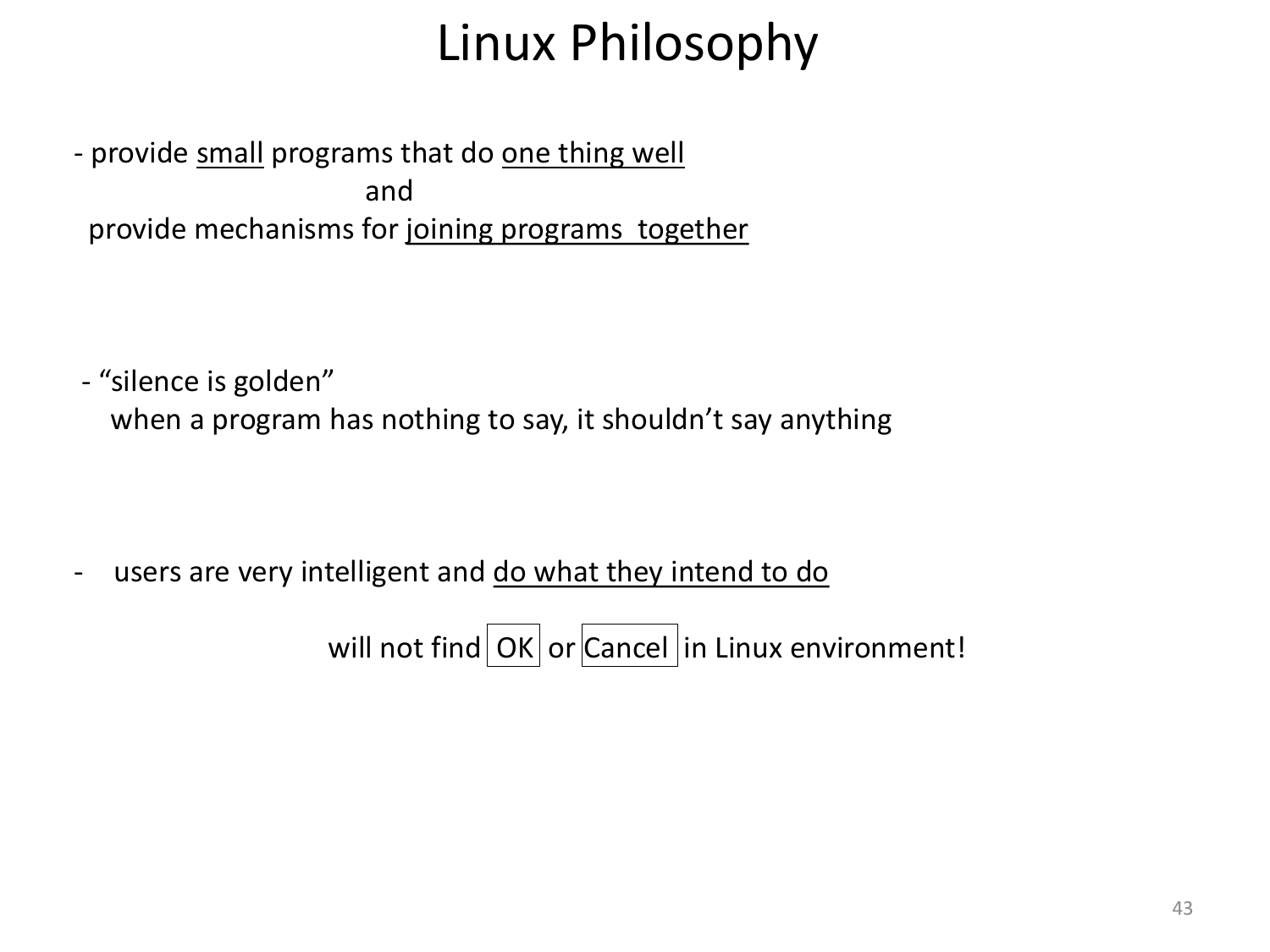## Examples of Tasks for Command-Line Interface

data management:

- two types of administrative data – millions of observations of each type

- need to standardize addresses for merging (or fuzzy matching)

file management

- check number of lines in large file downloaded from the web

file management:

- split huge files into subsets that are small enough to be read into memory

basic web scraping

- list of UN countries and dates they became members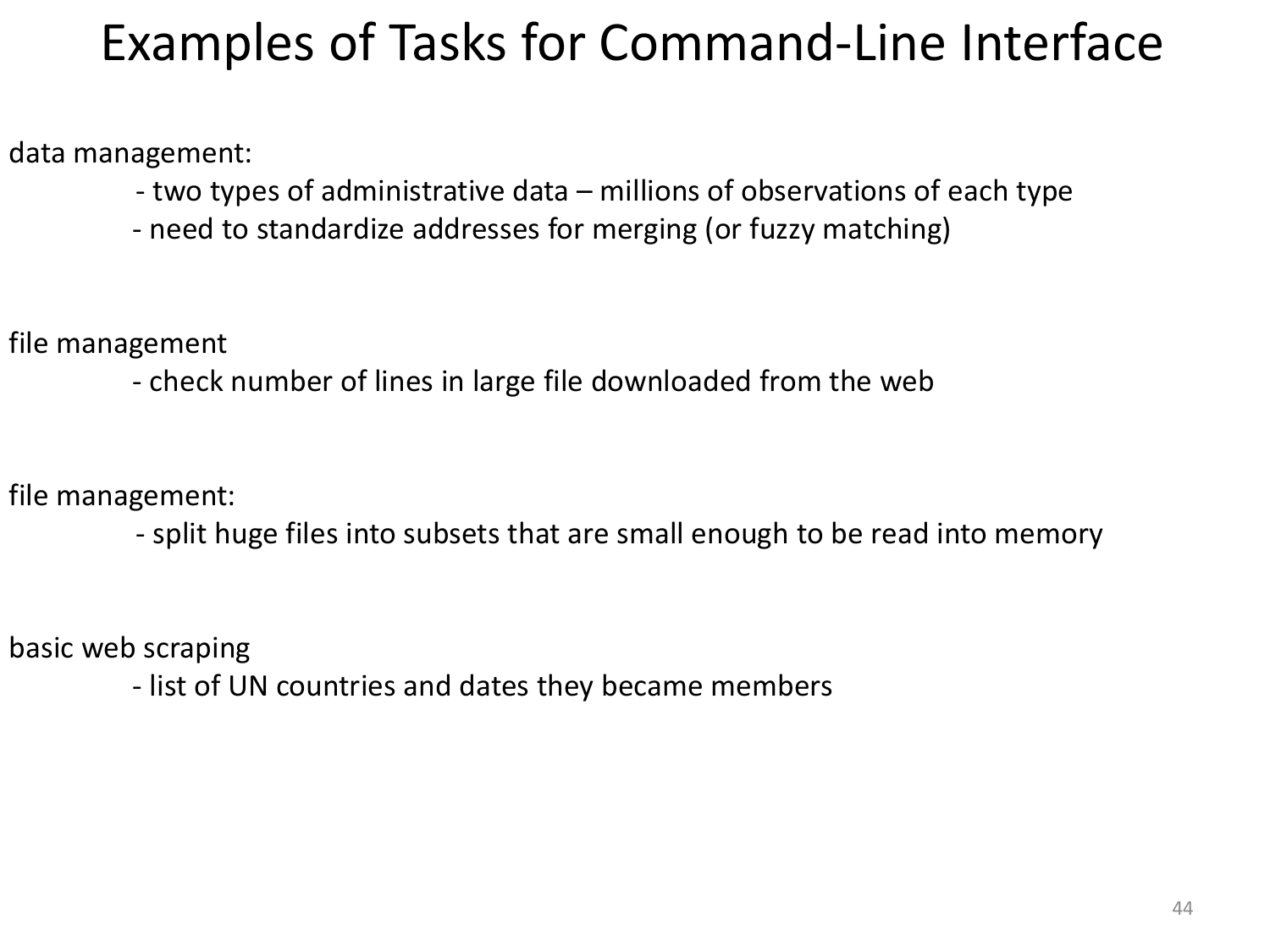## Command Execution Cycle and Command Format

| $\rightarrow$ 1. Shell prompts user<br>2. User inputs or recalls command ending with <cr><br/>3. Shell executes command</cr> | $\textsf{State}$         |
|------------------------------------------------------------------------------------------------------------------------------|--------------------------|
|                                                                                                                              | $$$ who                  |
| \$command [options] [arguments]                                                                                              | $$$ who<br>$-q$          |
| command<br>- first word on line                                                                                              | $\text{\$cal}$ cal 2017  |
| - name of program                                                                                                            | $\frac{2}{3}$ cal 8 2017 |
| options<br>- usually begin with -                                                                                            | $$$ pwd                  |
| - modify command behavior                                                                                                    | \$1s                     |
| arguments<br>- "object" to be "acted on" by command                                                                          | \$mkdir<br>linux         |
| - often directory name, file name, or character string                                                                       | \$cd linux               |
| use man command for options & arguments of each command                                                                      | $$$ pwd                  |
| use $PS1 = "S"$ to change prompt string                                                                                      | \$1s                     |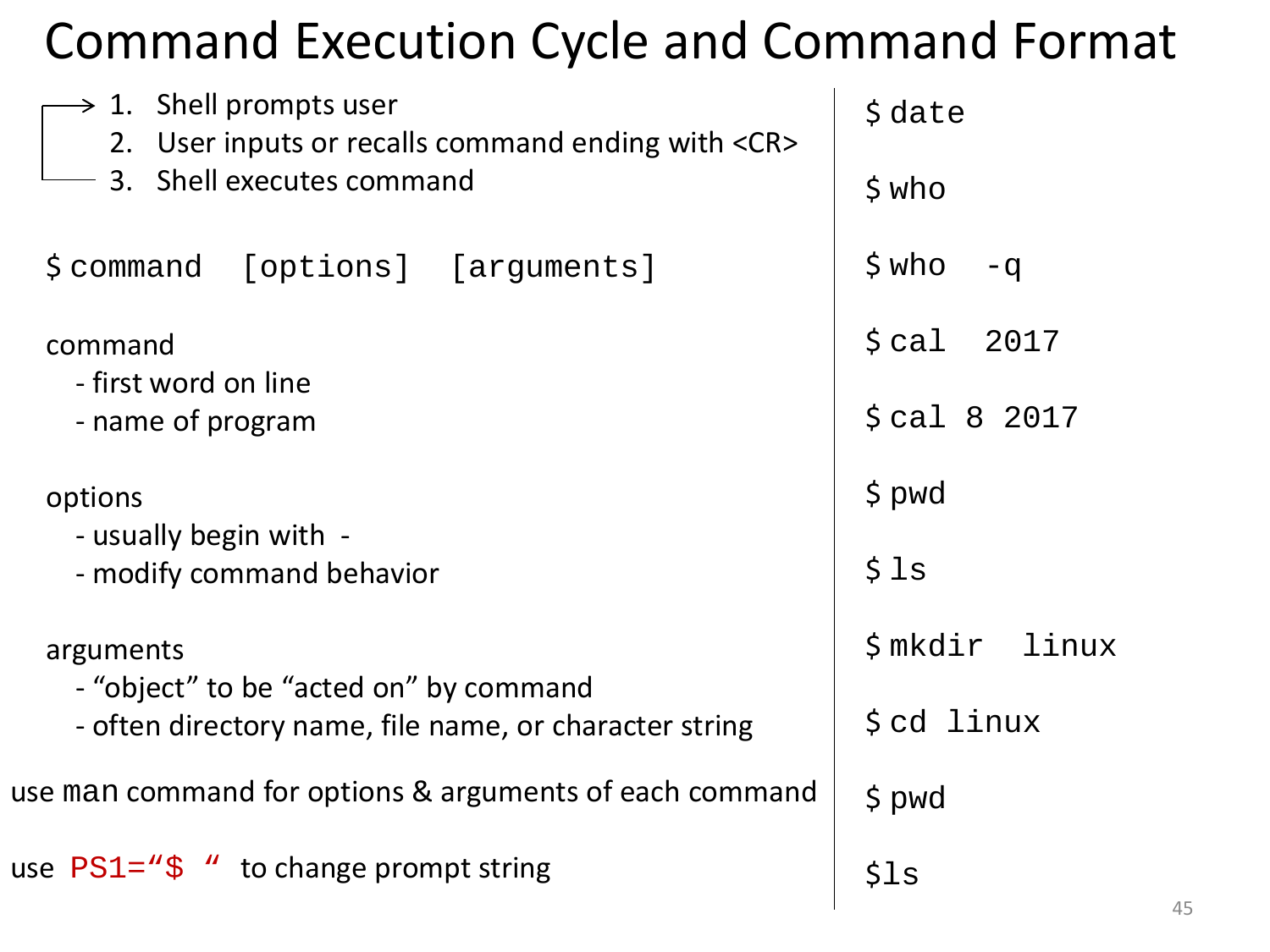# Using Command History

commands are saved and are available to recall

to re-execute a previously entered command:

step 1. press  $\leftarrow$  to scroll through previously entered commands step 2. press <CR> to execute a recalled command

OR

to re-execute a previously entered command: \$ history

\$ !<command number>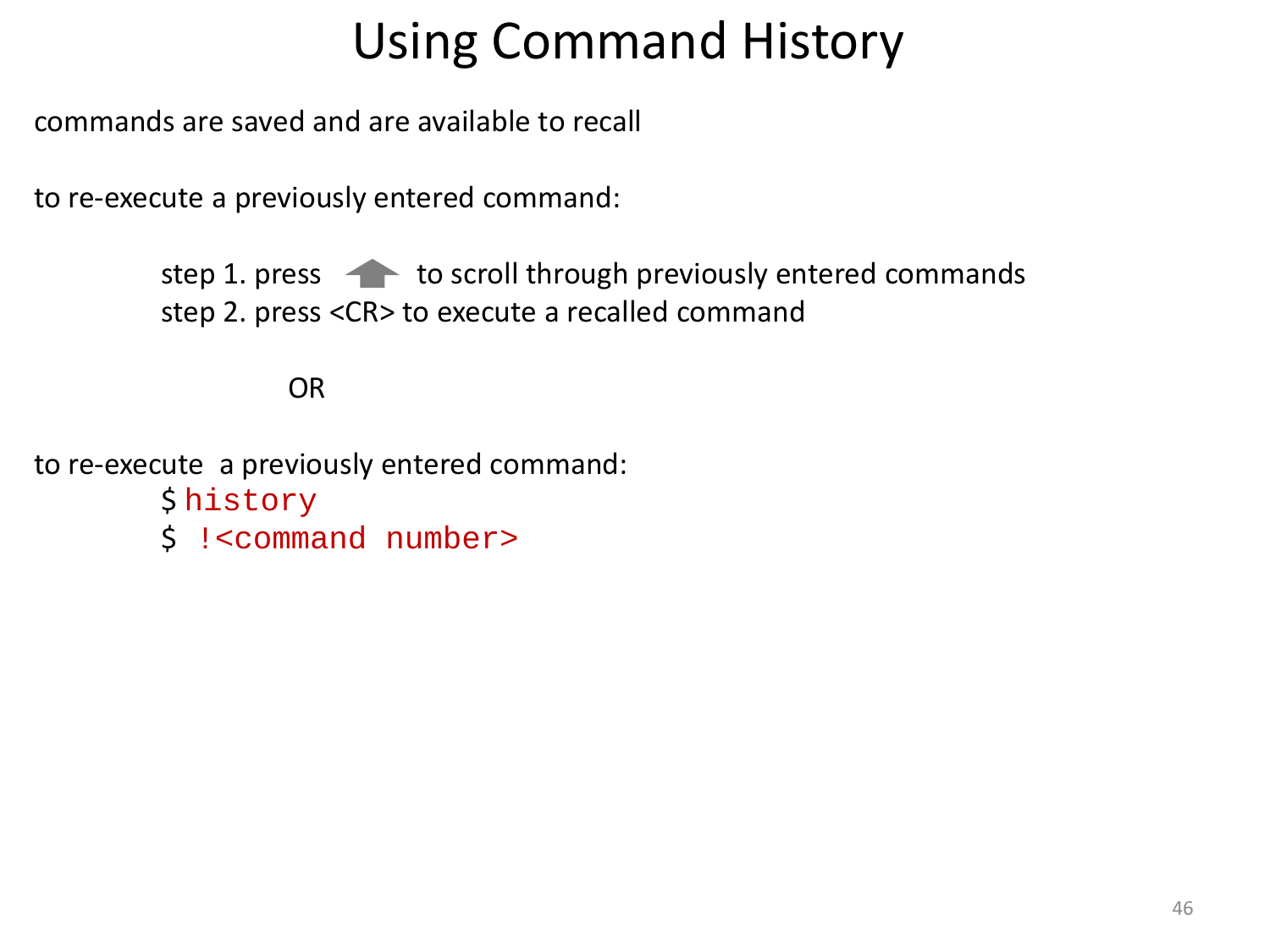# Files

- Displaying File Contents
- File Management Commands
- File Access and Permission
- Redirecting Standard Output to a File
- File Name Generation Characters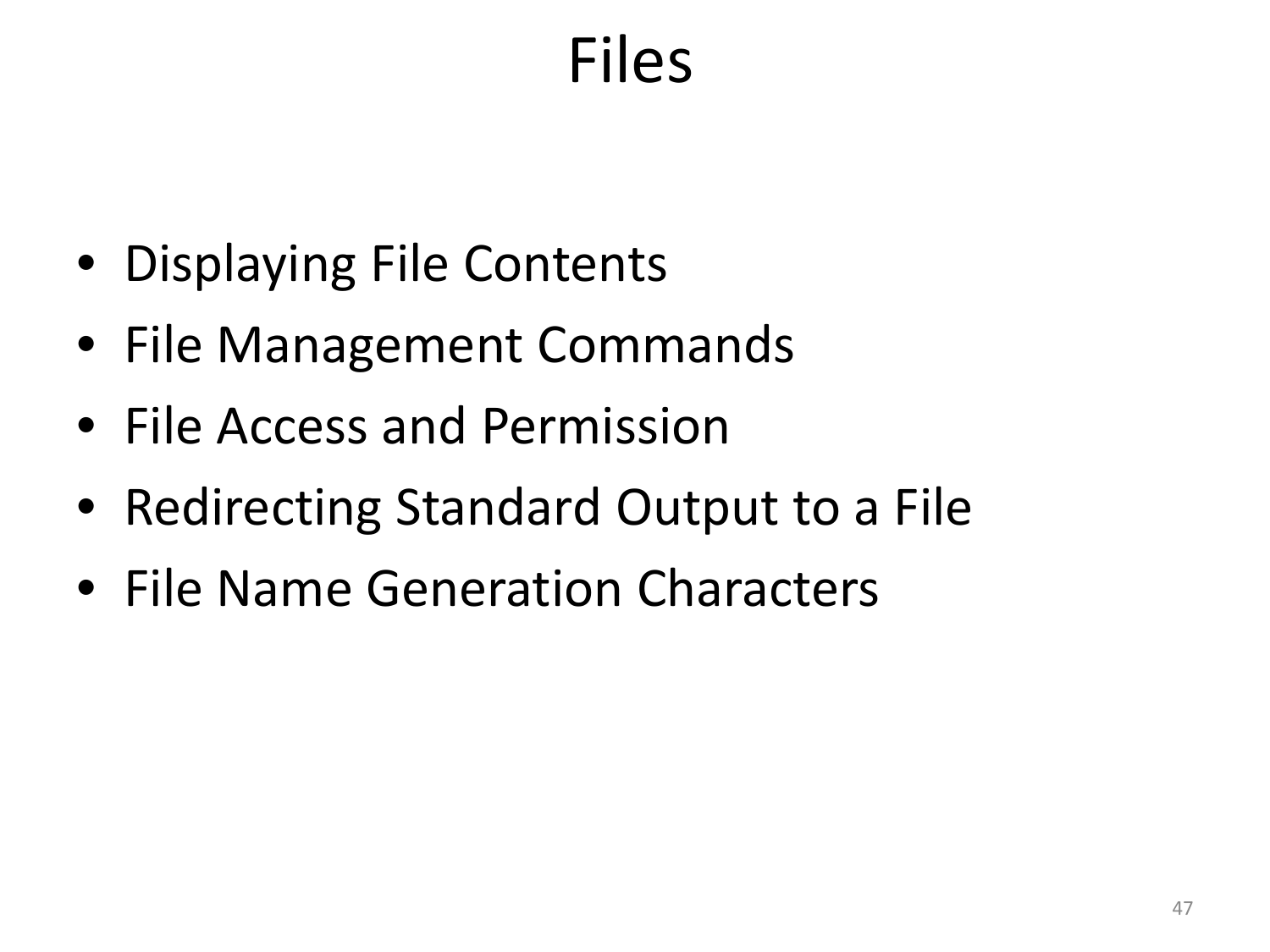# Files

file names:

- should not contain spaces or slashes
- $-$  should not start with  $+$  or  $-$
- best to avoid special characters other than  $\_$  and .
- files with names that start with . will not appear in output of ls command

created by:

- copying an existing file
- using output redirection
- executing some Linux program or other application
- using a text editor
- downloading from the internet

\$ pwd

#### **/u/dkoffman/linux**

\$ wget [https://opr.princeton.edu/workshops/Downloads/2015May\\_LinuxTourKoffman.gz](https://opr.princeton.edu/workshops/Downloads/2015May_LinuxTourKoffman.gz) # NOT standard on OS X

\*\*\*\* OR \*\*\*\*

\$ curl [https://opr.princeton.edu/workshops/Downloads/2015May\\_LinuxTourKoffman.gz -o wdata.gz](http://opr.princeton.edu/workshops/201401/wdata.z%20-o%20wdata.z) # available on OS X

\$ gunzip wdata.gz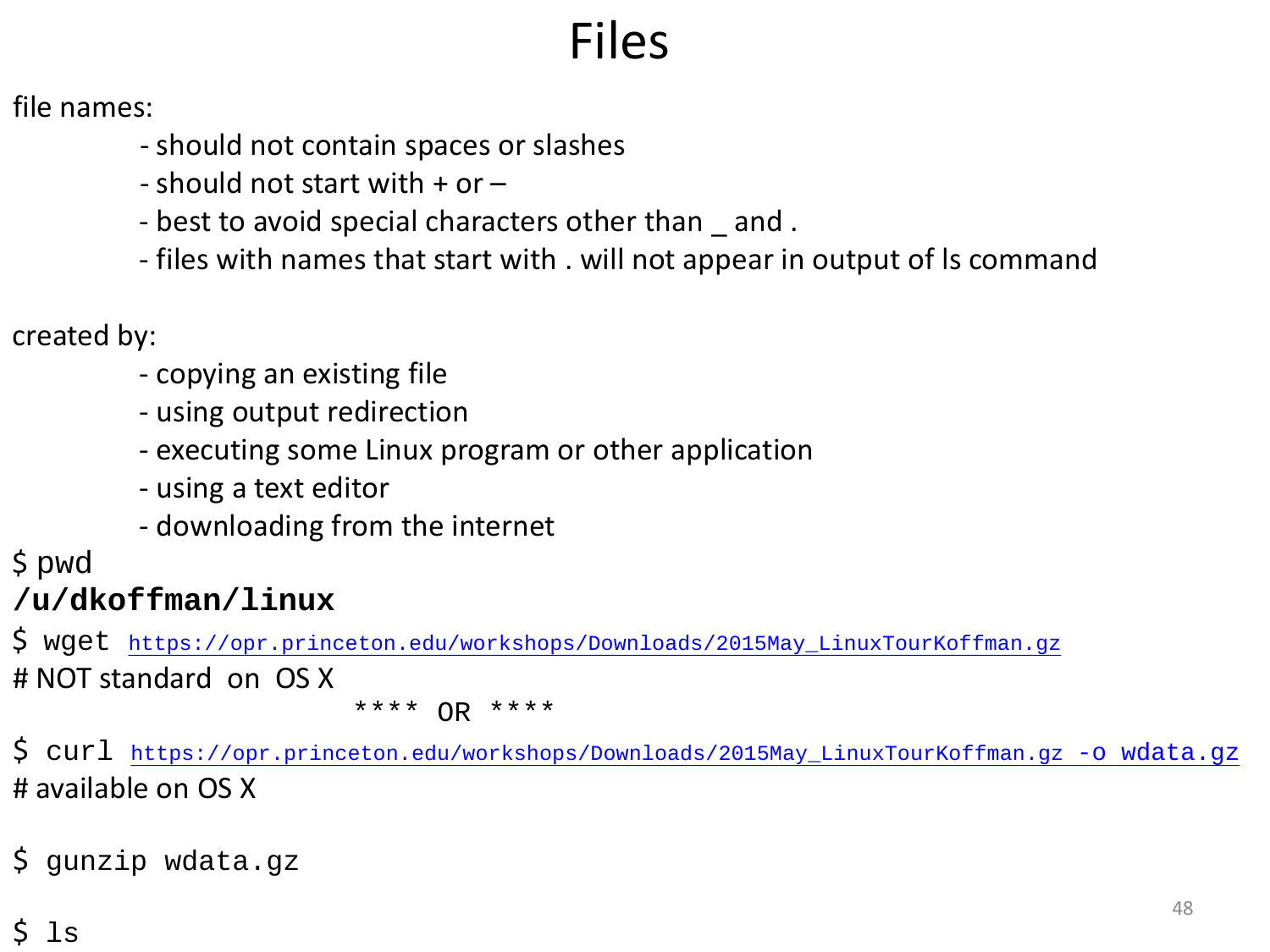# Displaying File Contents

\$ wc wdata

\$ cat wdata

\$ head wdata

\$ head -1 wdata

\$ tail wdata

 $$ tail -2 wdata$ 

\$ more wdata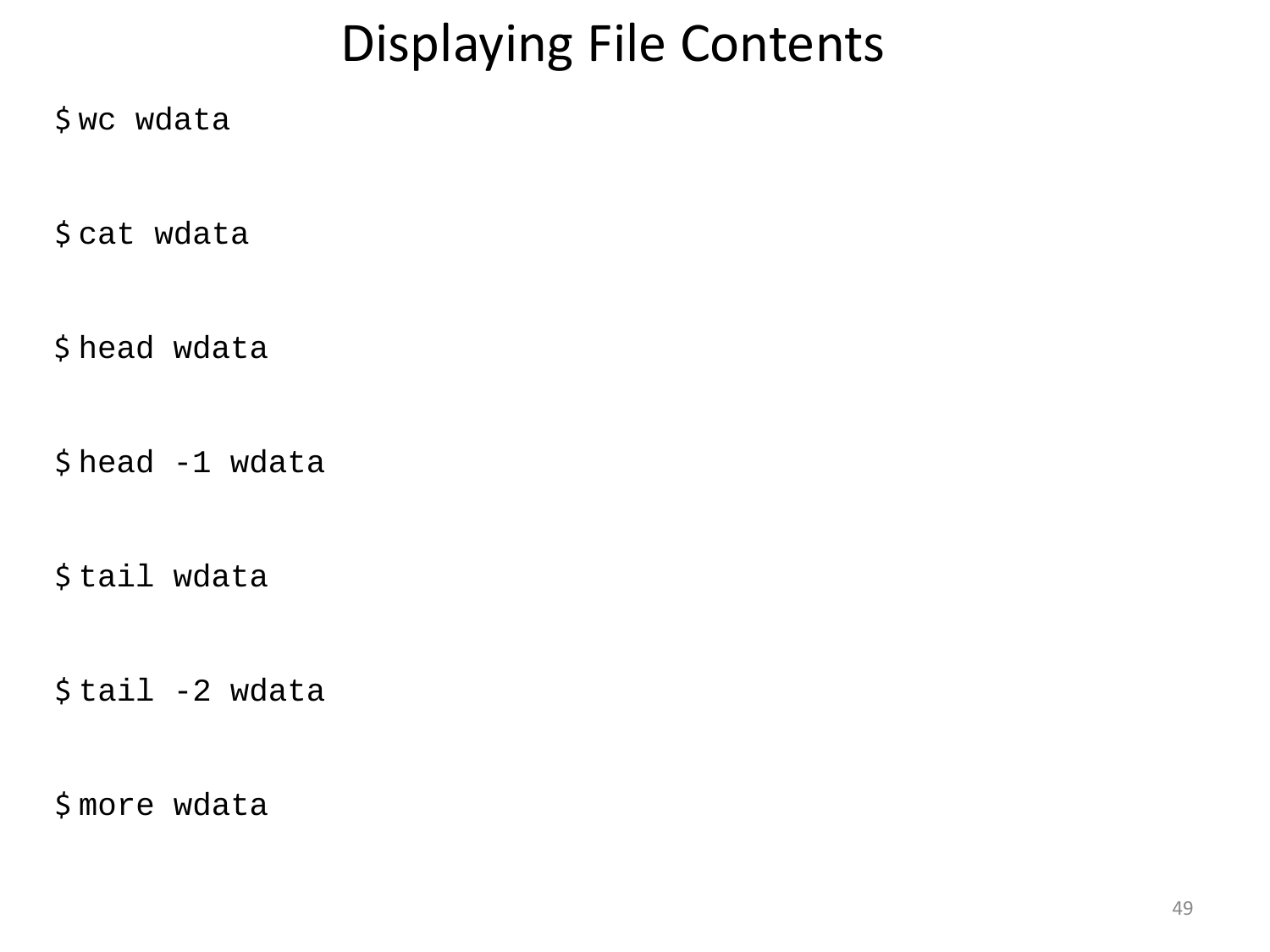### File Commands

\$ cp wdata wdata.old

\$ mv wdata.old wdata.save

\$ cp wdata wdata\_orig

\$ cp wdata wdata\_fromweb

\$ rm wdata\_orig wdata\_fromweb

\$ diff wdata wdata.save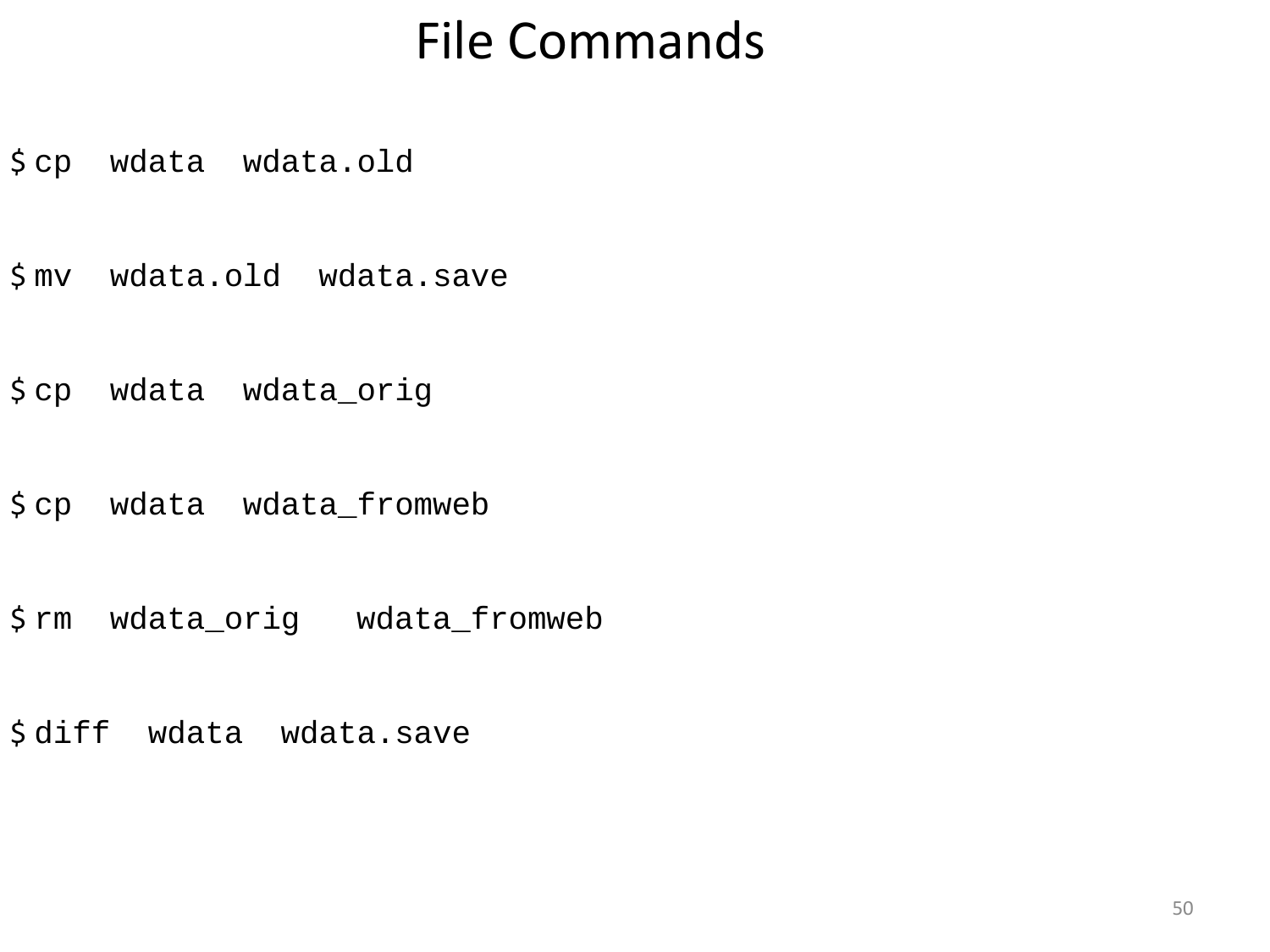#### File Access and Permission

| $$1s$ -1                                                                               |                            |                                     |       |
|----------------------------------------------------------------------------------------|----------------------------|-------------------------------------|-------|
| $-$ rw $-$ -- $-$<br>1 dkoffman<br>1 dkoffman<br>$-\text{rw}$ ------                   | rpcuser 8586 Apr 1 14:46   | rpcuser 8586 Apr 1 14:27 wdata.save | wdata |
| User classes<br>owner (user) = $u$                                                     | $\text{\$chmod}$ q+w wdata |                                     |       |
| $group = g$<br>other $= 0$                                                             | $$ls -1$                   |                                     |       |
| $all = a$                                                                              |                            |                                     |       |
| File permissions                                                                       | $$ls -1$                   |                                     |       |
| read (cat, tail, cp, ) = $r$<br>write (vi, emacs) = $w$<br>execute (run program) = $x$ |                            |                                     |       |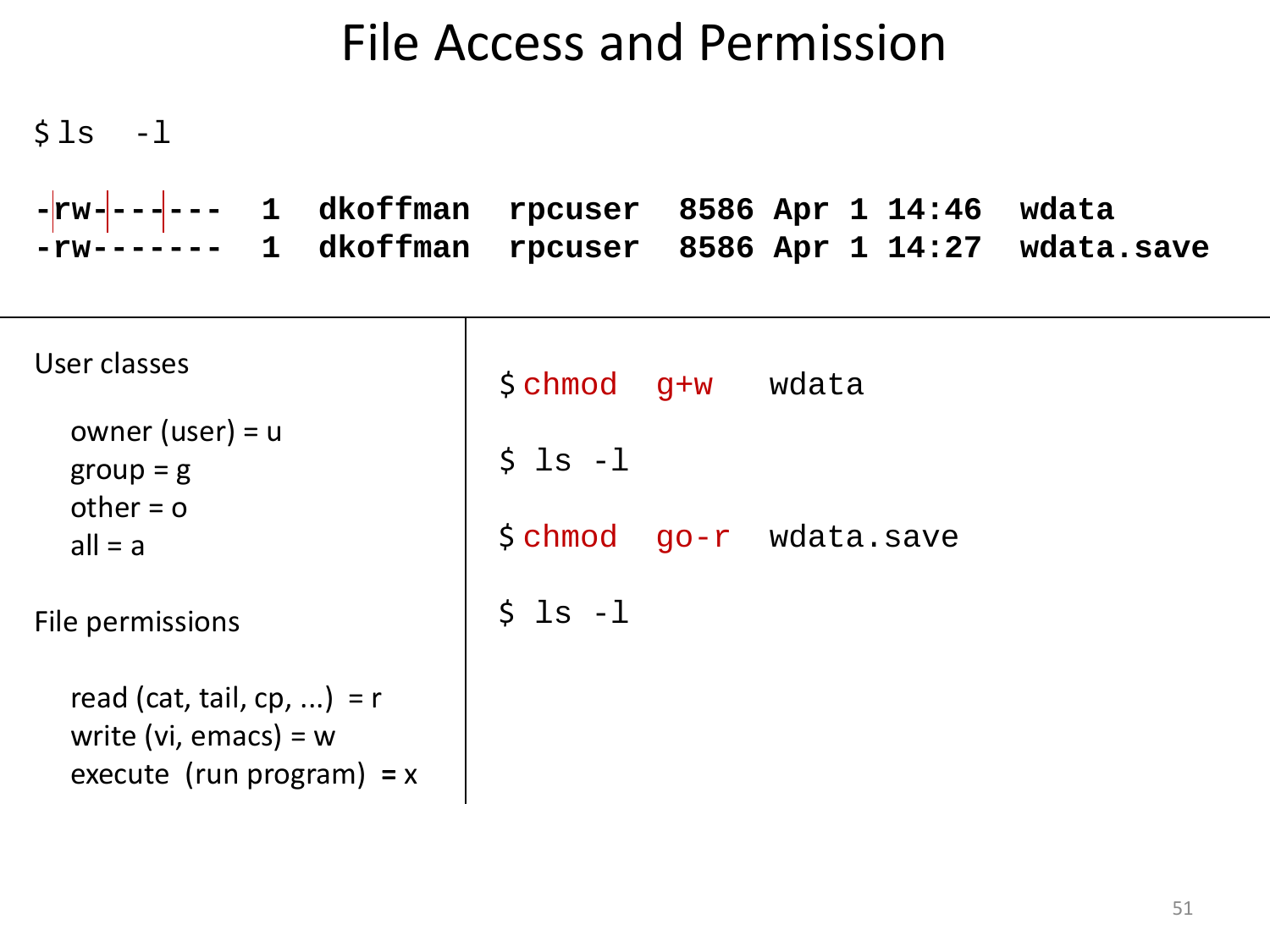### Redirecting Standard Output

most commands display output on terminal screen

\$ date

command output can be redirected to a file

```
$ date > date.save
$ cat date.save
```
\*\*\* note: output redirection using > overwrites file contents if file already exists

```
$ date > date.save
$ cat date.save
```
use >> to append output to any existing file contents (rather than overwrite file)

```
$ date >> date.save
$ cat date.save
```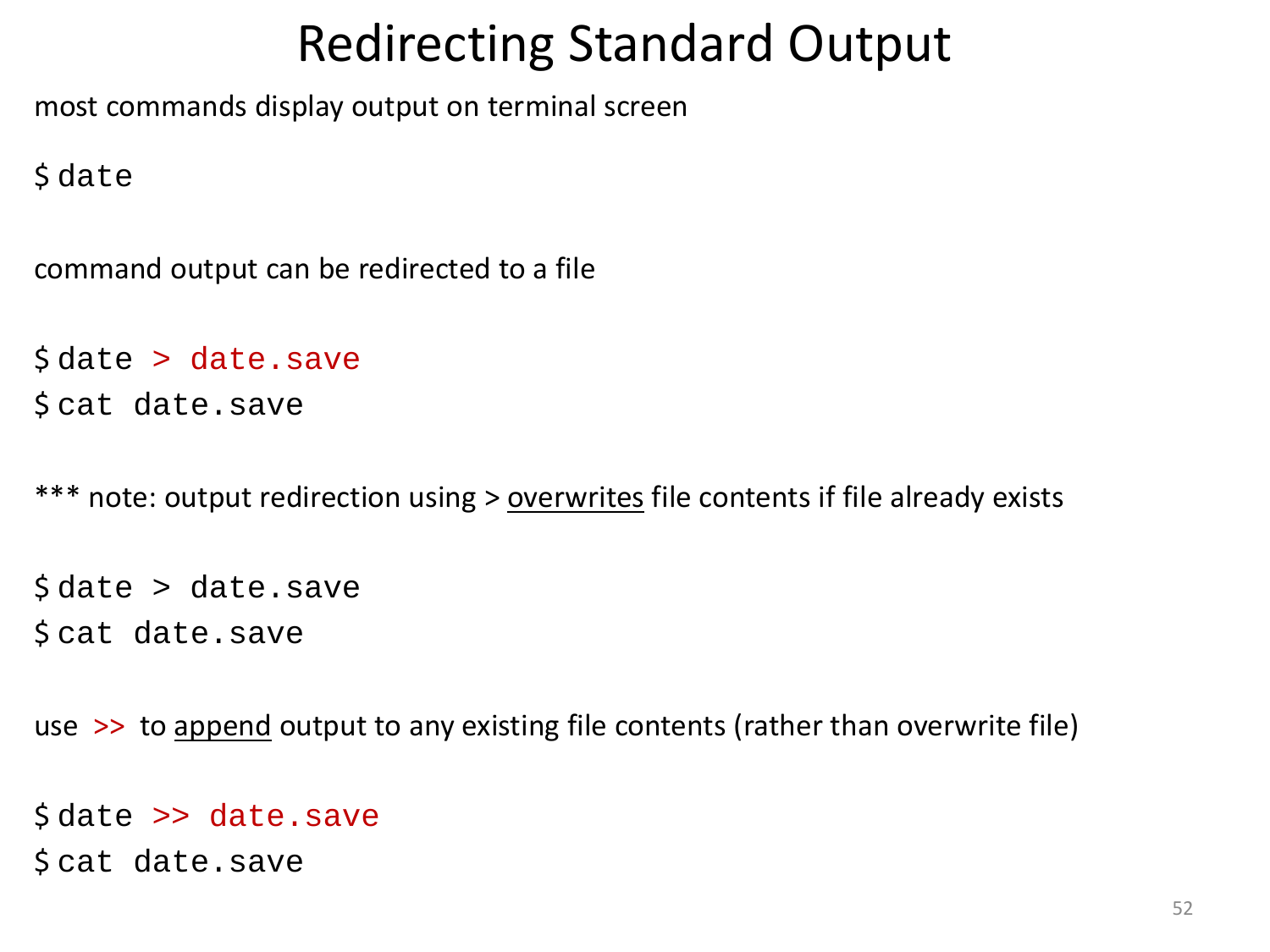#### File Name Generation Characters

shell can automatically put file names

on a command line if user uses

file name generation characters

- ? any single character \$ cat s?
- \* any number of any characters  $\frac{1}{2}$  S 1s b\* (including 0)

 $$1s$  \*.R

- $$wc -1$  \*.do
- $$ls$  \*.dta

\$ ls check\_\*.do

[...] any <u>one</u> of a group of characters  $\sin \theta$  rm  $\sin \theta$  = 7]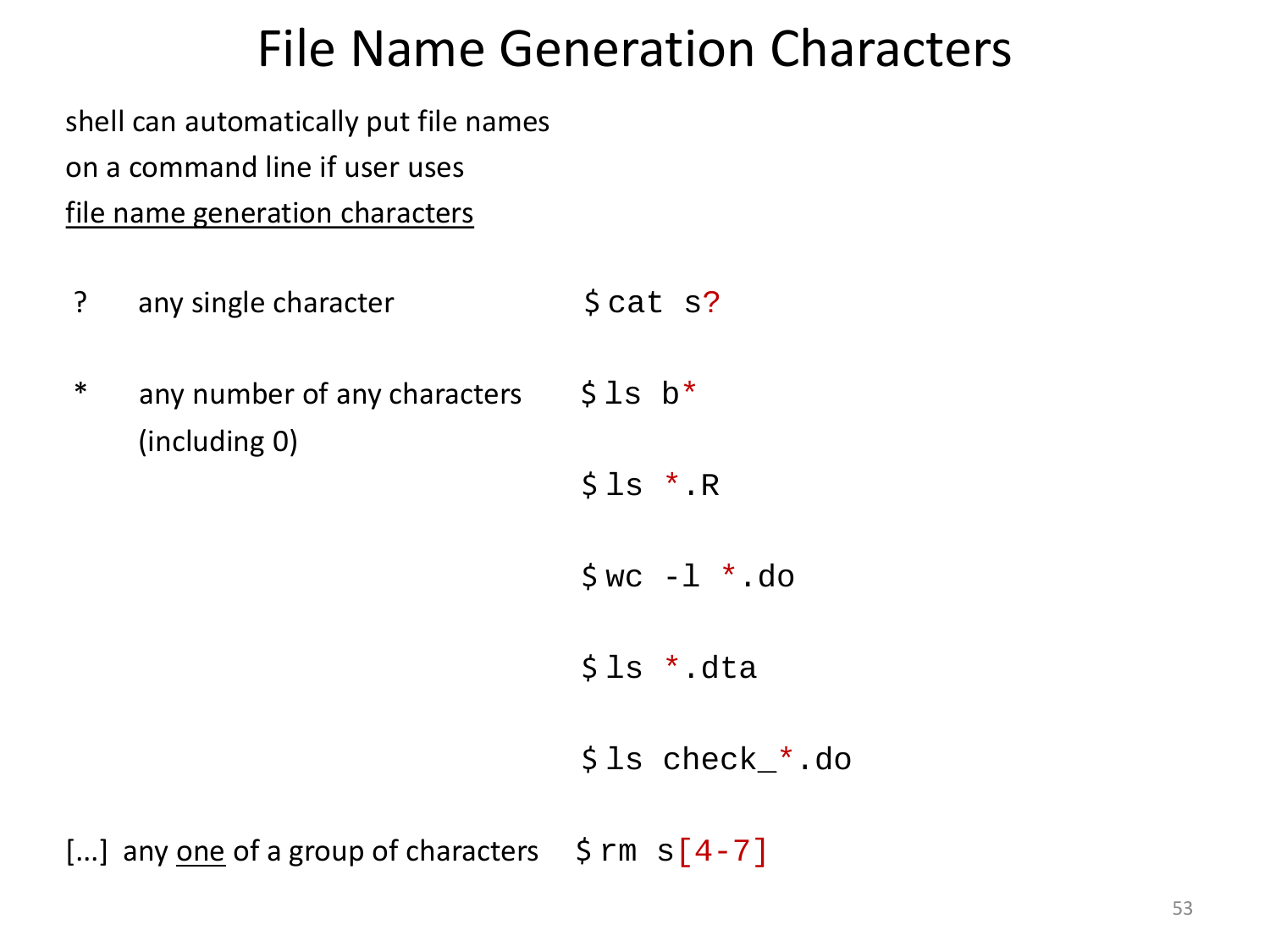# **Directories**

- Directory Tree
- Pathnames: Absolute and Relative
- Copying, Moving and Removing Files & Directories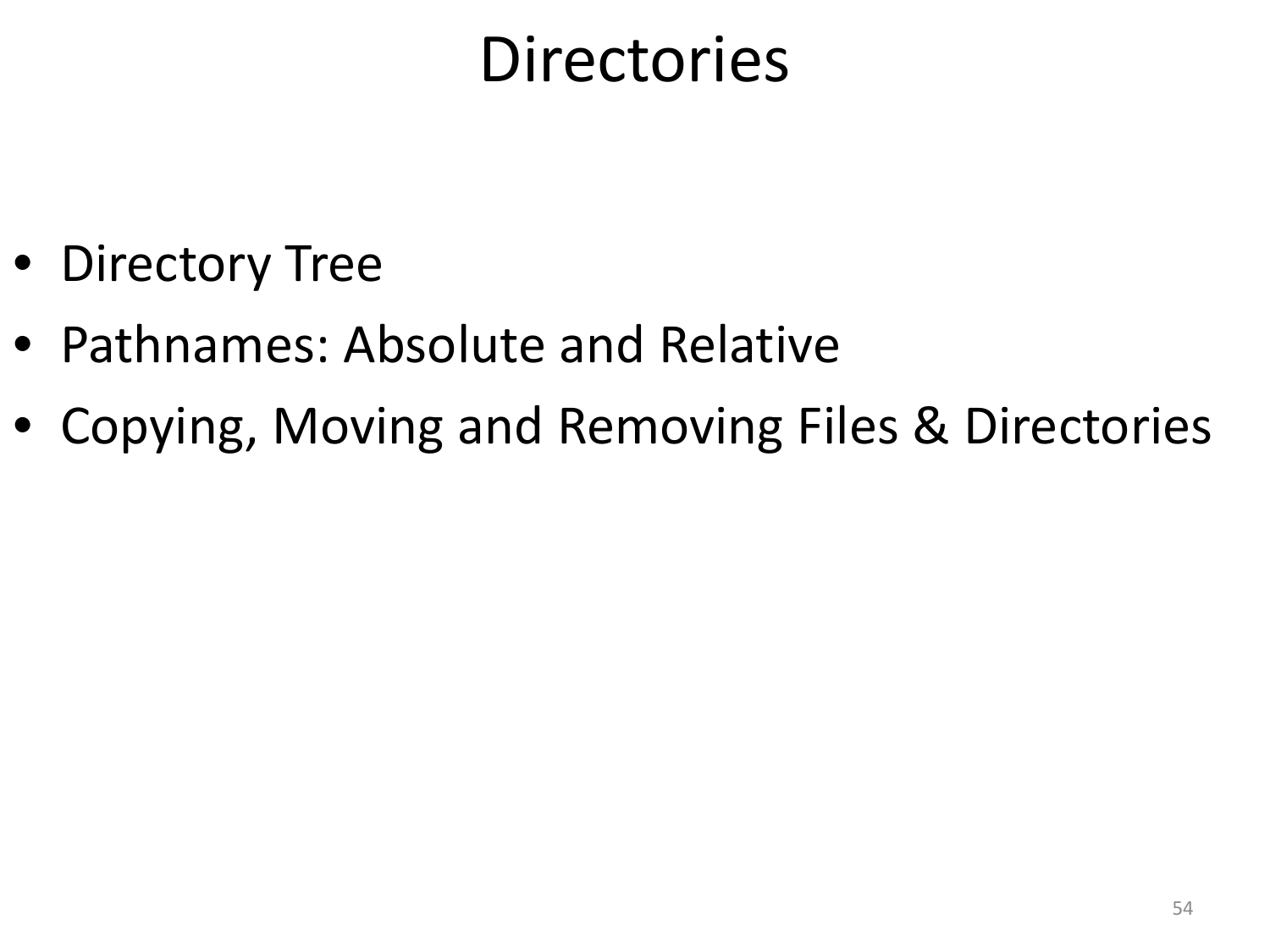## Directory Tree



pwd shows you where you are (present working directory)

cd makes your "home" (login) directory your current directory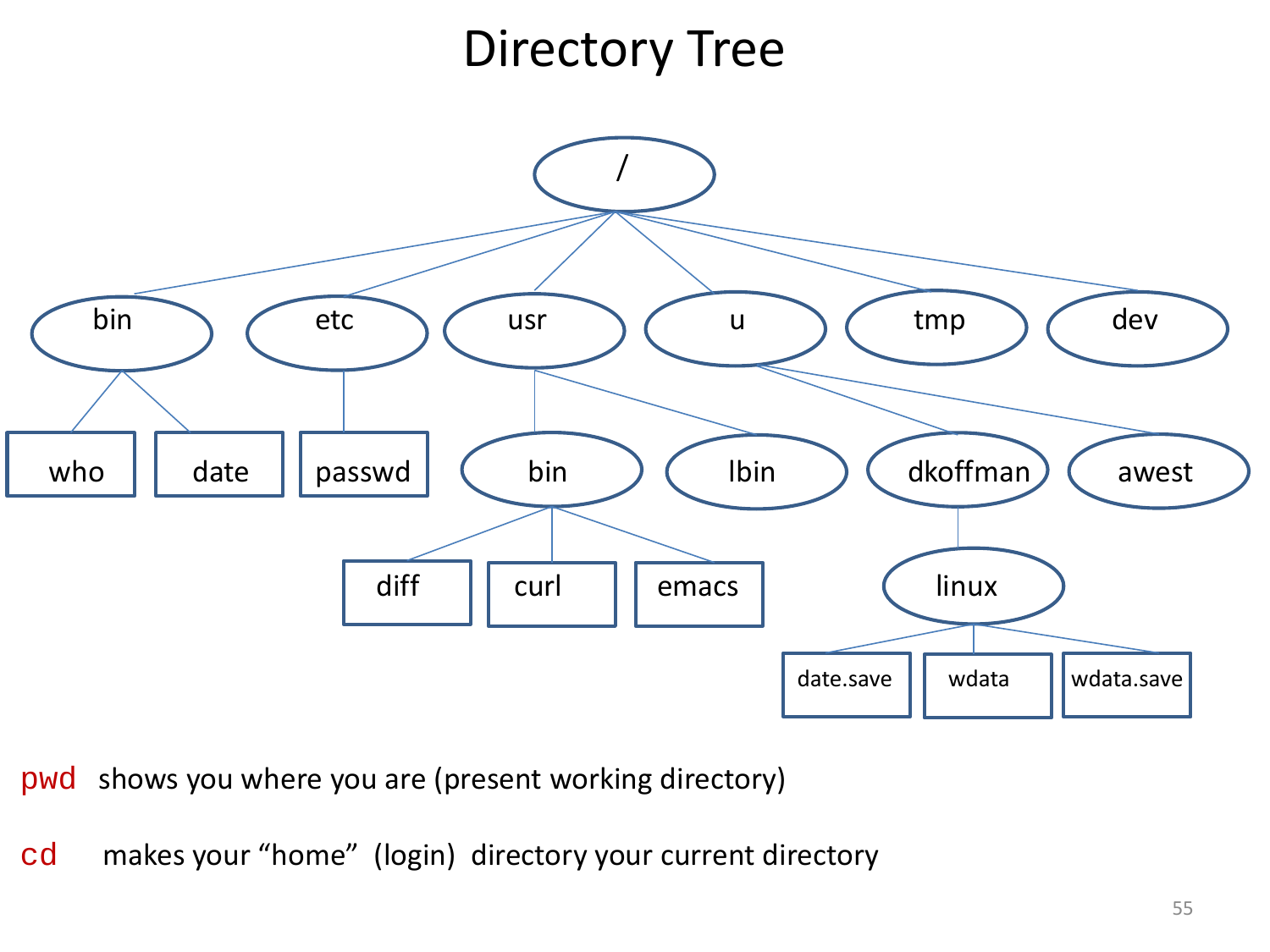# Changing Directory

| absolute pathnames           | relative                       |
|------------------------------|--------------------------------|
| $$$ pwd                      | $$$ pwd                        |
| $\textsf{S}$ cd /etc         | \$ cd                          |
| \$ cat passwd                | $\frac{1}{2}$ cat              |
| $\text{\$cd \texttt{/bin}$}$ | $\frac{1}{2}$ cd               |
| $$ls e*$                     | \$1s                           |
| $$ls$ f*                     | \$1s                           |
| $\text{\$cd \ /usr/bin}$     | $\frac{1}{2}$ cd               |
| $$ls e*$                     | \$1s                           |
| $$ls$ f*                     | \$1s                           |
| $\text{\$cd \ /u/dkoffman}$  | $\operatorname{\mathsf{S}}$ cd |
| \$cd /u/dkoffman/linux       | $\operatorname{\mathsf{S}}$ cd |
|                              |                                |

#### relative pathnames

 $$ cd . . / . . / . . / etc$ \$ cat passwd \$ cat passwd  $\dots$ /bin  $$ls e*$  $$ls f*$  $\text{\$ cd}$  ../usr/bin  $$ls e*$  $$ls f*$  $\text{\$ cd \ } \text{linux}$ 

#### .. refers to the parent directory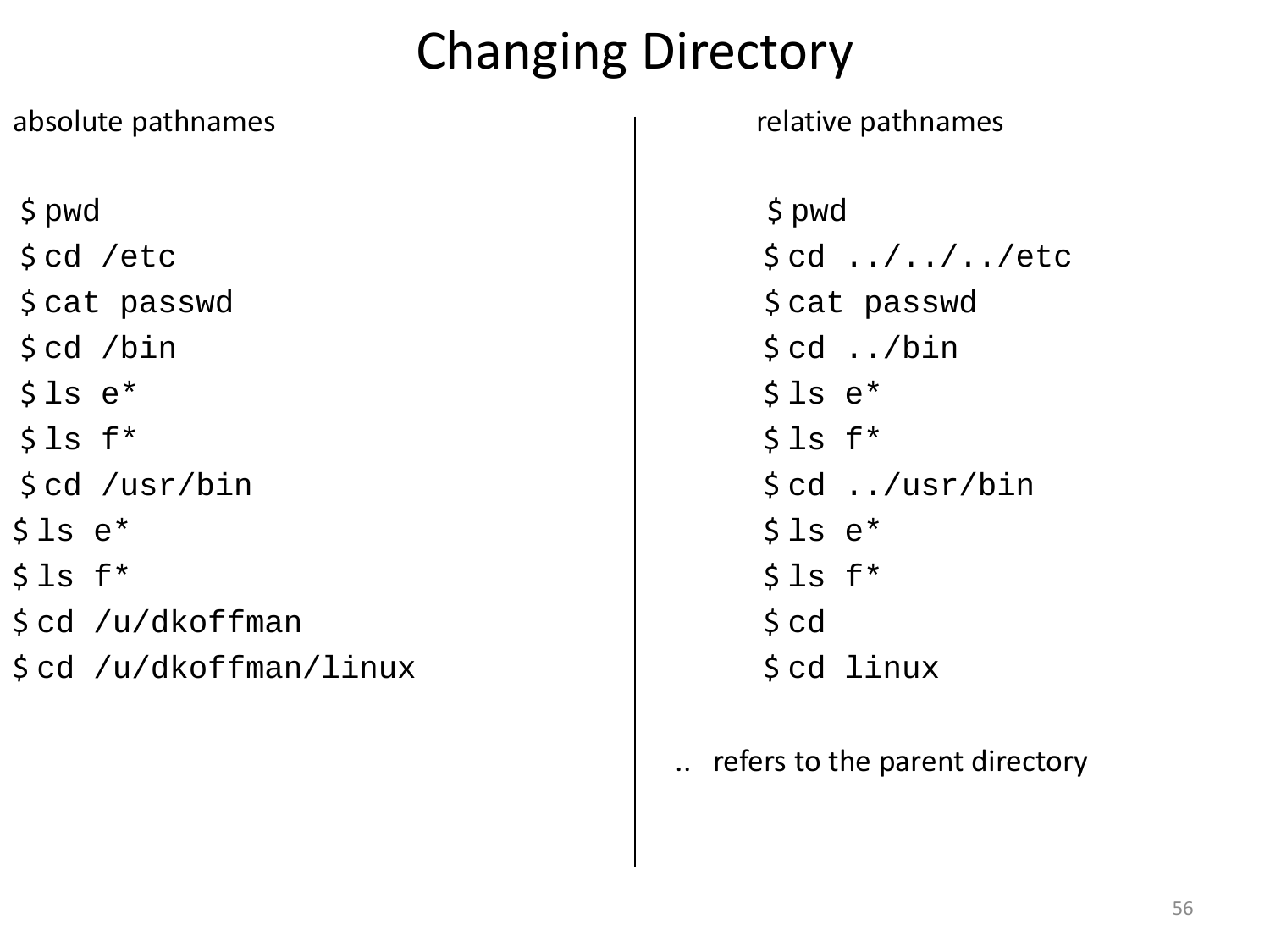### Accessing Files

absolute pathnames absolute pathnames absolute pathnames \$ pwd \$ pwd  $$ls /bin/e*$   $$\s1s ./../../bin/e*$  $$ls /bin/f*$   $$\$ls . ./../bin/f*$$ \$ pwd \$ pwd

 $$cat /etc/passwd$   $$cat ./././etc/passwd$  $$ls$  /usr/bin/e\*  $$\s1s$  ../../../usr/bin/e\*  $$ls f*$   $$\$ls ./../usr/bin/f*$ 

.. refers to the parent directory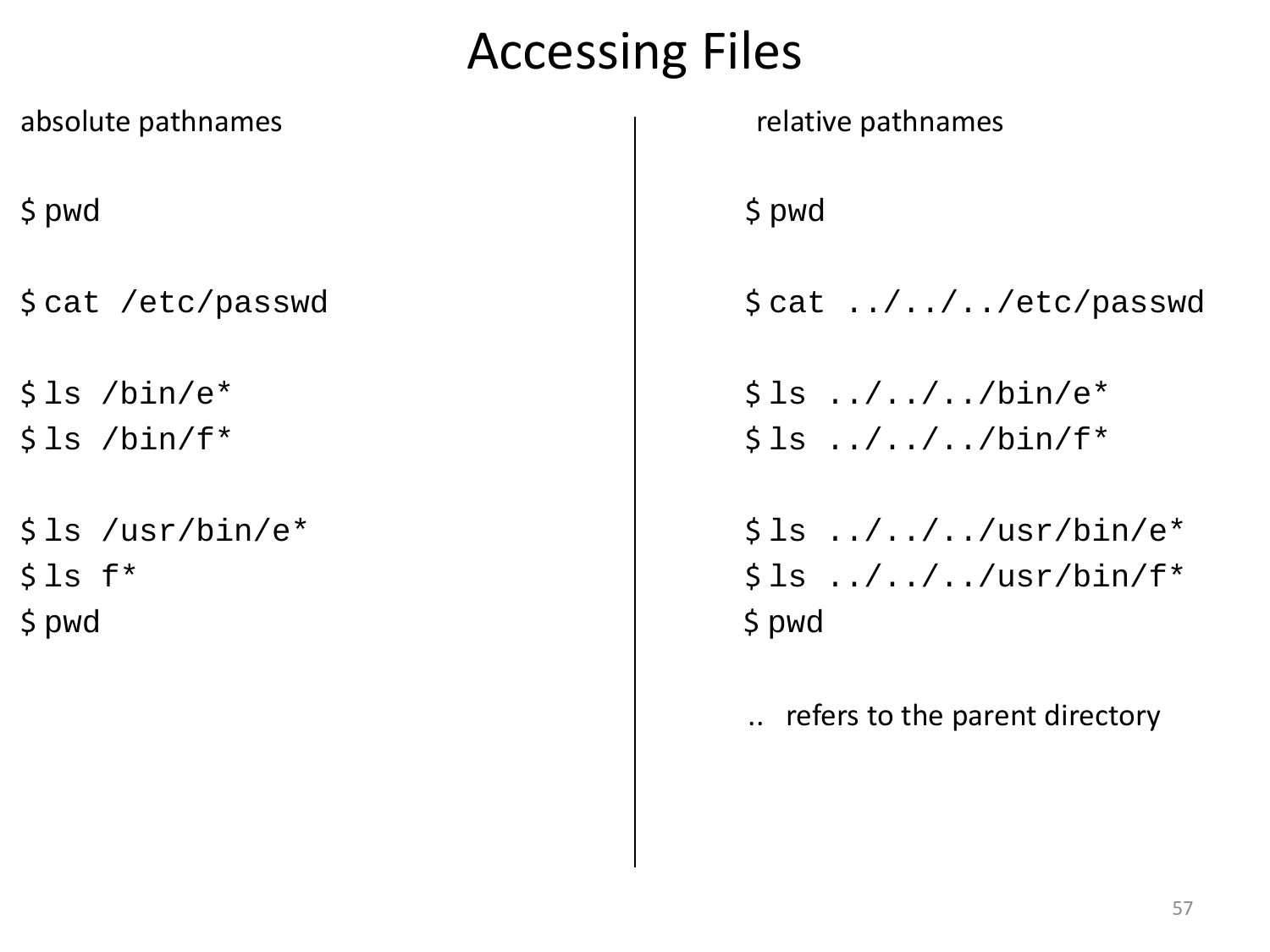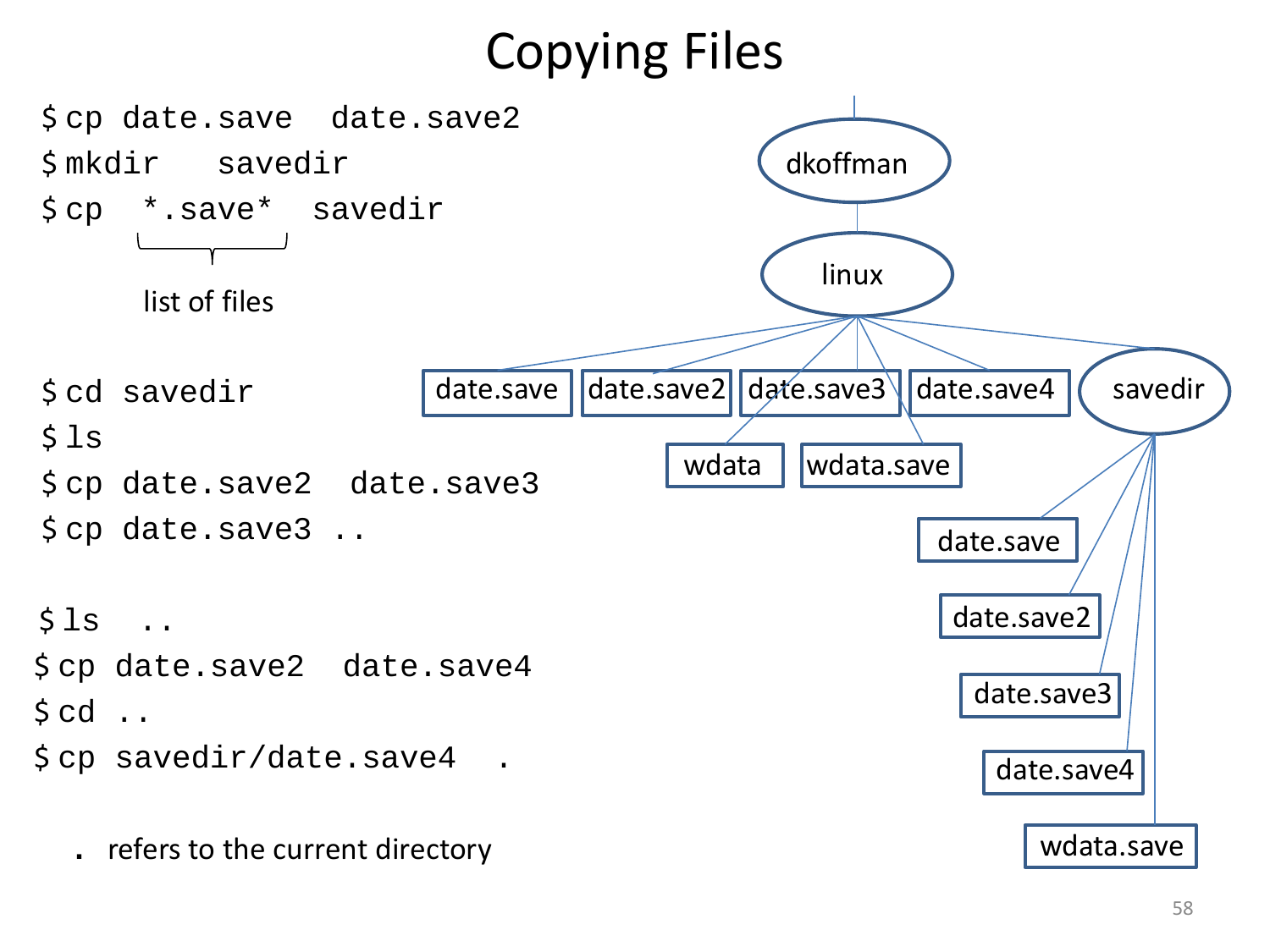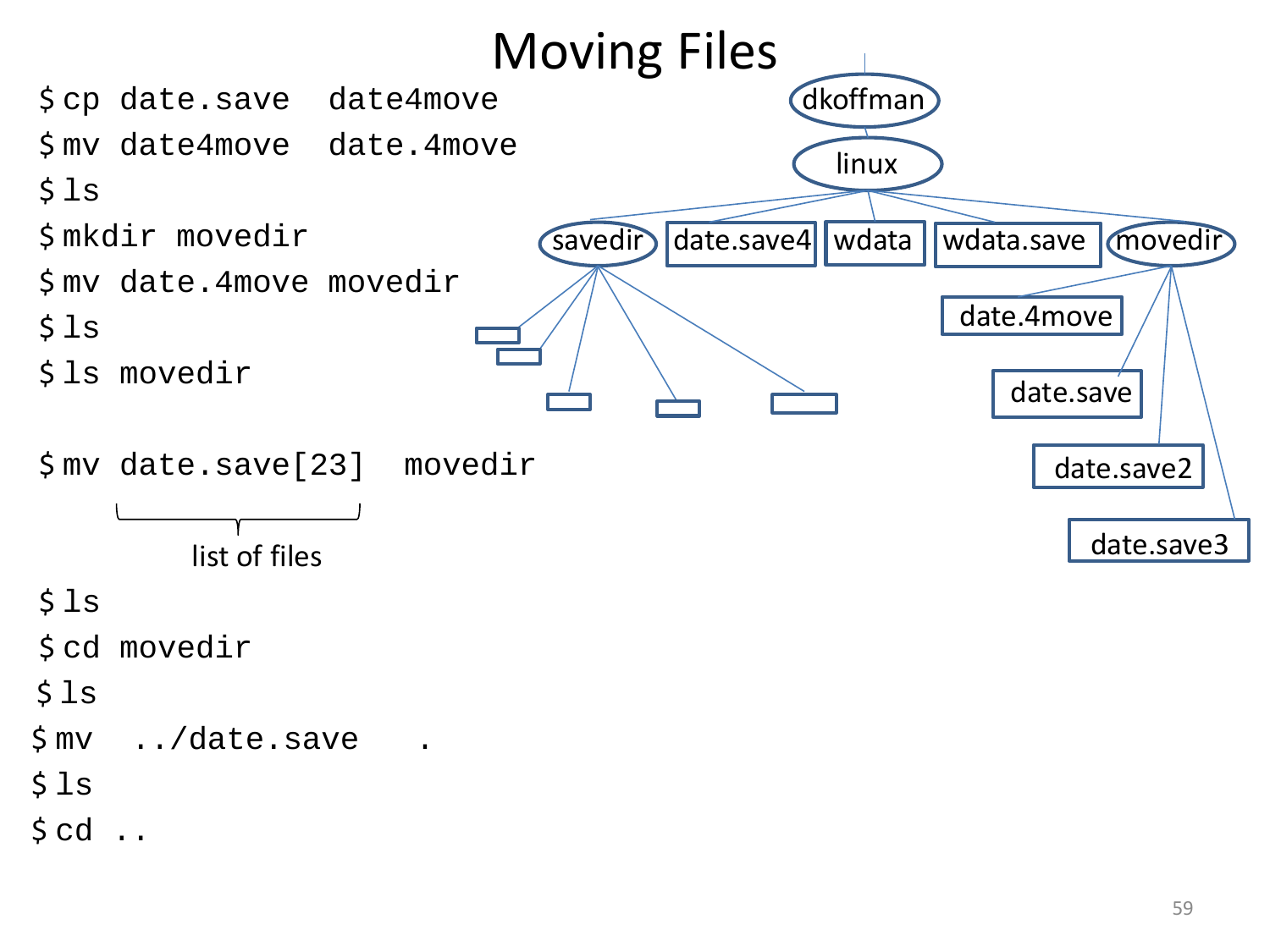## Removing Files and Directories

 $\mathsf{S}$  cd \$ cd linux \$ rm date.save4 wdata.save \$ rmdir movedir **rmdir: failed to remove 'movedir': Directory not empty**  \$ ls movedir \$ rm movedir/\* # BE CAREFUL! \$ rmdir movedir \$ rm savedir/date\* \$ ls savedir  $$1s$ dkoffman linux savedir > vdata wdata.save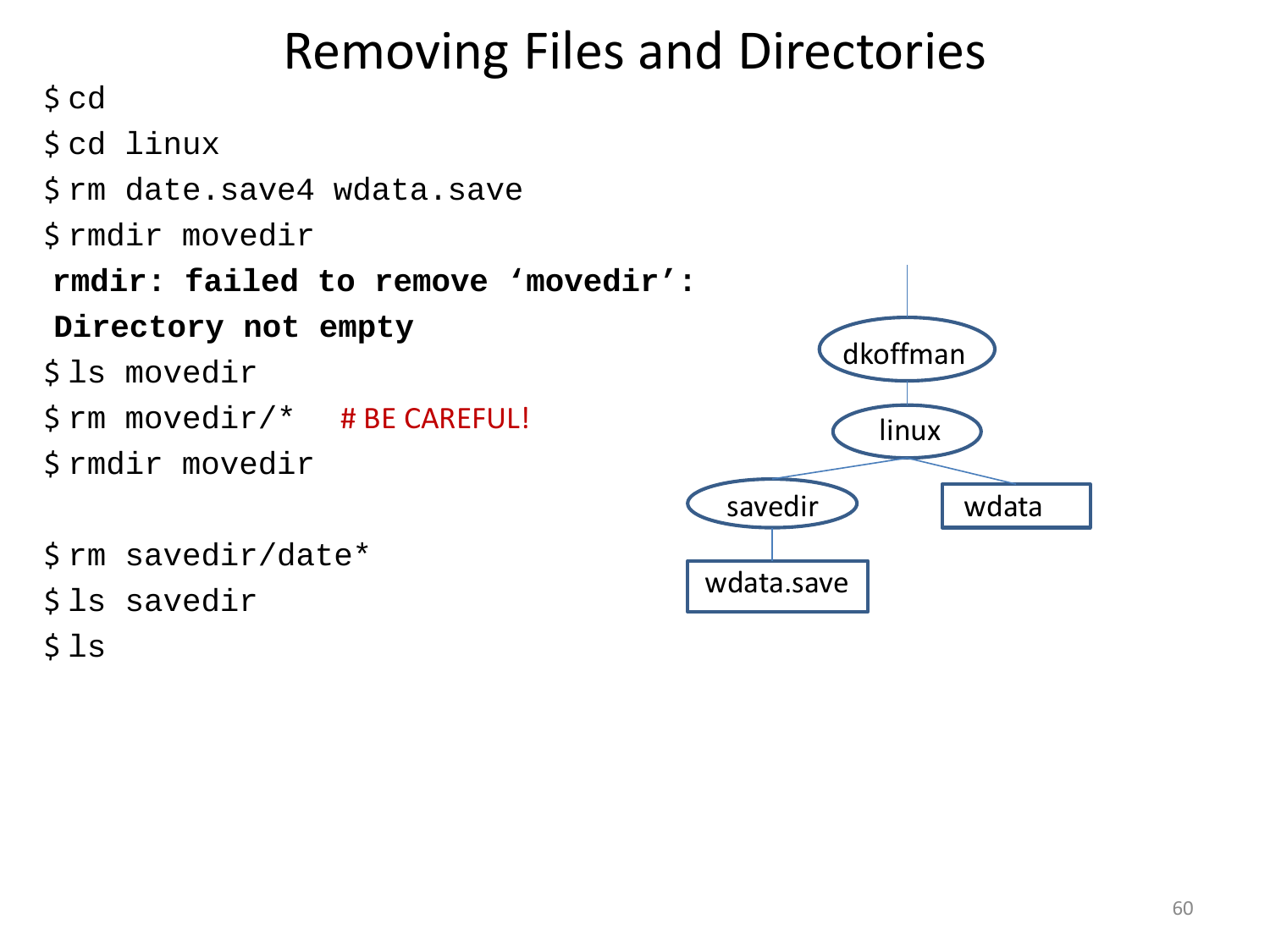# Commands

- Review of Commands
- More Commands
- Sequential Execution
- Command Grouping
- Pipelines
- Foreground/Background Command Execution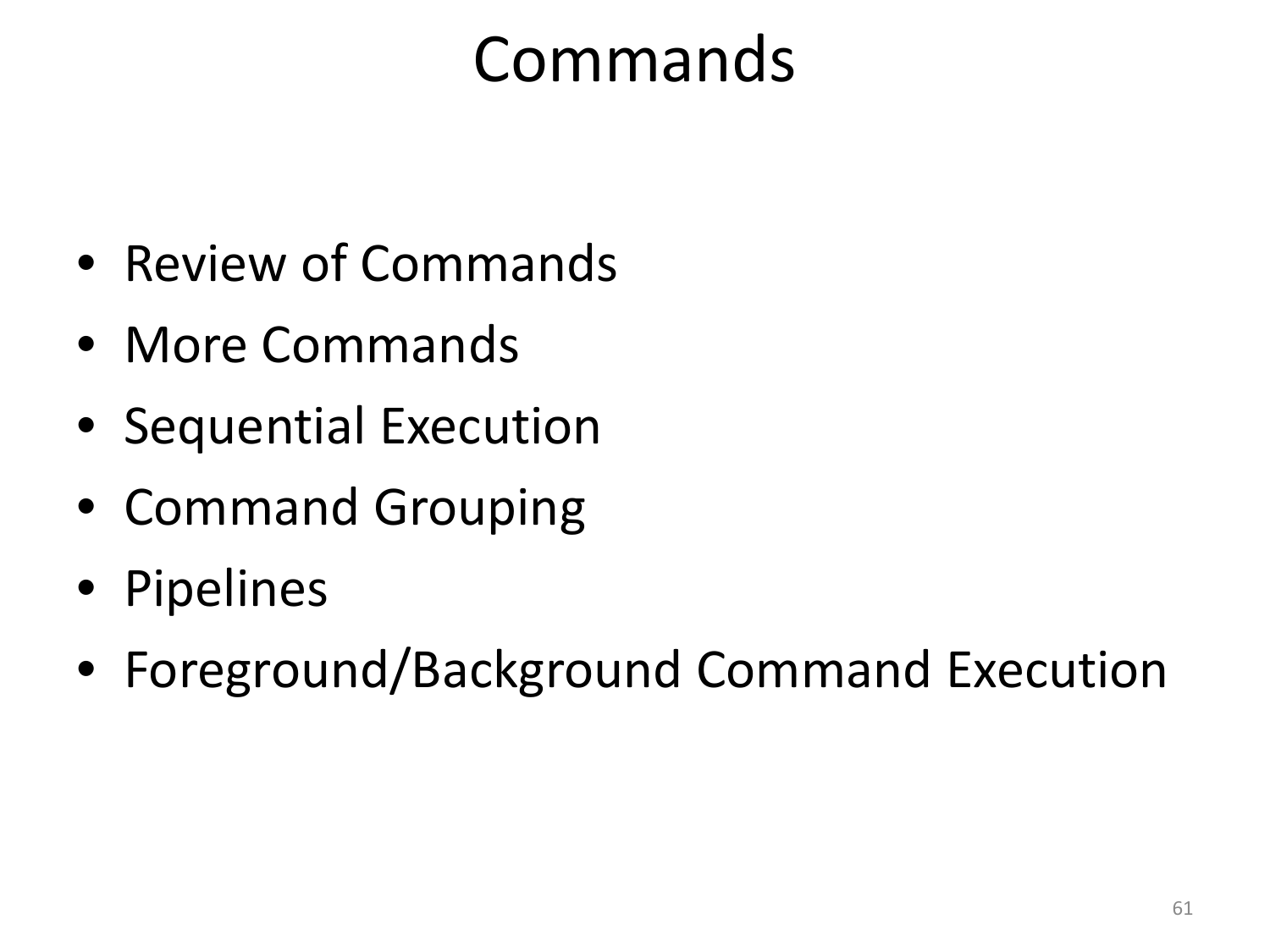# Review of Commands

| date                   | gunzip |
|------------------------|--------|
| who                    | cat    |
| cal                    | head   |
| pwd                    | tail   |
| $\mathsf{I}\mathsf{s}$ | more   |
| mkdir                  | cp     |
| cd                     | mv     |
| history                | rm     |
| curl                   | diff   |
| wget                   | chmod  |
|                        | rmdir  |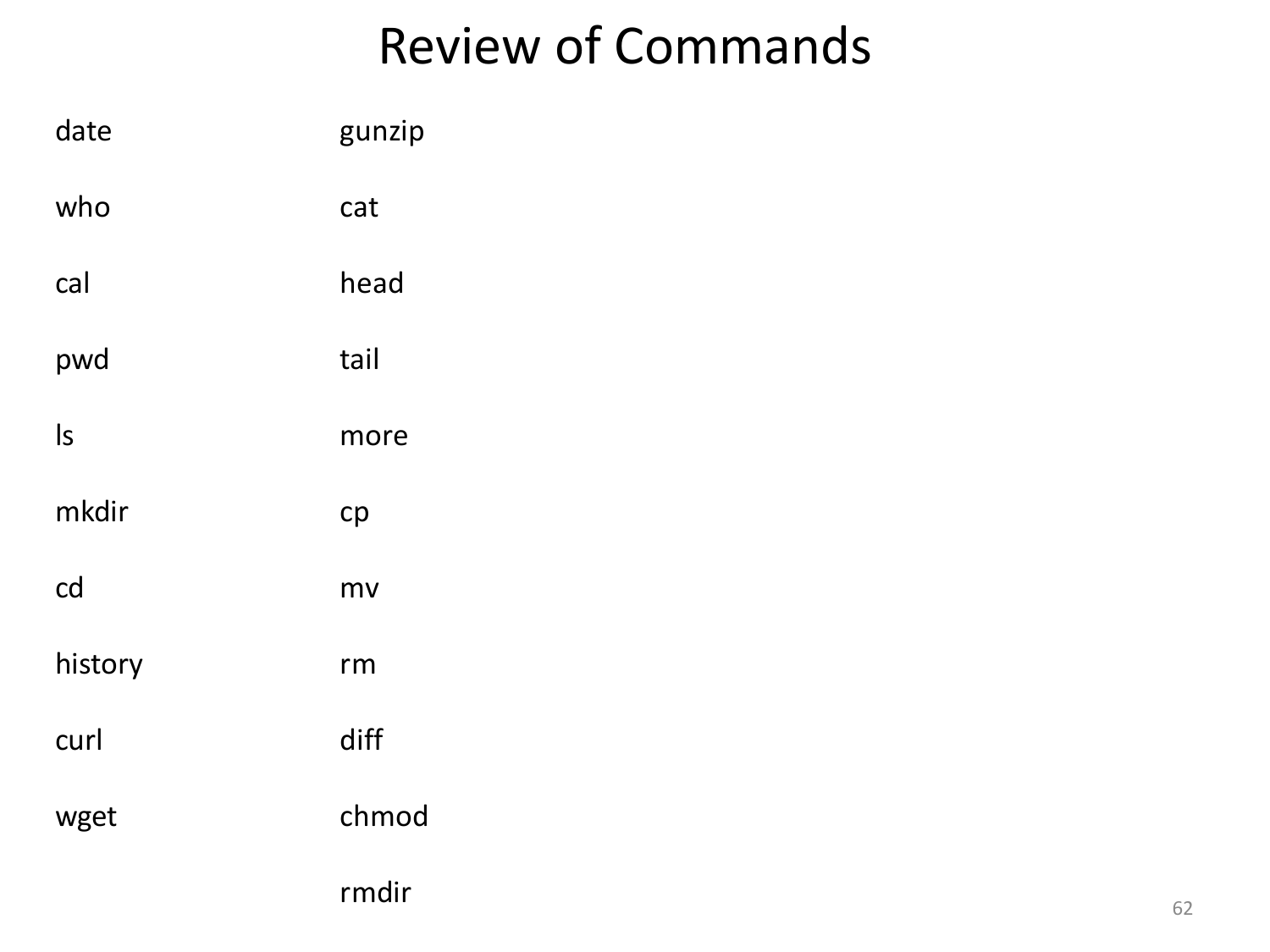$$ tail -40 wdata$ 

\$ sort wdata

 $$ tail -40 wdata$ 

\$ sort wdata > wdata.sort

\$ more wdata.sort

 $S<sub>sort</sub> -r$  wdata > wdata.revsort

\$ more wdata.revsort

\$ wc wdata

 $$wc -1$  wdata

 $Swc$  –wc wdata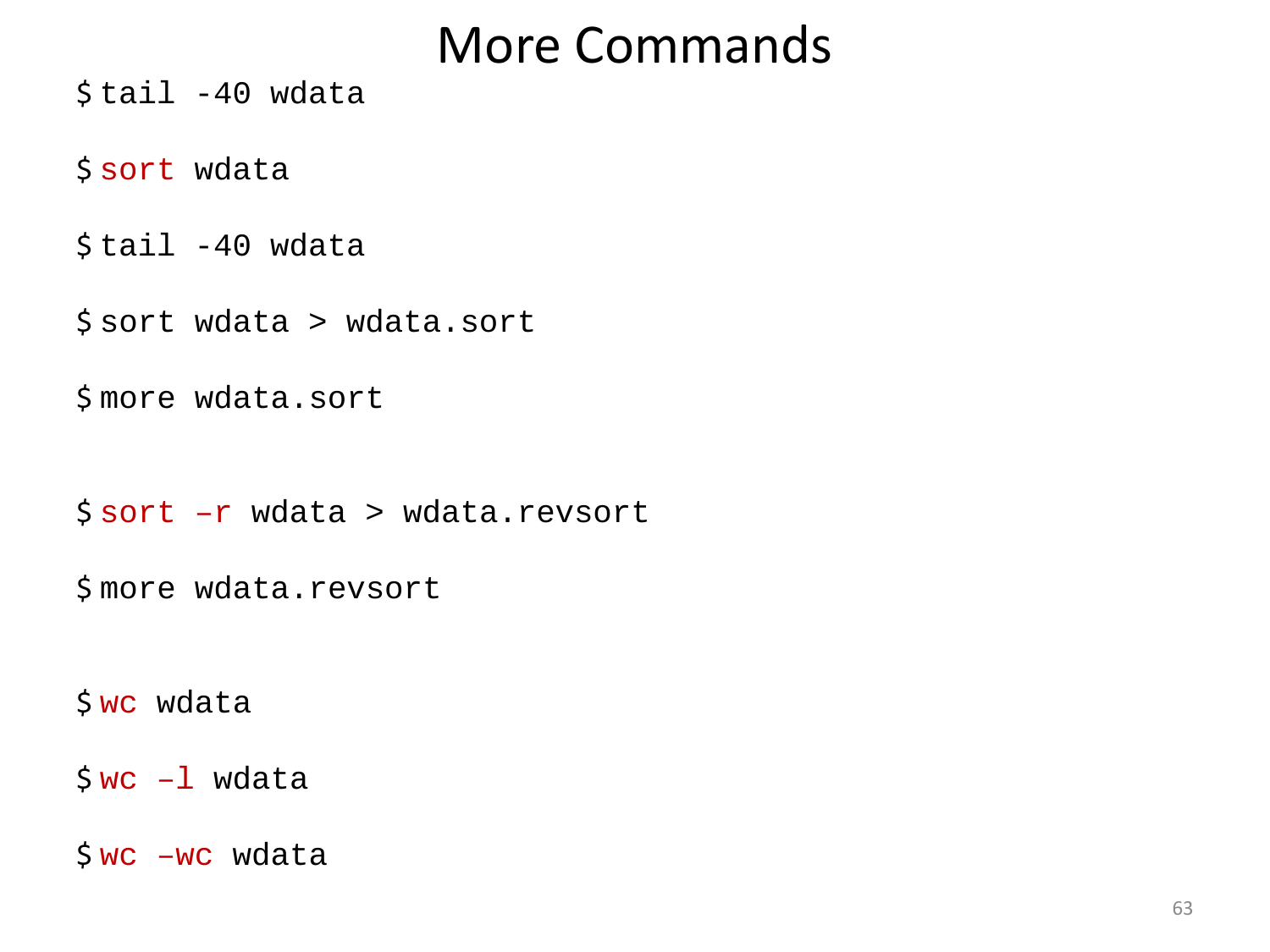\$ head wdata

 $Scut -d", " -f1 wdata$ 

\$ head wdata

 $\frac{1}{2}$  cut  $-d''$ ," -f1 wdata > wdata.countries

 $\text{\textsterling}$  cut  $-c1$ , 3-4 wdata

 $\text{\$cut } -\text{d}''$ ,"  $-\text{\$f5}$  wdata > wdata.le

\$ paste wdata.le wdata.countries

\$ sort wdata.le > wdata.le.sort

\$ uniq wdata.le.sort

\$ uniq –c wdata.le.sort <sup>64</sup>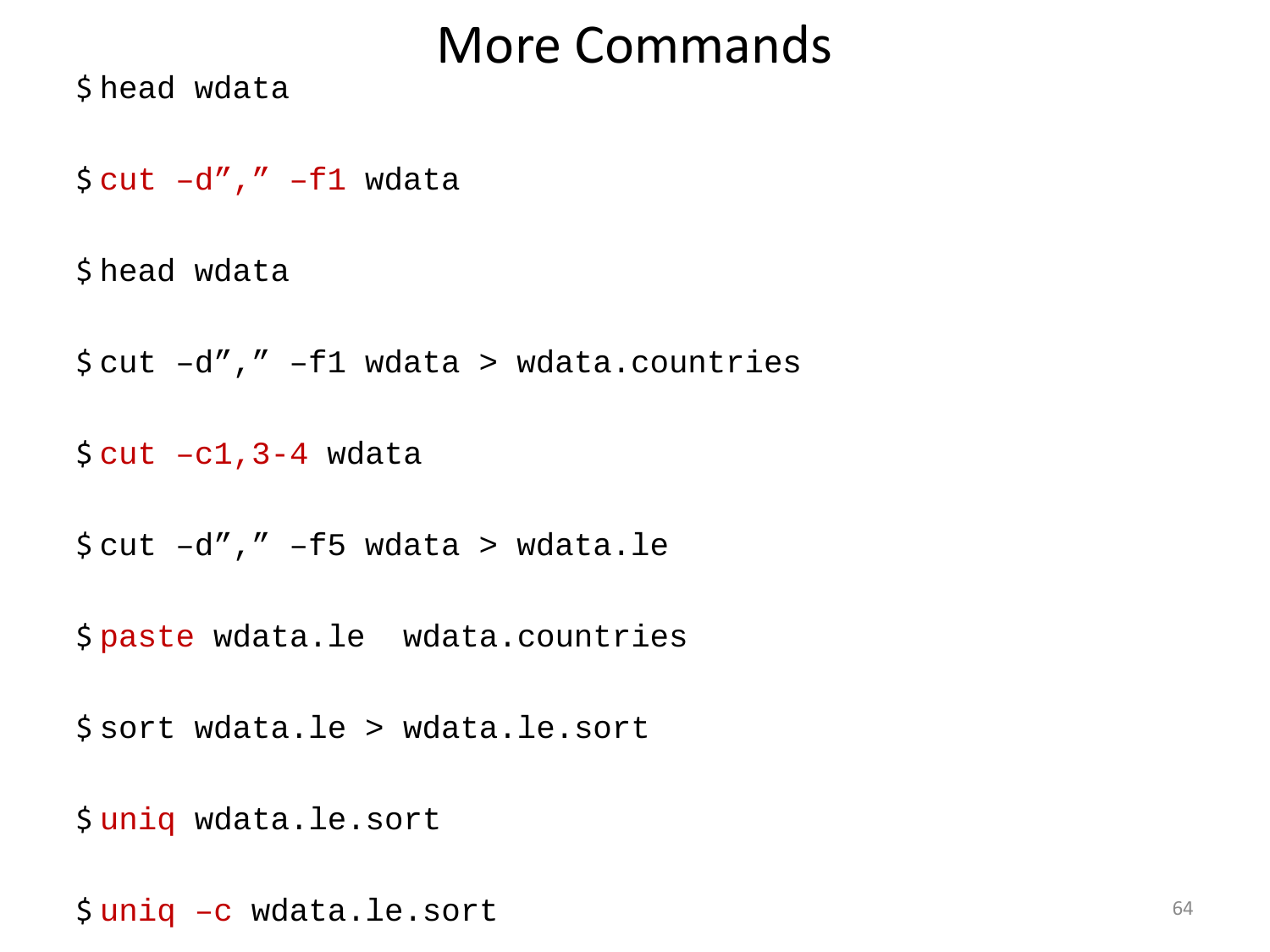\$ grep ",Oceania," wdata

\$ grep ",Central America," wdata > wdata.centralamerica

\$ grep pop2012 wdata

\$ grep pop2012 wdata > wdata.hd

\$ grep –v pop2012 wdata > wdata.clean

\$ head wdata.clean

\$ wc –l wdata.clean

\$ grep -n ",Oceania," wdata.clean

\$ grep –n –i ",oceania," wdata.clean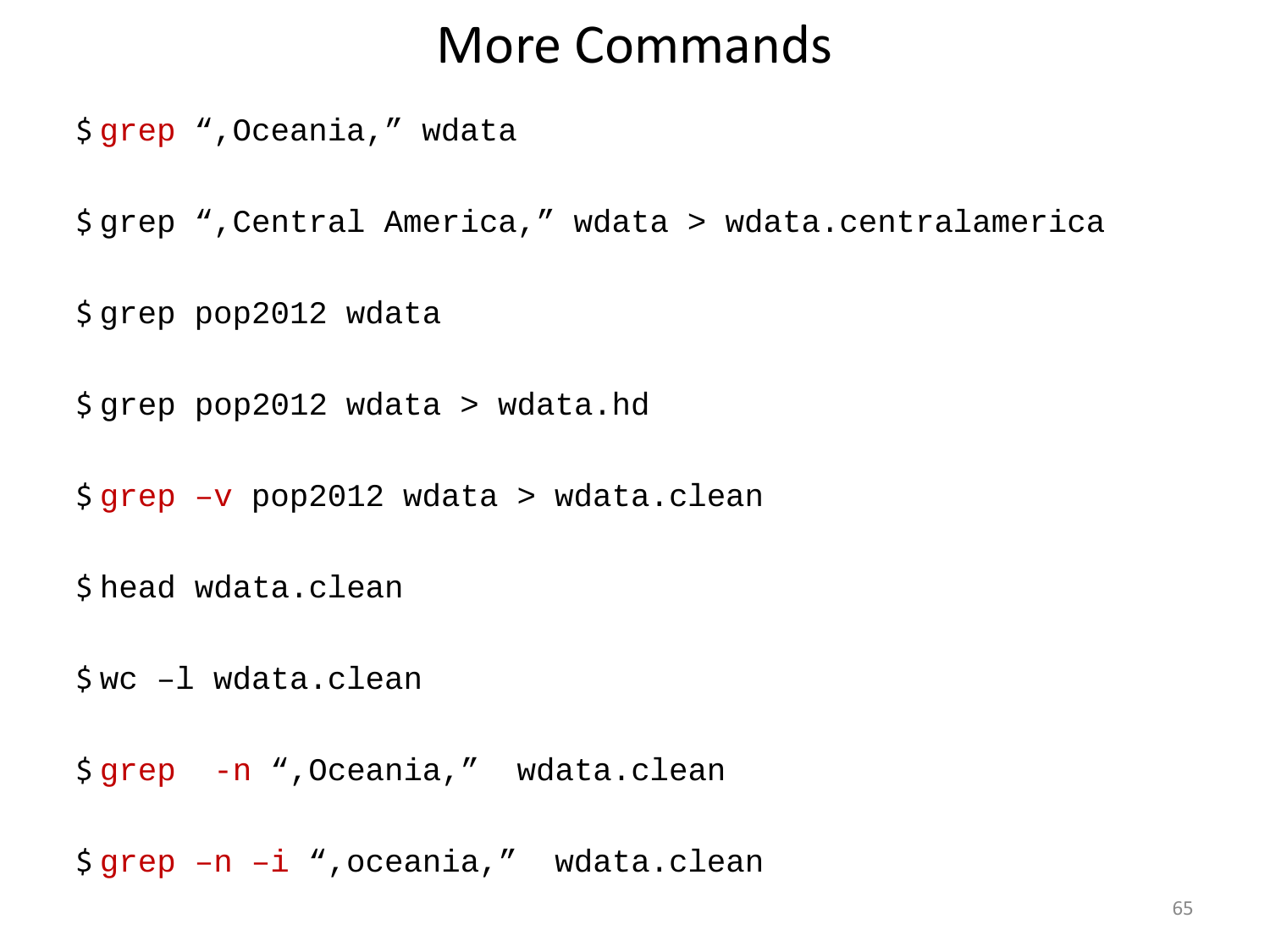# Regular Expressions

describe a sequence of characters (pattern) to be matched

#### basics

- . (dot) matches any single character: 1.6
- [ ] (brackets) match any one of the enclosed characters: [aeiou] can use – (dash) to indicate at range of characters: [A-Za-z] [24-6]
- [^ ] match any character **except** the enclosed characters: [^Zz]
- \* (asterisk) matches zero or more of the preceding character: b\* vs bb\*
- ^ (caret) pattern must occur at the beginning of a line (anchor): ^ABC
- \$ (dollar sign) pattern must occur at the end of a line (anchor): ABC\$ vs ^ABC\$
- $\Lambda$  (backslash) turns off (escapes) the special meaning of the next character:  $\Lambda$ .

enclose regular expressions in single quotes to stop shell from expanding special characters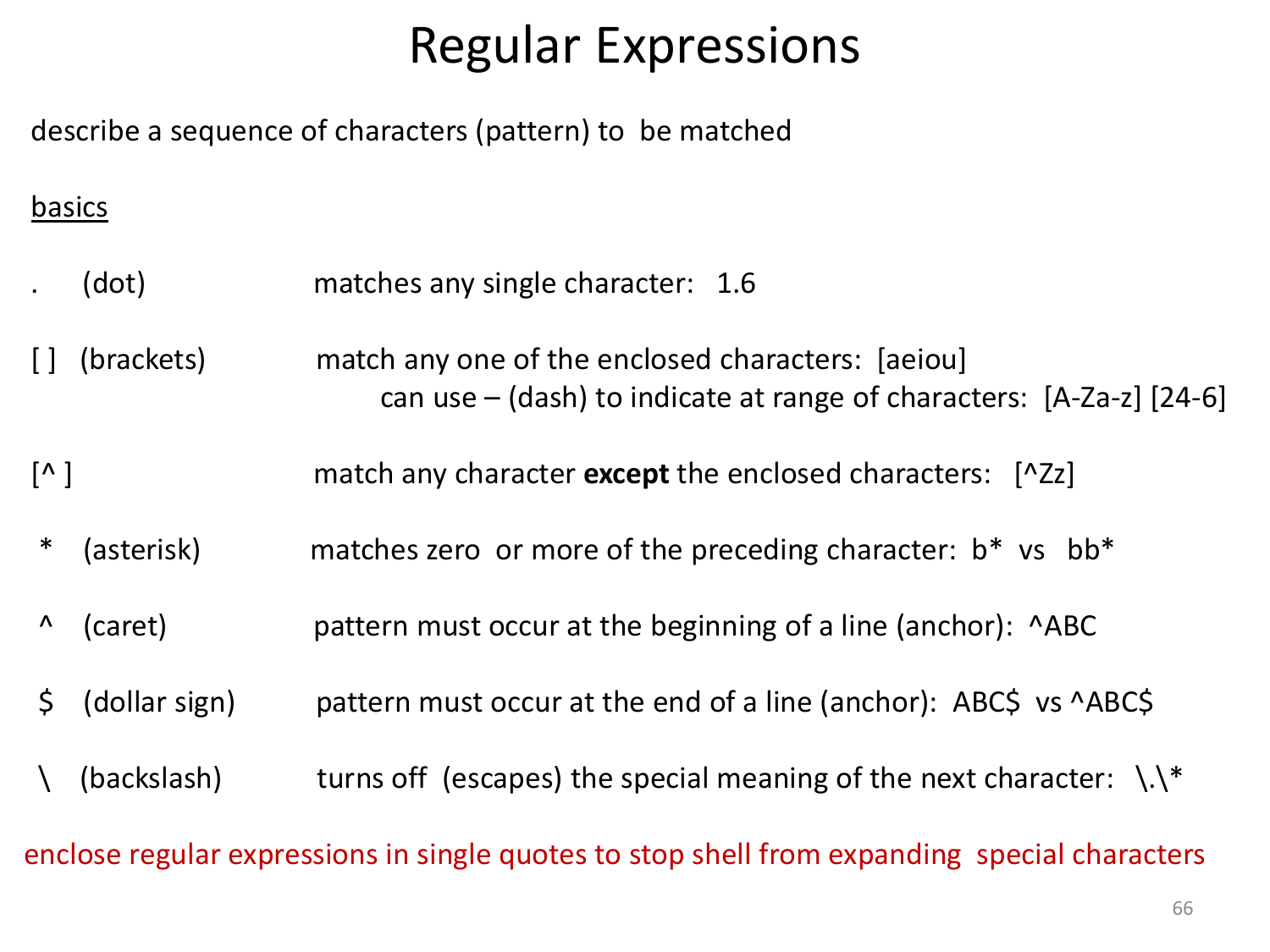#### Using Regular Expressions

\$ grep stan wdata.clean

\$ grep '^B' wdata.clean

\$ grep '^....,' wdata.clean

\$ grep '/' wdata.clean

\$ grep –i ira[qn] wdata.clean

\$ grep '^.\*,.\*West' wdata.clean

\$ grep '4.,[A-Z]' wdata.clean

\$ grep '[56].,[A-Z]' wdata.clean

\$ grep '[67].,[A-Z]..\*Americas' wdata.clean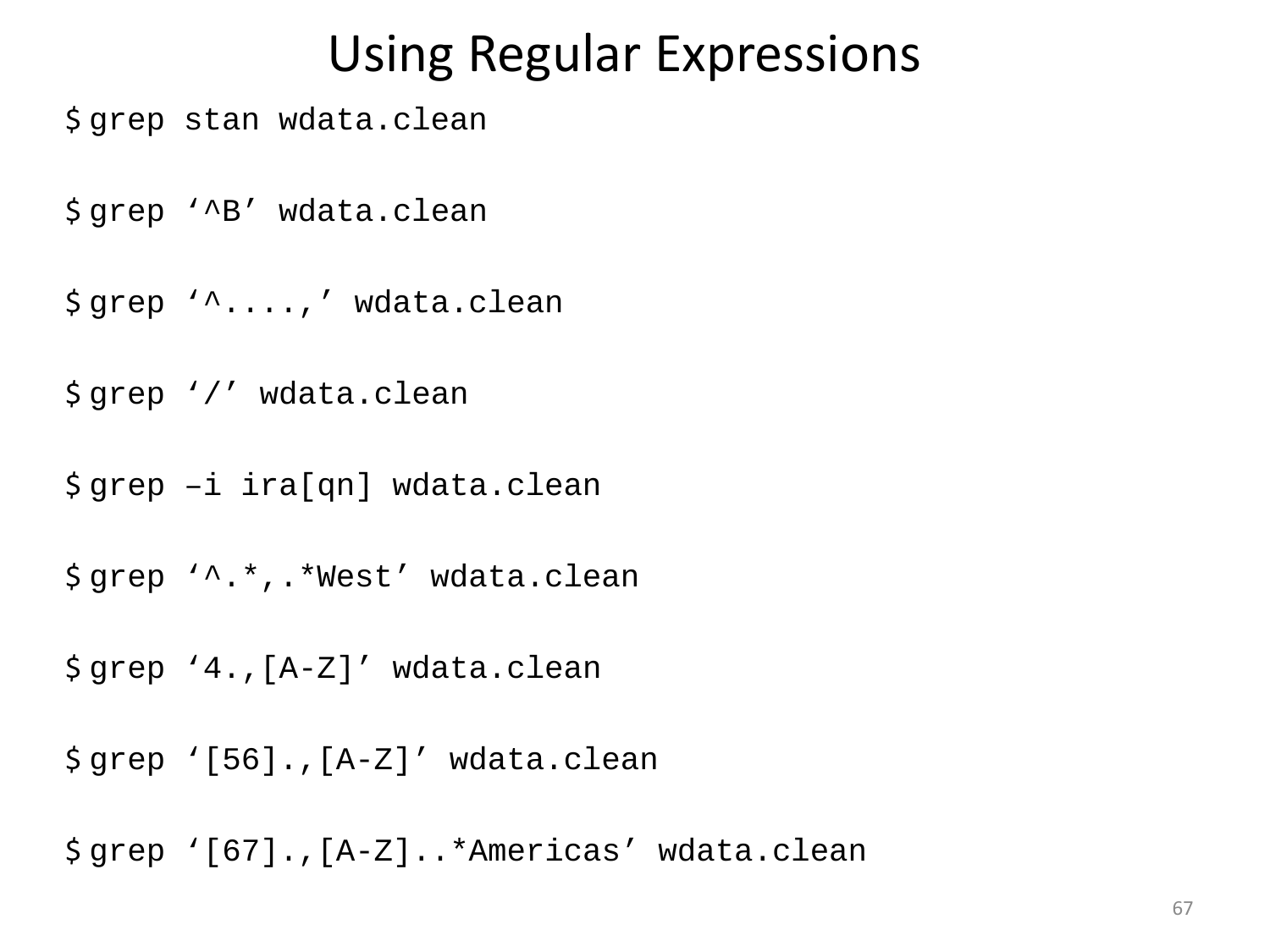- \$ split –l20 wdata.clean
- $$1s$
- $$wc -1 xa?$
- \$ tail xah
- \$ cat xa? > wdata.clean.copy
- \$ wc –l wdata.clean.copy
- \$ tr "abcdefghijklmnopqrstuvwxyz" "ABCDEFGHIJKLMNOPQRSTUVWXYZ" < wdata
- \$ tr [:lower:] [:upper:] < wdata.clean > wdata.clean.uc
- \$ tr -d ':"' < wdata.clean
- $\frac{\xi}{r}$  +s " " < wdata.clean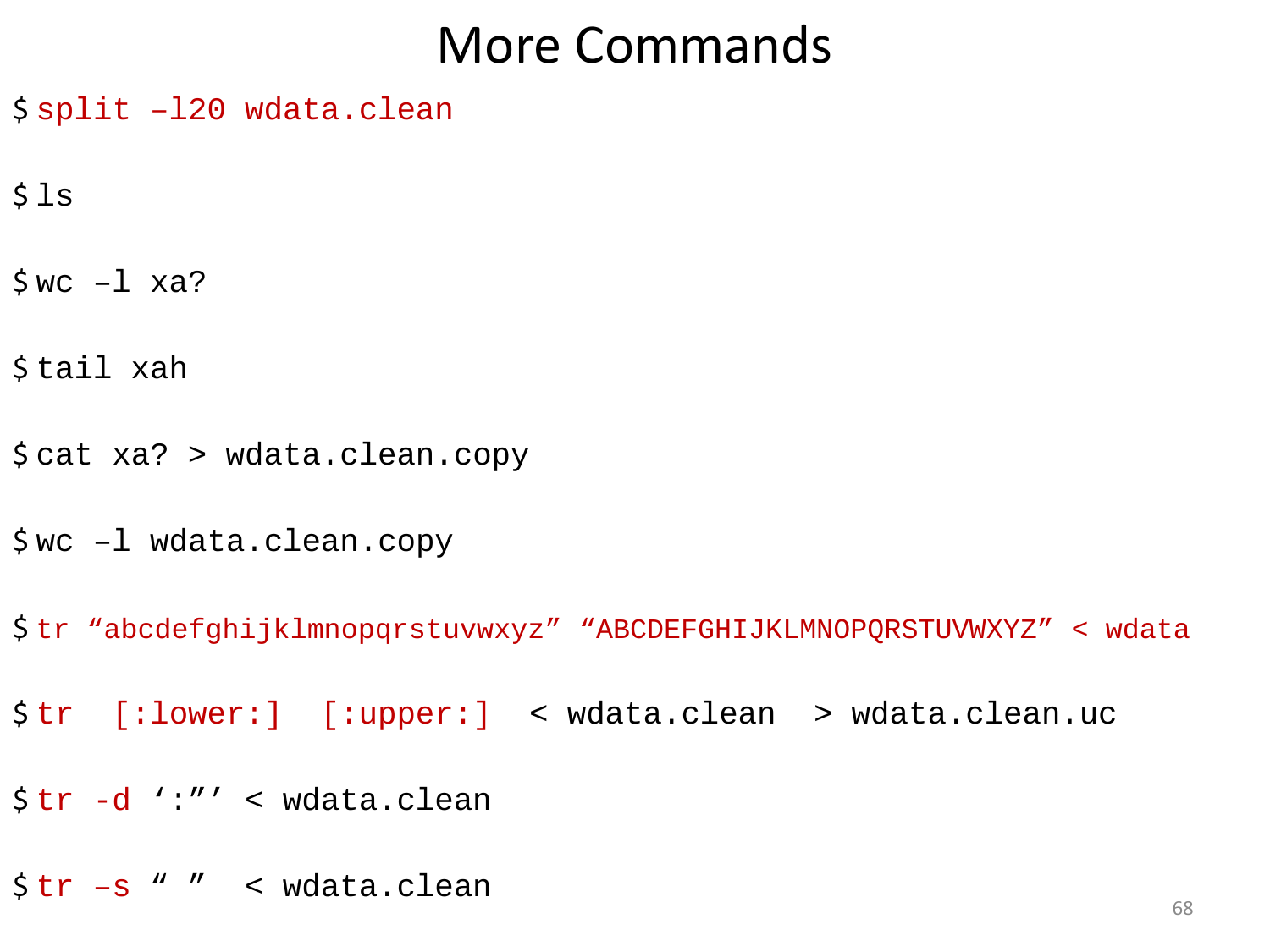#### Sequential Execution

cmd1 arg1 arg2 ...; cmd2 arg1 arg2 ...; cmd3 arg1 arg2 ...

- series of commands on a single line separated by semicolons

- commands are executed left-to-right, one at a time

\$ sort wdata.clean > wdata.clean.s; echo SORT DONE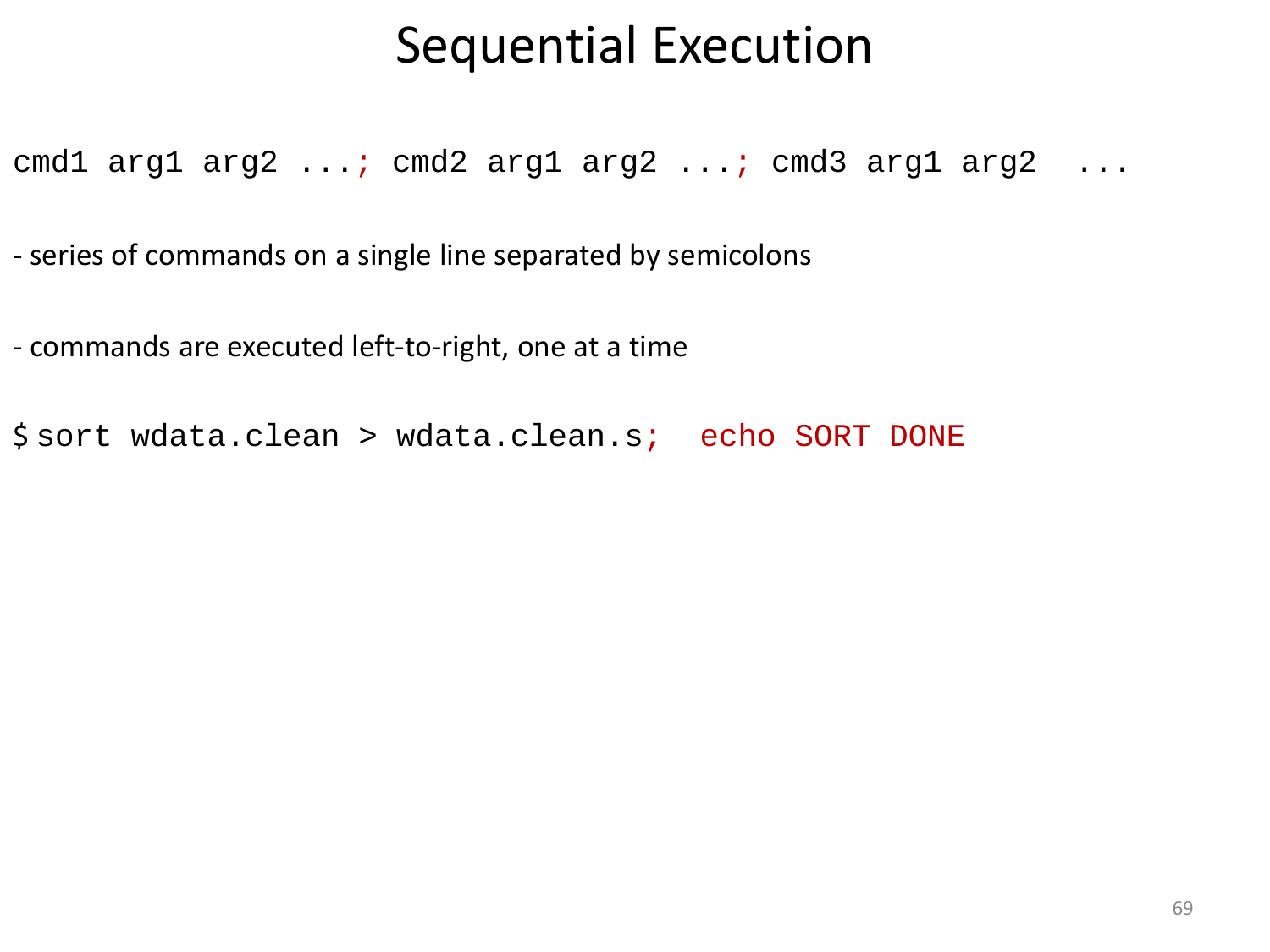#### Command Grouping

(cmd1 arg1 agg2 ...; cmd2 arg1 arg2 ...; cmd3 arg1 arg2 ...)

- allows several commands to be treated as one with respect to standard output

```
\diamond date > log
```
 $$ who am i >> log$ 

```
\zeta (
```

```
> date
```
- > who am i
- > ) > log
- $\zeta$
- $\frac{1}{2}$  (date; who am i) > log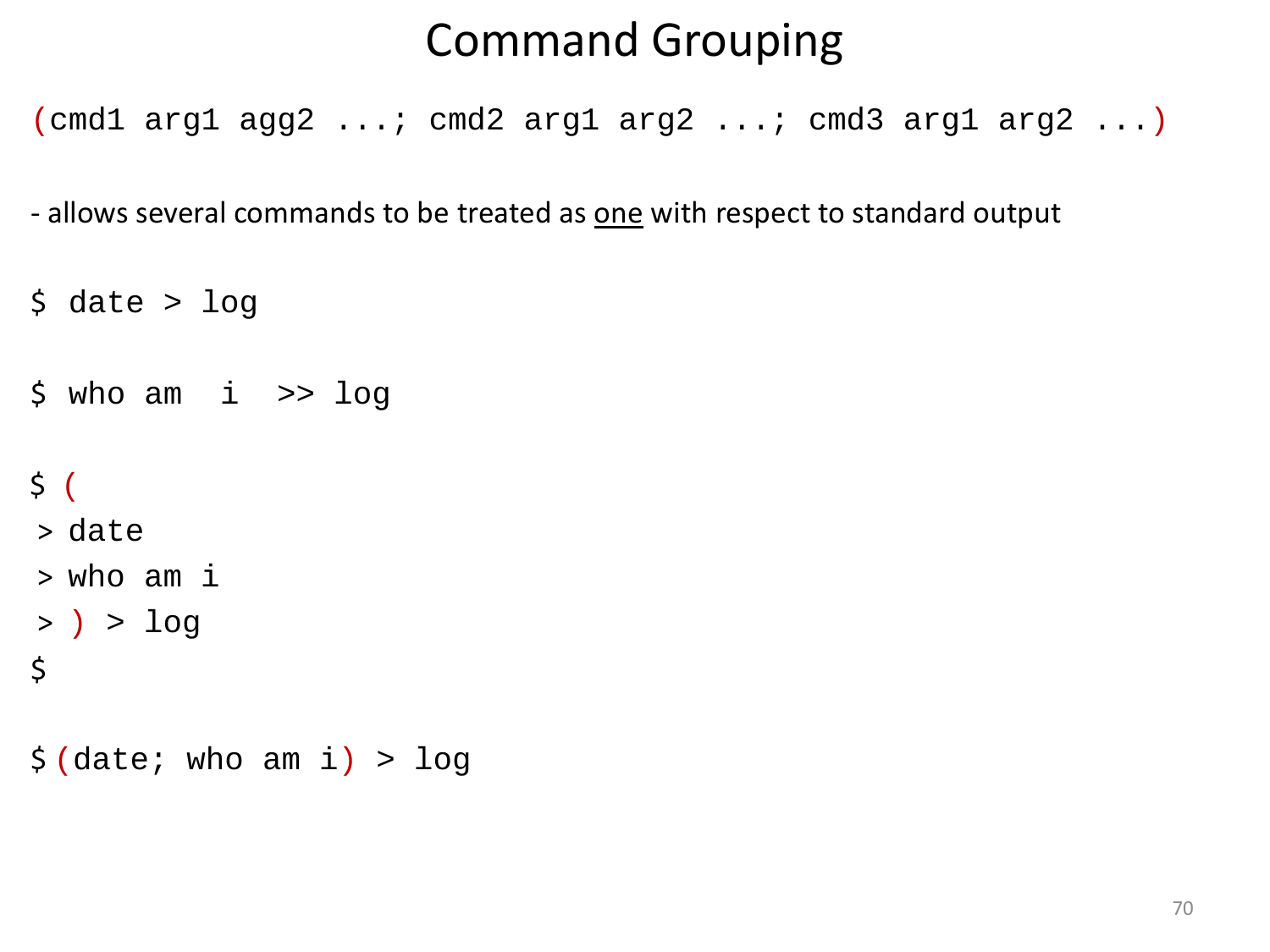# Pipeline

cmd1 arg1 ... | cmd2 arg1 ... | cmd3 arg1 ...

- series of commands separated by |

- output of one command used as input for next command
- commands run in parallel when possible!
- avoids use of temporary files ... faster!

```
$ who | sort
```

```
$ who > tempfile
$ sort < tempfile
$ rm tempfile
```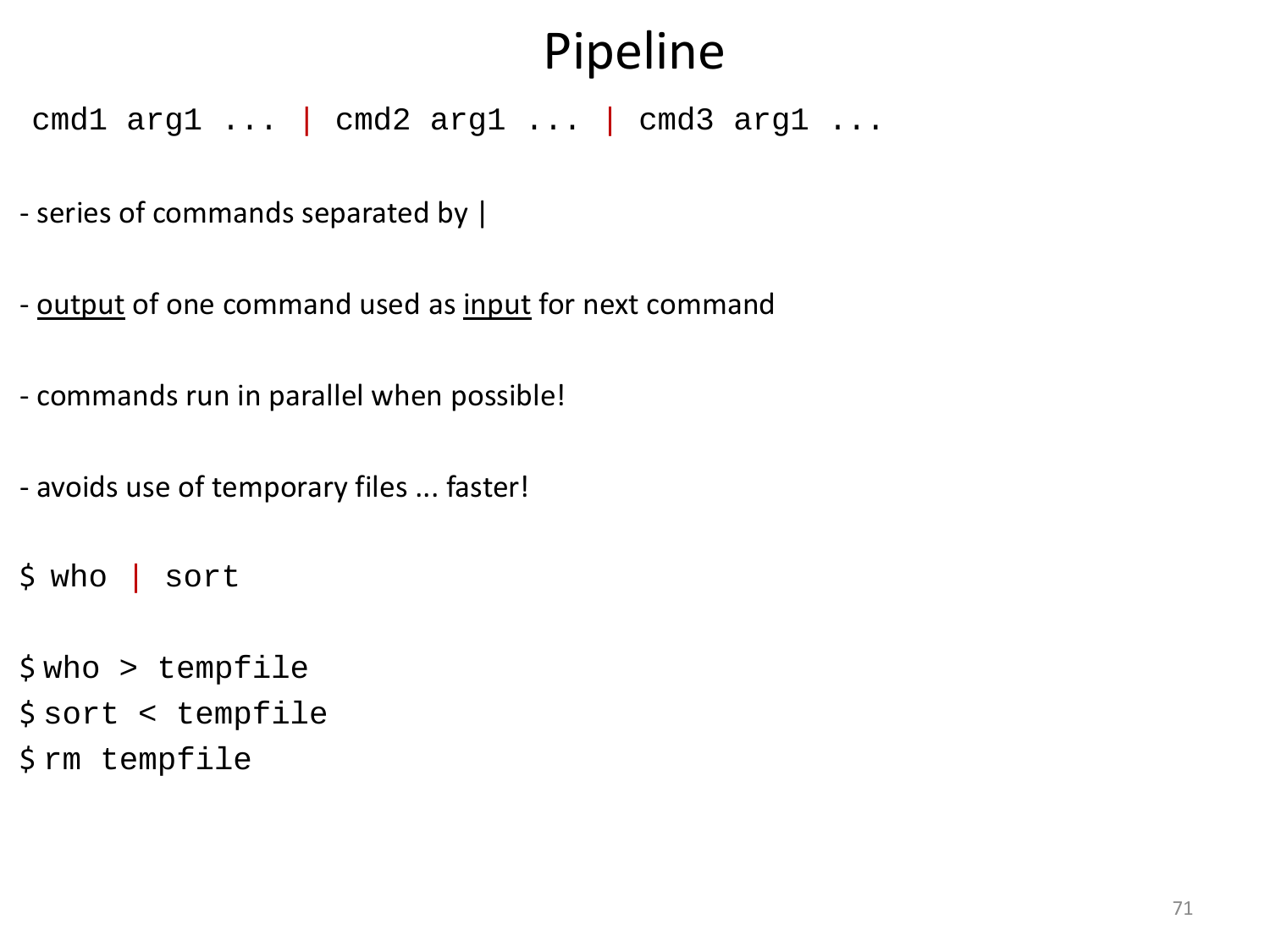#### Pipeline Examples

 $$ who$  | wc -1

 $$ls -l$  | grep "^d"

\$ grep Africa wdata.clean | sort

\$ sort wdata.le | uniq | wc –l

\$ grep Americas wdata.clean | cut –d"," –f5 | sort

\$ grep Americas wdata.clean | cut –d"," –f5 | sort | uniq

 $\frac{1}{2}$  grep Americas wdata.clean | cut -d"," -f5 | sort | uniq | wc -l

\$ sort wdata.clean | tr [:lower:] [:upper:] | cut –d"," –f1

\$ sort wdata.clean | cut –d"," –f1,5

 $\frac{1}{2}$  sort wdata.clean | cut -d"," -f1,5 | tr -d '".:' | split -120 - wdata\_le\_part\_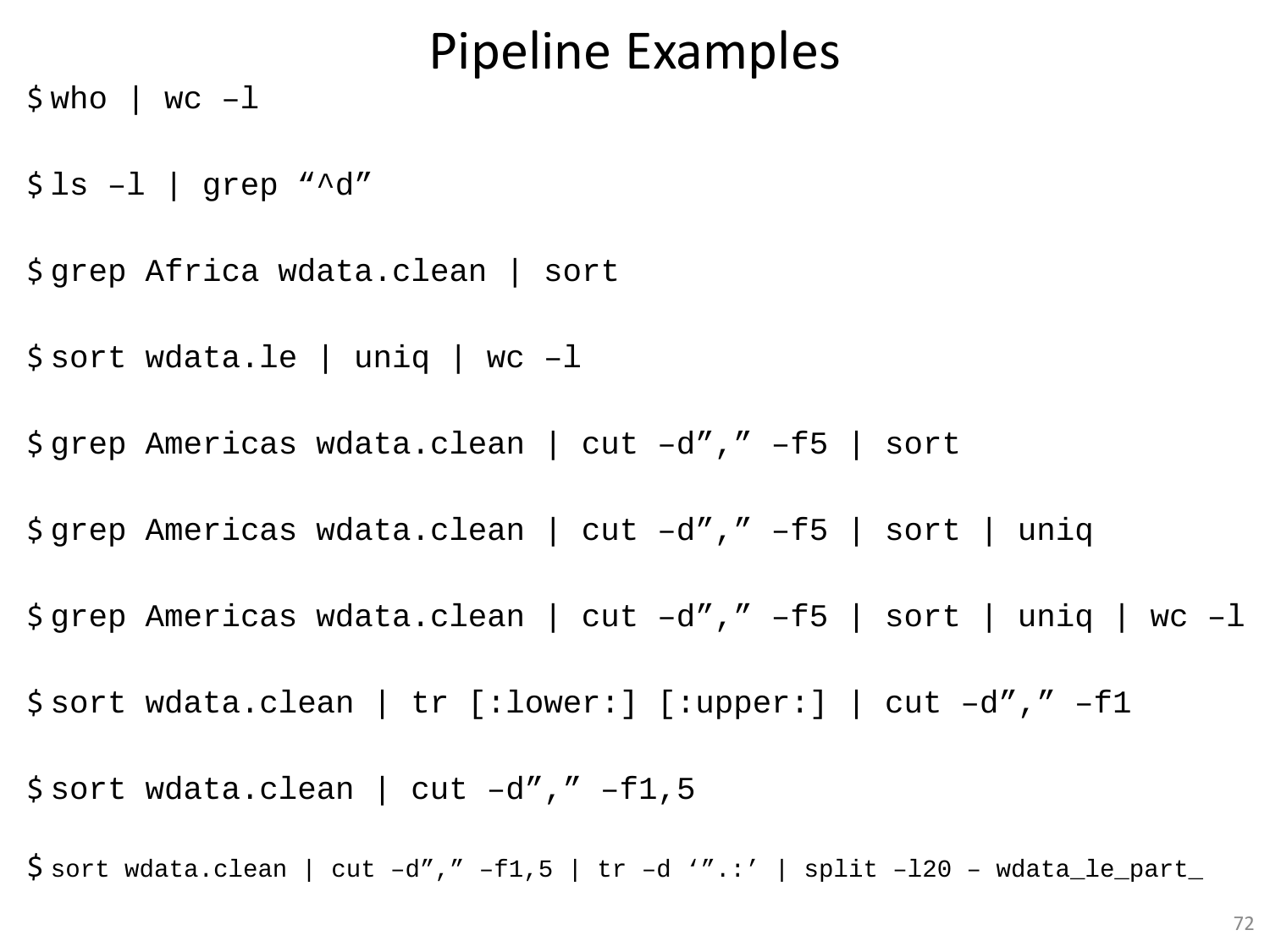## Writing to a File And to Standard Output

tee command

- reads from standard input
- writes to a file and standard output
- very useful for saving intermediate "results" in a pipeline
- use –a option to append to a file rather than overwrite

```
$ sort wdata.le | uniq | tee wdata.le.uniq | wc –l
```

```
$ cat wdata.le.uniq
```
\$ sort wdata.le | uniq | tee wdata.le.uniq | wc –l > le.uniq.count

\$ cat le.uniq.count

 $\frac{1}{2}$  sort wdata.clean | cut -d"," -f1,5 | tee c.le | split -120 - wdata\_le\_part\_ \$ cat c.le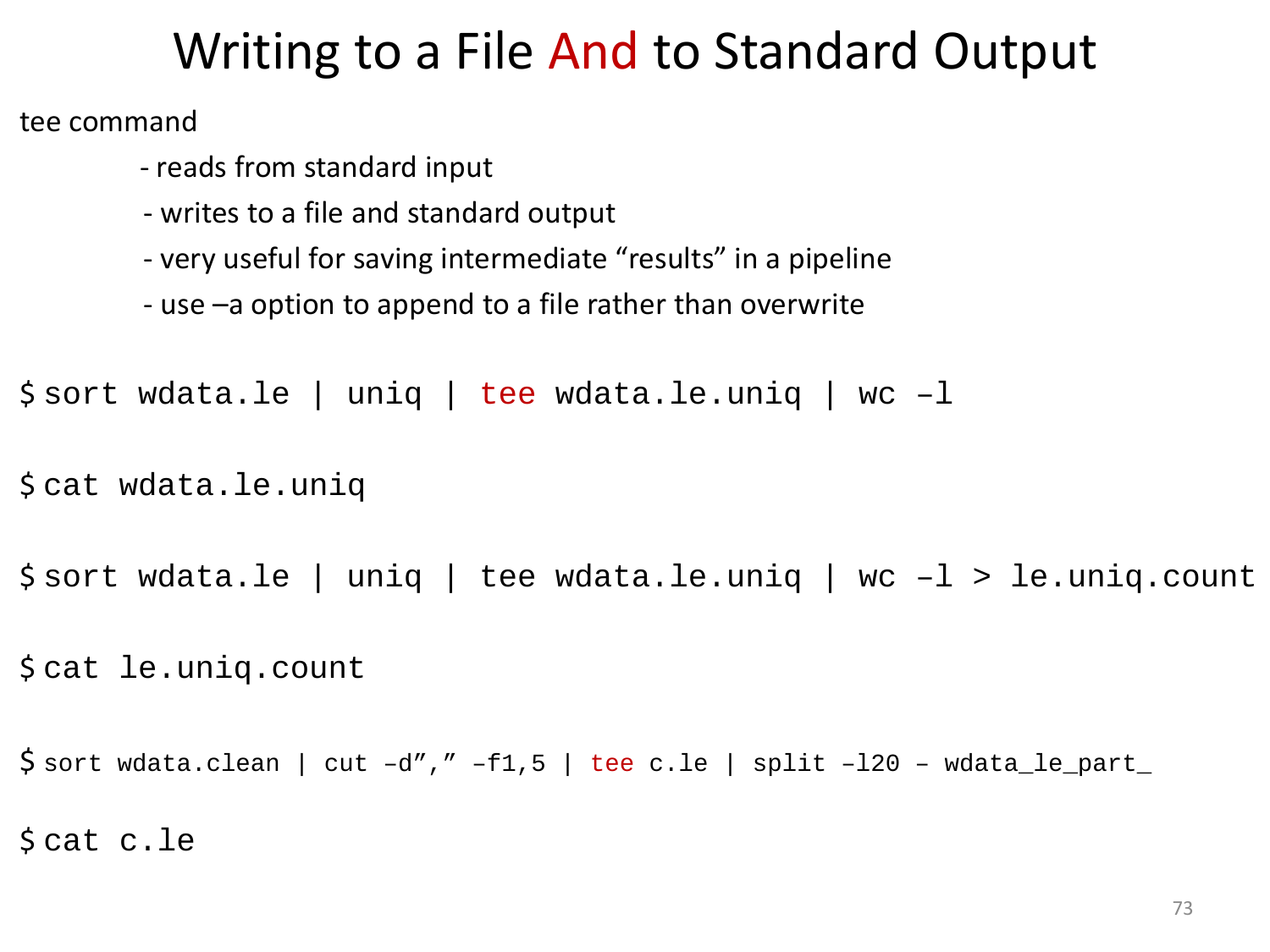## Foreground and Background Command Processing

Foreground command processing

- one command line must complete execution before next command line begins execution
- "normal" way commands are processed

Background command processing

- next command line begins execution before background command completes
- any standard output is usually redirected to a file
- <BRK> and <DEL> are ignored

 $\mathsf{\mathsf{S}}$ 

- identification number is displayed after background command is entered ... process id
- can stop a command running in the background using the kill command and the process id

\$ command arg1 arg2 > outfile & 10411 execute command in the background \$ kill 10411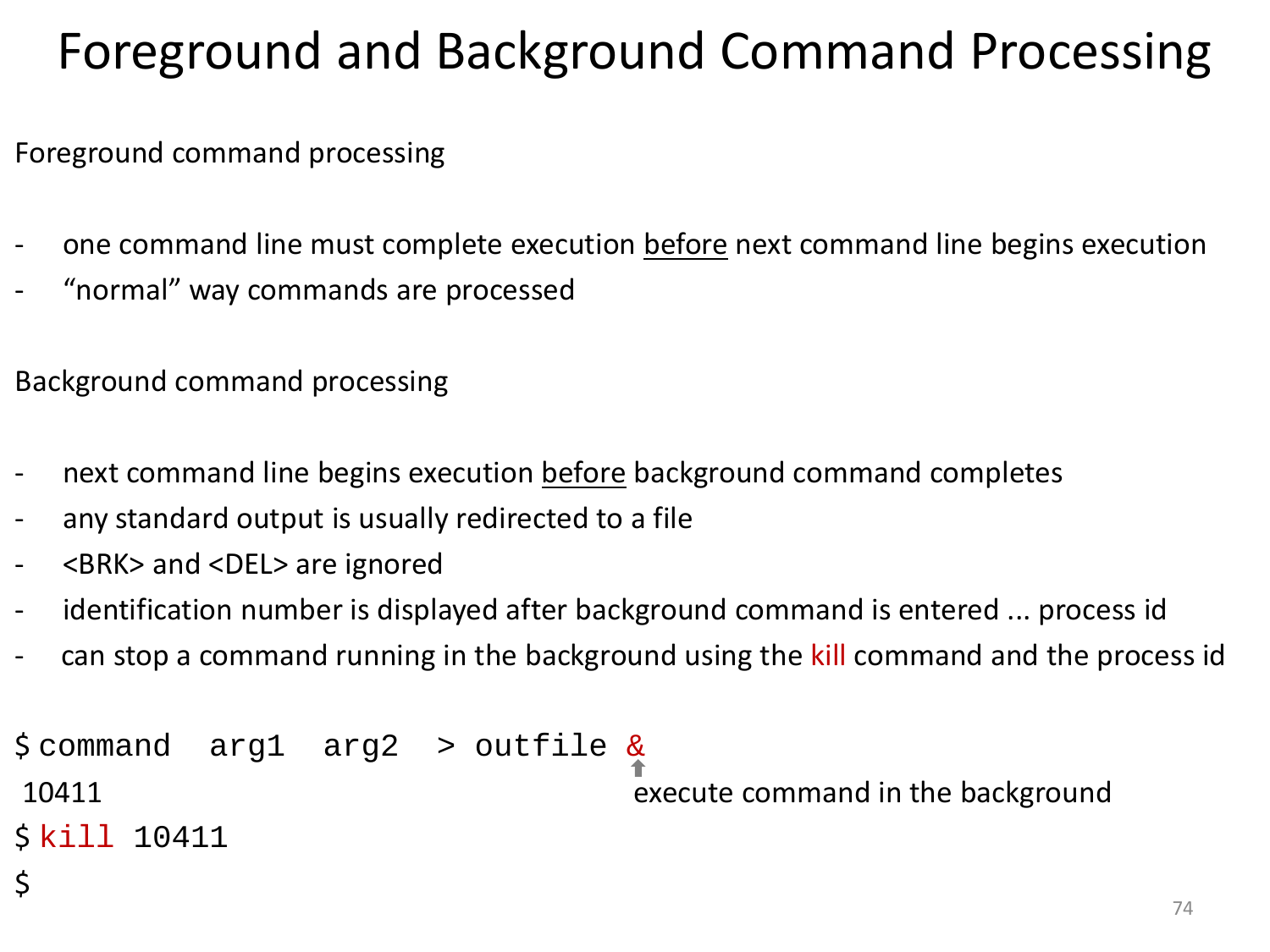## Background Command Processing

- normally, a hang-up signal (logging off) is not ignored by a command executing in the background, and will cause it to terminate
- nohup prefix allows a command to continue running even if a hang-up signal is received
- \$ nohup cmd arg1 arg2 ... &
- to check to see if a background command is still running and to obtain its process id, use ps command